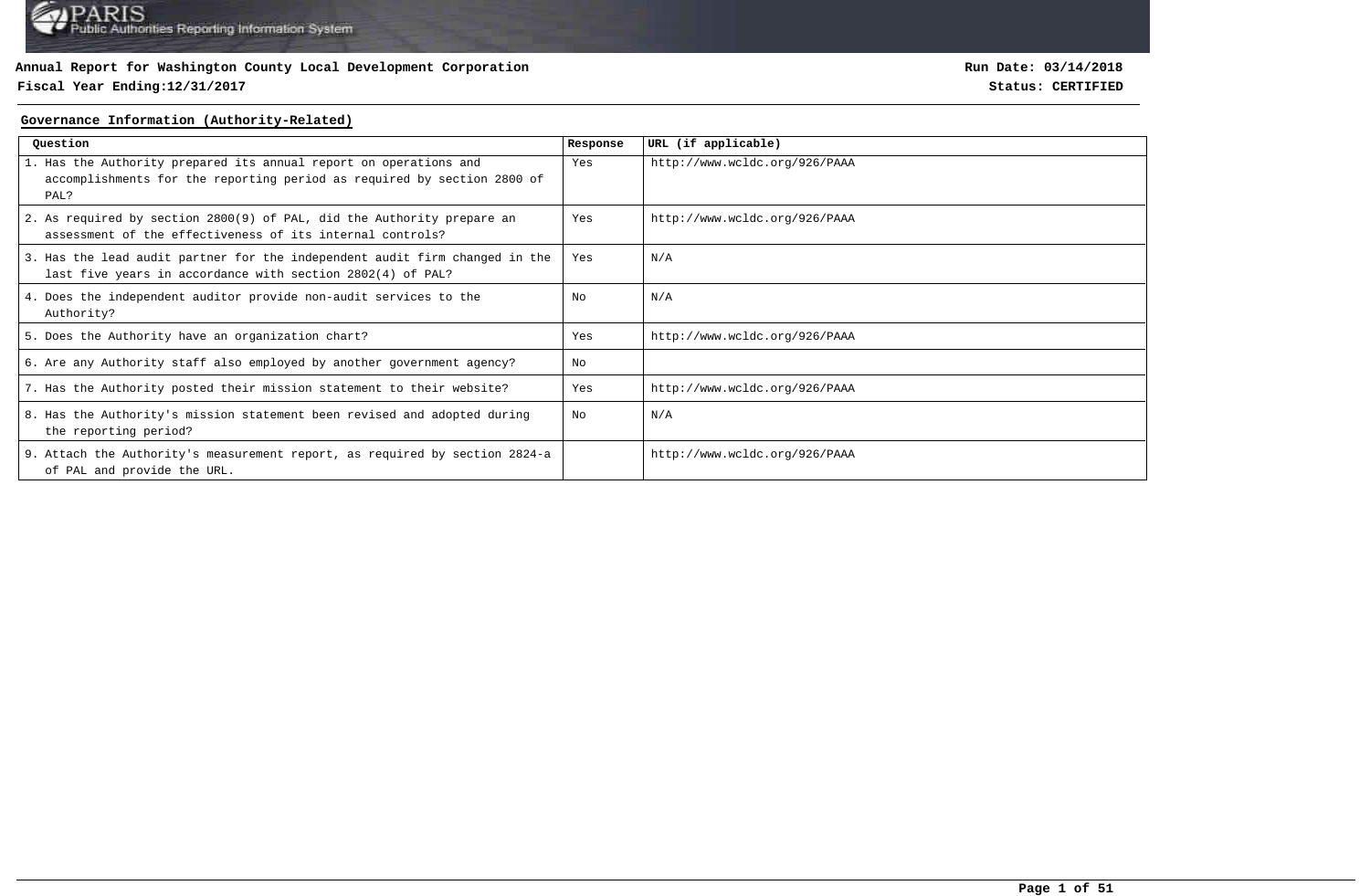**Fiscal Year Ending:12/31/2017 Status: CERTIFIED**

## **Governance Information (Board-Related)**

| Question                                                                                                                                                   | Response | URL                                      |
|------------------------------------------------------------------------------------------------------------------------------------------------------------|----------|------------------------------------------|
| 1. Has the Board established a Governance Committee in accordance with Section 2824(7) Yes<br>of PAL?                                                      |          | N/A                                      |
| 2. Has the Board established an Audit Committee in accordance with Section 2824(4) of<br>PAL?                                                              | Yes      | N/A                                      |
| 3. Has the Board established Finance Committee in accordance with Section 2824(8) of<br>PAL?                                                               | Yes      | N/A                                      |
| 4. Provide a URL link where a list of Board committees can be found (including the<br>name of the committee and the date established):                     |          | http://www.wcldc.org/926/PAAA            |
| 5. Does the majority of the Board meet the independence requirements of Section<br>2825(2) of PAL?                                                         | Yes      | N/A                                      |
| 6. Provide a URL link to the minutes of the Board and committee meetings held during<br>the covered fiscal year                                            |          | http://www.wcldc.org/948/Agendas-Minutes |
| 7. Has the Board adopted bylaws and made them available to Board members and staff?                                                                        | Yes      | http://www.wcldc.org/926/PAAA            |
| 8. Has the Board adopted a code of ethics for Board members and staff?                                                                                     | Yes      | http://www.wcldc.org/926/PAAA            |
| 9. Does the Board review and monitor the Authority's implementation of financial and<br>management controls?                                               | Yes      | N/A                                      |
| 10. Does the Board execute direct oversight of the CEO and management in accordance<br>with Section 2824(1) of PAL?                                        | Yes      | N/A                                      |
| 11. Has the Board adopted policies for the following in accordance with Section $2824(1)$<br>of PAL?                                                       |          |                                          |
| Salary and Compensation                                                                                                                                    | Yes      | N/A                                      |
| Time and Attendance                                                                                                                                        | Yes      | N/A                                      |
| Whistleblower Protection                                                                                                                                   | Yes      | N/A                                      |
| Defense and Indemnification of Board Members                                                                                                               | Yes      | N/A                                      |
| 12. Has the Board adopted a policy prohibiting the extension of credit to Board members Yes<br>and staff in accordance with Section 2824(5) of PAL?        |          | N/A                                      |
| 13. Are the Authority's Board members, officers, and staff required to submit financial Yes<br>disclosure forms in accordance with Section 2825(3) of PAL? |          | N/A                                      |
| 14. Was a performance evaluation of the board completed?                                                                                                   | No       | N/A                                      |
| 15. Was compensation paid by the Authority made in accordance with employee or union<br>contracts?                                                         | Yes      | N/A                                      |
| 16. Has the board adopted a conditional/additional compensation policy governing all<br>employees?                                                         | No       |                                          |
|                                                                                                                                                            |          |                                          |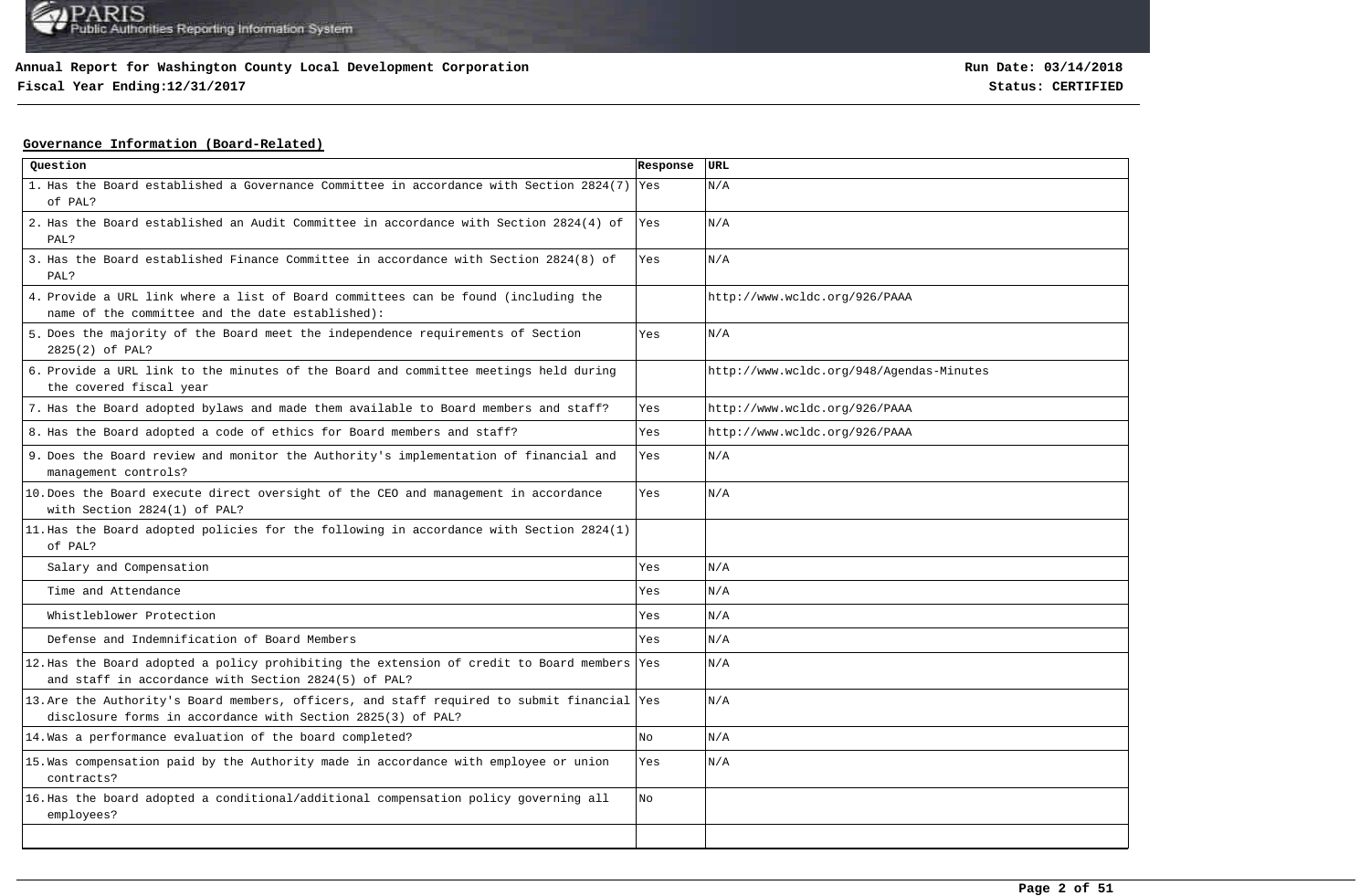## **Annual Report for Washington County Local Development Corporation**

## **Fiscal Year Ending:12/31/2017 Status: CERTIFIED**

| Board of Directors Listing                                                                               |                 |                                                                                                          |                 |
|----------------------------------------------------------------------------------------------------------|-----------------|----------------------------------------------------------------------------------------------------------|-----------------|
| Name                                                                                                     | Shay, Robert    | Name                                                                                                     | Henke, Robert   |
| Chair of Board                                                                                           | No              | Chair of Board                                                                                           | No              |
| If yes, Chair designated By.                                                                             |                 | If yes, Chair designated By.                                                                             |                 |
| Term Start Date                                                                                          | 01/01/2016      | Term Start Date                                                                                          | 01/01/2016      |
| Term Expiration Date                                                                                     | Ex-Officio      | Term Expiration Date                                                                                     | Ex-Officio      |
| Title                                                                                                    | Town Supervisor | Title                                                                                                    | Town Supervisor |
| Has the Board member appointed<br>a designee?                                                            | Yes             | Has the Board member appointed<br>a designee?                                                            | Yes             |
| Designee Name                                                                                            | Marion Watkins  | Designee Name                                                                                            | Jared Humiston  |
| Ex-officio                                                                                               | Yes             | Ex-officio                                                                                               | Yes             |
| Nominated By                                                                                             | Ex-Officio      | Nominated By                                                                                             | Ex-Officio      |
| Appointed By                                                                                             | Ex-Officio      | Appointed By                                                                                             | Ex-Officio      |
| Confirmed by Senate?                                                                                     |                 | Confirmed by Senate?                                                                                     |                 |
| Has the Board member/designee<br>signed the acknowledgement of<br>fiduciary duty?                        | Yes             | Has the Board member/designee<br>signed the acknowledgement of<br>fiduciary duty?                        | Yes             |
| Complied with training<br>requirement of<br>Section 2824?                                                | Yes             | Complied with training<br>requirement of<br>Section 2824?                                                | Yes             |
| Does the Board<br>member/designee also hold an<br>elected or appointed State gove                        | No              | Does the Board<br>member/designee also hold an<br>elected or appointed State gove                        | No              |
| Does the Board<br>member/designee also hold an<br>elected or appointed municipal<br>government position? | Yes             | Does the Board<br>member/designee also hold an<br>elected or appointed municipal<br>government position? | Yes             |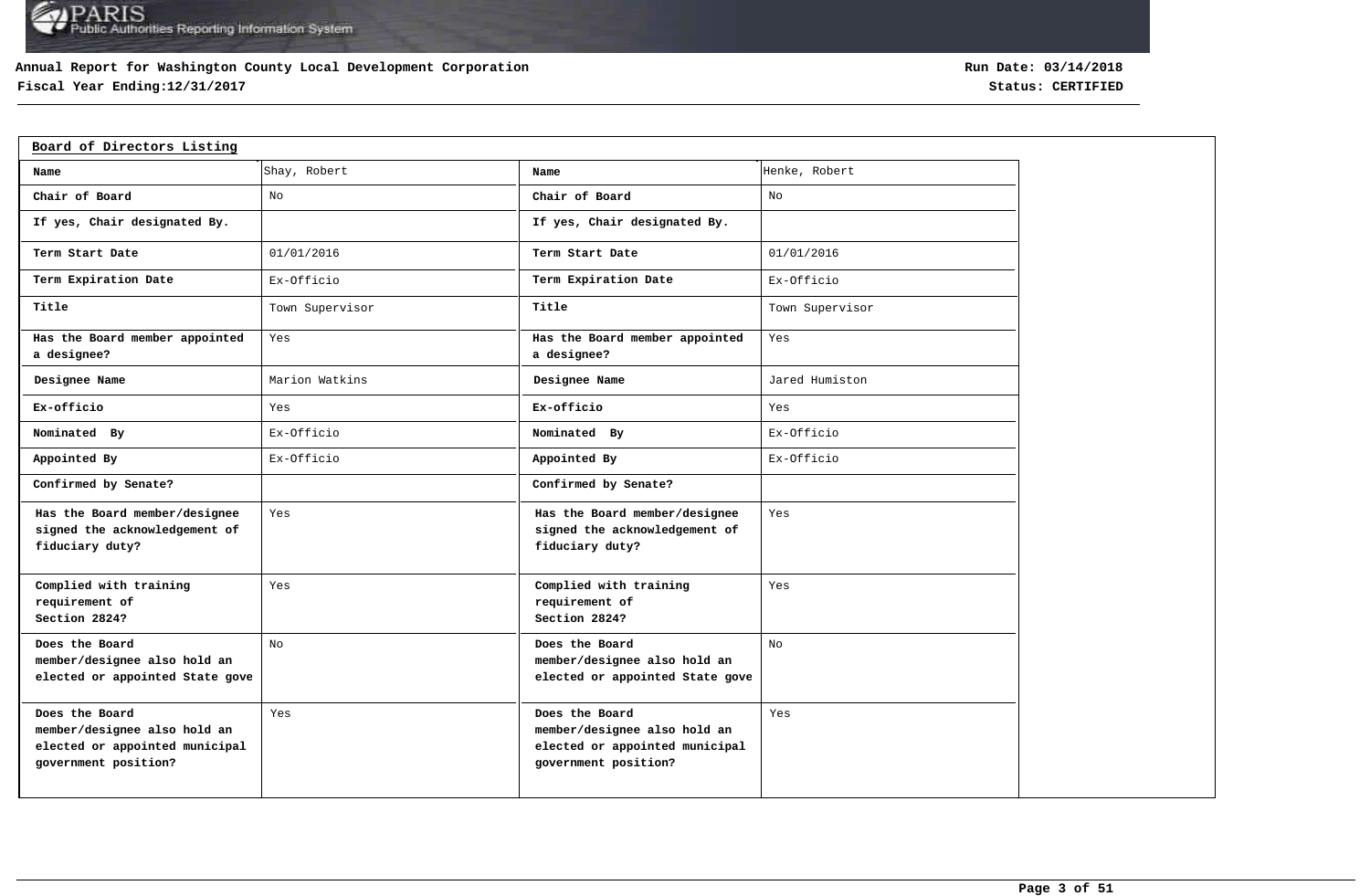## **Annual Report for Washington County Local Development Corporation**

## **Fiscal Year Ending:12/31/2017 Status: CERTIFIED**

| Board of Directors Listing                                                                               |                 |                                                                                                          |                 |
|----------------------------------------------------------------------------------------------------------|-----------------|----------------------------------------------------------------------------------------------------------|-----------------|
| Name                                                                                                     | Idleman, Sara   | Name                                                                                                     | Hicks, Matt     |
| Chair of Board                                                                                           | No              | Chair of Board                                                                                           | No              |
| If yes, Chair designated By.                                                                             |                 | If yes, Chair designated By.                                                                             |                 |
| Term Start Date                                                                                          | 01/01/2016      | Term Start Date                                                                                          | 01/01/2016      |
| Term Expiration Date                                                                                     | Ex-Officio      | Term Expiration Date                                                                                     | Ex-Officio      |
| Title                                                                                                    | Town Supervisor | Title                                                                                                    | Town Supervisor |
| Has the Board member appointed<br>a designee?                                                            | Yes             | Has the Board member appointed<br>a designee?                                                            | Yes             |
| Designee Name                                                                                            | Richard Norman  | Designee Name                                                                                            | Jay Niles       |
| Ex-officio                                                                                               | Yes             | Ex-officio                                                                                               | Yes             |
| Nominated By                                                                                             | Ex-Officio      | Nominated By                                                                                             | Ex-Officio      |
| Appointed By                                                                                             | Ex-Officio      | Appointed By                                                                                             | Ex-Officio      |
| Confirmed by Senate?                                                                                     |                 | Confirmed by Senate?                                                                                     |                 |
| Has the Board member/designee<br>signed the acknowledgement of<br>fiduciary duty?                        | Yes             | Has the Board member/designee<br>signed the acknowledgement of<br>fiduciary duty?                        | Yes             |
| Complied with training<br>requirement of<br>Section 2824?                                                | Yes             | Complied with training<br>requirement of<br>Section 2824?                                                | Yes             |
| Does the Board<br>member/designee also hold an<br>elected or appointed State gove                        | No              | Does the Board<br>member/designee also hold an<br>elected or appointed State gove                        | No              |
| Does the Board<br>member/designee also hold an<br>elected or appointed municipal<br>government position? | Yes             | Does the Board<br>member/designee also hold an<br>elected or appointed municipal<br>government position? | Yes             |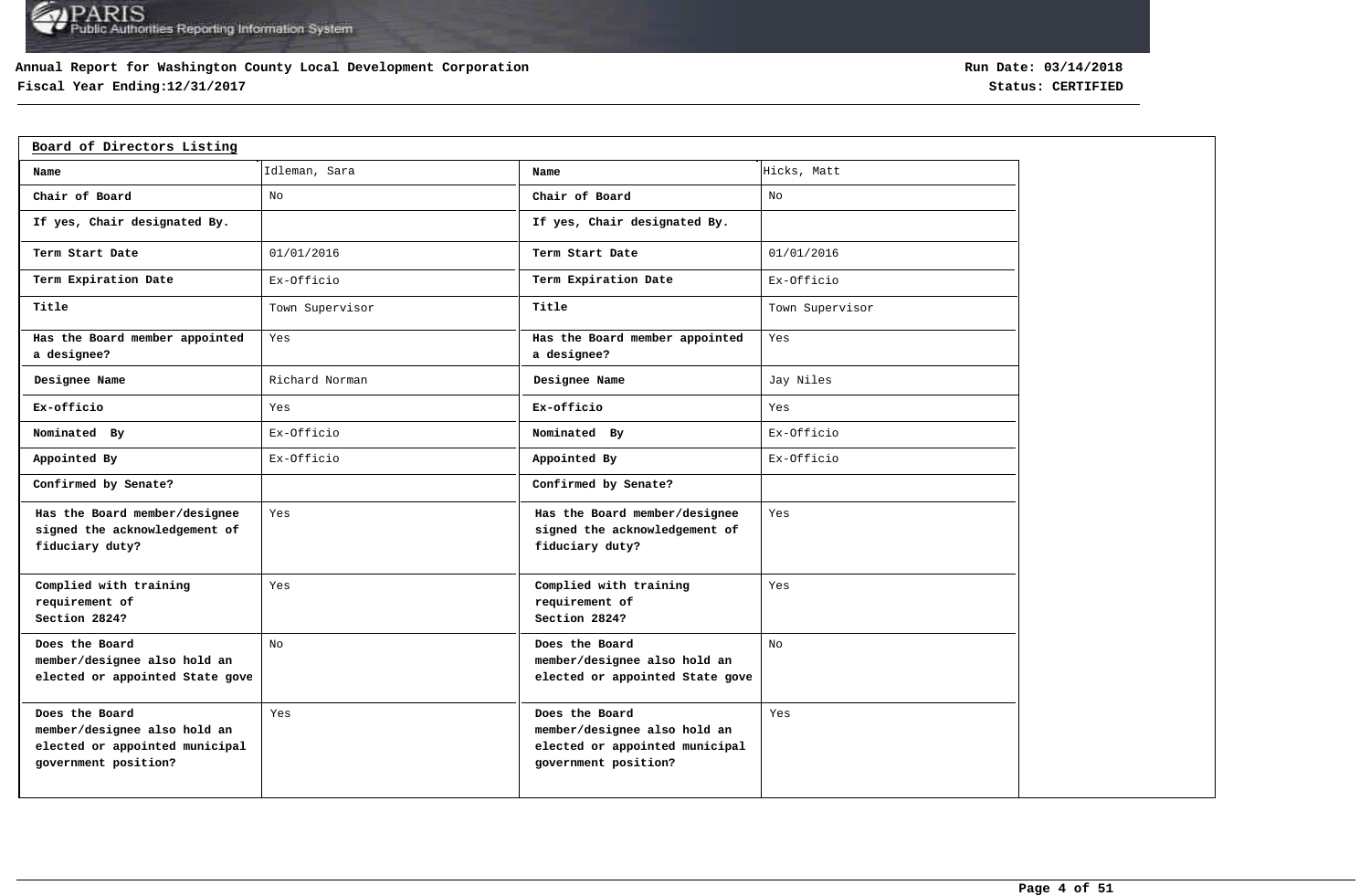## **Annual Report for Washington County Local Development Corporation**

## **Fiscal Year Ending:12/31/2017 Status: CERTIFIED**

| Board of Directors Listing                                                                               |                 |                                                                                                          |                 |
|----------------------------------------------------------------------------------------------------------|-----------------|----------------------------------------------------------------------------------------------------------|-----------------|
| Name                                                                                                     | Shaw, Dan       | Name                                                                                                     | Hogan, Dana     |
| Chair of Board                                                                                           | No              | Chair of Board                                                                                           | No              |
| If yes, Chair designated By.                                                                             |                 | If yes, Chair designated By.                                                                             |                 |
| Term Start Date                                                                                          | 01/01/2016      | Term Start Date                                                                                          | 01/01/2016      |
| Term Expiration Date                                                                                     | Ex-Officio      | Term Expiration Date                                                                                     | Ex-Officio      |
| Title                                                                                                    | Town Supervisor | Title                                                                                                    | Town Supervisor |
| Has the Board member appointed<br>a designee?                                                            | No              | Has the Board member appointed<br>a designee?                                                            | No              |
| Designee Name                                                                                            |                 | Designee Name                                                                                            |                 |
| Ex-officio                                                                                               | Yes             | Ex-officio                                                                                               | Yes             |
| Nominated By                                                                                             | Ex-Officio      | Nominated By                                                                                             | Ex-Officio      |
| Appointed By                                                                                             | Ex-Officio      | Appointed By                                                                                             | Ex-Officio      |
| Confirmed by Senate?                                                                                     |                 | Confirmed by Senate?                                                                                     |                 |
| Has the Board member/designee<br>signed the acknowledgement of<br>fiduciary duty?                        | Yes             | Has the Board member/designee<br>signed the acknowledgement of<br>fiduciary duty?                        | Yes             |
| Complied with training<br>requirement of<br>Section 2824?                                                | Yes             | Complied with training<br>requirement of<br>Section 2824?                                                | No              |
| Does the Board<br>member/designee also hold an<br>elected or appointed State gove                        | No              | Does the Board<br>member/designee also hold an<br>elected or appointed State gove                        | No              |
| Does the Board<br>member/designee also hold an<br>elected or appointed municipal<br>government position? | Yes             | Does the Board<br>member/designee also hold an<br>elected or appointed municipal<br>government position? | Yes             |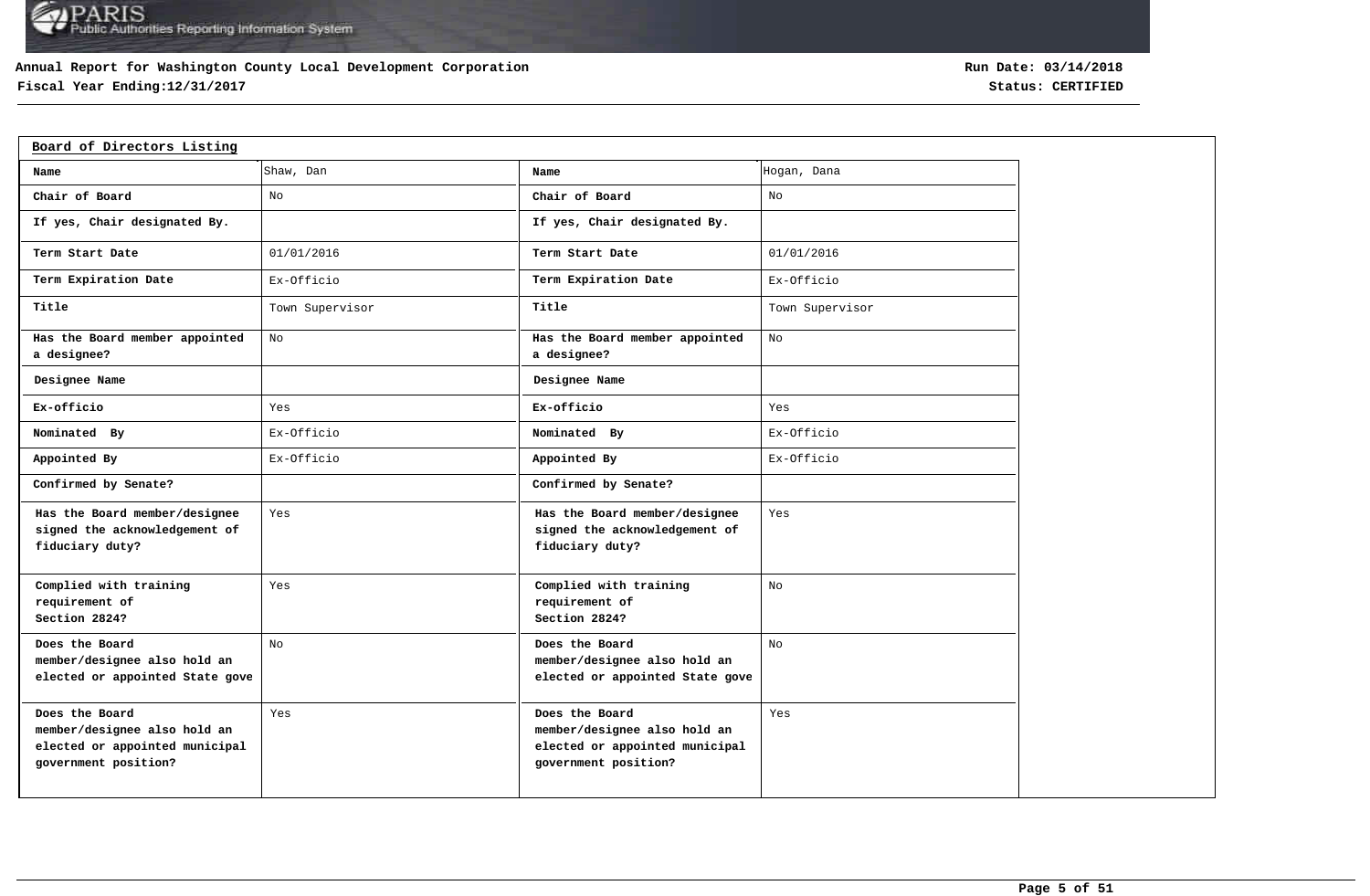## **Annual Report for Washington County Local Development Corporation**

## **Fiscal Year Ending:12/31/2017 Status: CERTIFIED**

| Board of Directors Listing                                                                               |                 |                                                                                                          |                 |
|----------------------------------------------------------------------------------------------------------|-----------------|----------------------------------------------------------------------------------------------------------|-----------------|
| Name                                                                                                     | Campbell, Brian | Name                                                                                                     | O'Brien, David  |
| Chair of Board                                                                                           | No              | Chair of Board                                                                                           | No              |
| If yes, Chair designated By.                                                                             |                 | If yes, Chair designated By.                                                                             |                 |
| Term Start Date                                                                                          | 01/01/2016      | Term Start Date                                                                                          | 01/01/2016      |
| Term Expiration Date                                                                                     | Ex-Officio      | Term Expiration Date                                                                                     | Ex-Officio      |
| Title                                                                                                    | Town Supervisor | Title                                                                                                    | Town Supervisor |
| Has the Board member appointed<br>a designee?                                                            | No              | Has the Board member appointed<br>a designee?                                                            | No              |
| Designee Name                                                                                            |                 | Designee Name                                                                                            |                 |
| Ex-officio                                                                                               | Yes             | Ex-officio                                                                                               | Yes             |
| Nominated By                                                                                             | Ex-Officio      | Nominated By                                                                                             | Ex-Officio      |
| Appointed By                                                                                             | Ex-Officio      | Appointed By                                                                                             | Ex-Officio      |
| Confirmed by Senate?                                                                                     |                 | Confirmed by Senate?                                                                                     |                 |
| Has the Board member/designee<br>signed the acknowledgement of<br>fiduciary duty?                        | Yes             | Has the Board member/designee<br>signed the acknowledgement of<br>fiduciary duty?                        | Yes             |
| Complied with training<br>requirement of<br>Section 2824?                                                | Yes             | Complied with training<br>requirement of<br>Section 2824?                                                | Yes             |
| Does the Board<br>member/designee also hold an<br>elected or appointed State gove                        | No              | Does the Board<br>member/designee also hold an<br>elected or appointed State gove                        | No              |
| Does the Board<br>member/designee also hold an<br>elected or appointed municipal<br>government position? | Yes             | Does the Board<br>member/designee also hold an<br>elected or appointed municipal<br>government position? | Yes             |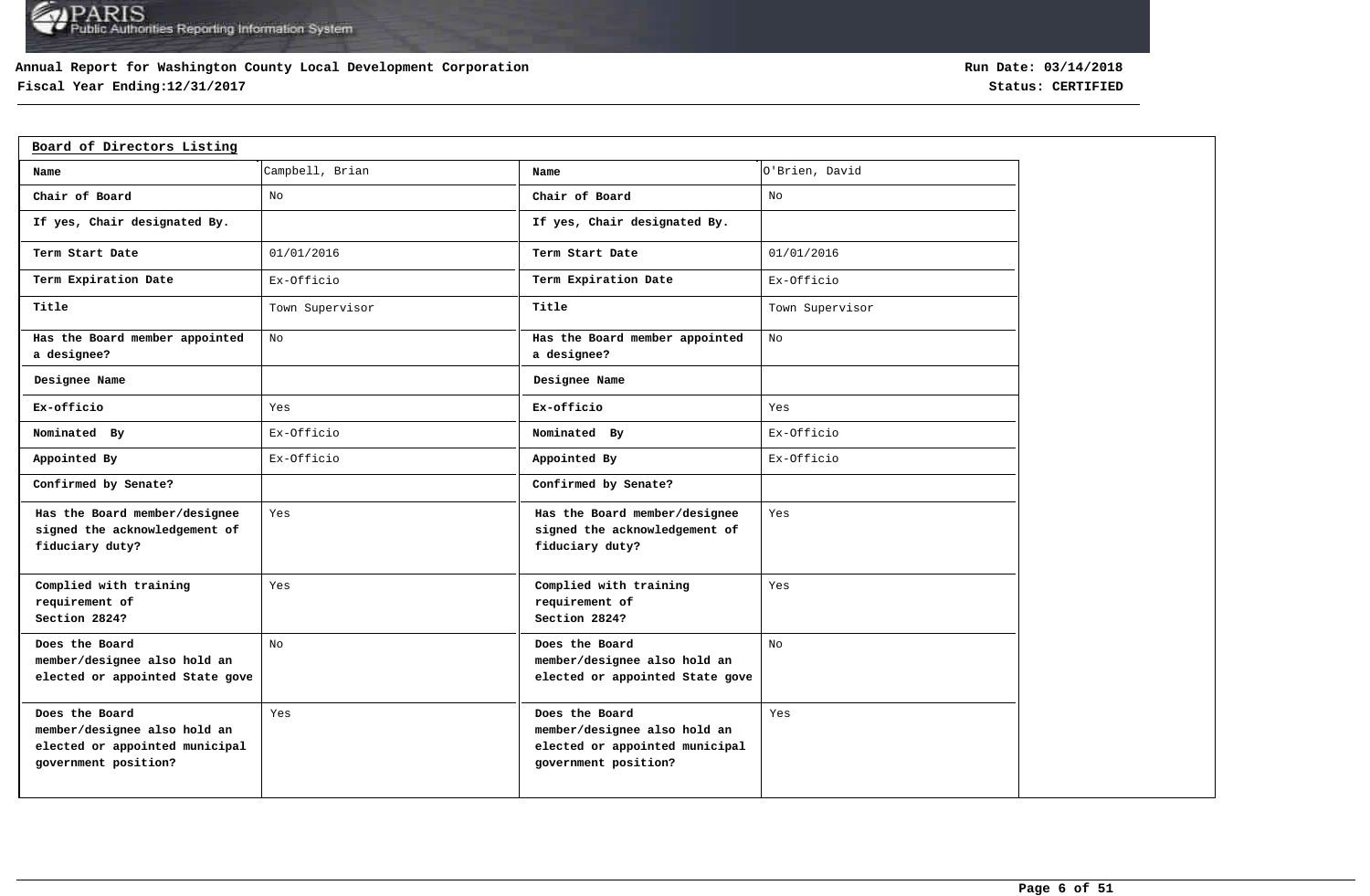## **Annual Report for Washington County Local Development Corporation**

## **Fiscal Year Ending:12/31/2017 Status: CERTIFIED**

| Board of Directors Listing                                                                               |                 |                                                                                                          |                 |
|----------------------------------------------------------------------------------------------------------|-----------------|----------------------------------------------------------------------------------------------------------|-----------------|
| Name                                                                                                     | Haff, Dana      | Name                                                                                                     | LaPointe, John  |
| Chair of Board                                                                                           | No              | Chair of Board                                                                                           | No              |
| If yes, Chair designated By.                                                                             |                 | If yes, Chair designated By.                                                                             |                 |
| Term Start Date                                                                                          | 01/01/2016      | Term Start Date                                                                                          | 01/01/2016      |
| Term Expiration Date                                                                                     | Ex-Officio      | Term Expiration Date                                                                                     | Ex-Officio      |
| Title                                                                                                    | Town Supervisor | Title                                                                                                    | Town Supervisor |
| Has the Board member appointed<br>a designee?                                                            | No              | Has the Board member appointed<br>a designee?                                                            | No              |
| Designee Name                                                                                            |                 | Designee Name                                                                                            |                 |
| Ex-officio                                                                                               | Yes             | Ex-officio                                                                                               | Yes             |
| Nominated By                                                                                             | Ex-Officio      | Nominated By                                                                                             | Ex-Officio      |
| Appointed By                                                                                             | Ex-Officio      | Appointed By                                                                                             | Ex-Officio      |
| Confirmed by Senate?                                                                                     |                 | Confirmed by Senate?                                                                                     |                 |
| Has the Board member/designee<br>signed the acknowledgement of<br>fiduciary duty?                        | Yes             | Has the Board member/designee<br>signed the acknowledgement of<br>fiduciary duty?                        | Yes             |
| Complied with training<br>requirement of<br>Section 2824?                                                | Yes             | Complied with training<br>requirement of<br>Section 2824?                                                | No              |
| Does the Board<br>member/designee also hold an<br>elected or appointed State gove                        | No              | Does the Board<br>member/designee also hold an<br>elected or appointed State gove                        | No              |
| Does the Board<br>member/designee also hold an<br>elected or appointed municipal<br>government position? | Yes             | Does the Board<br>member/designee also hold an<br>elected or appointed municipal<br>government position? | Yes             |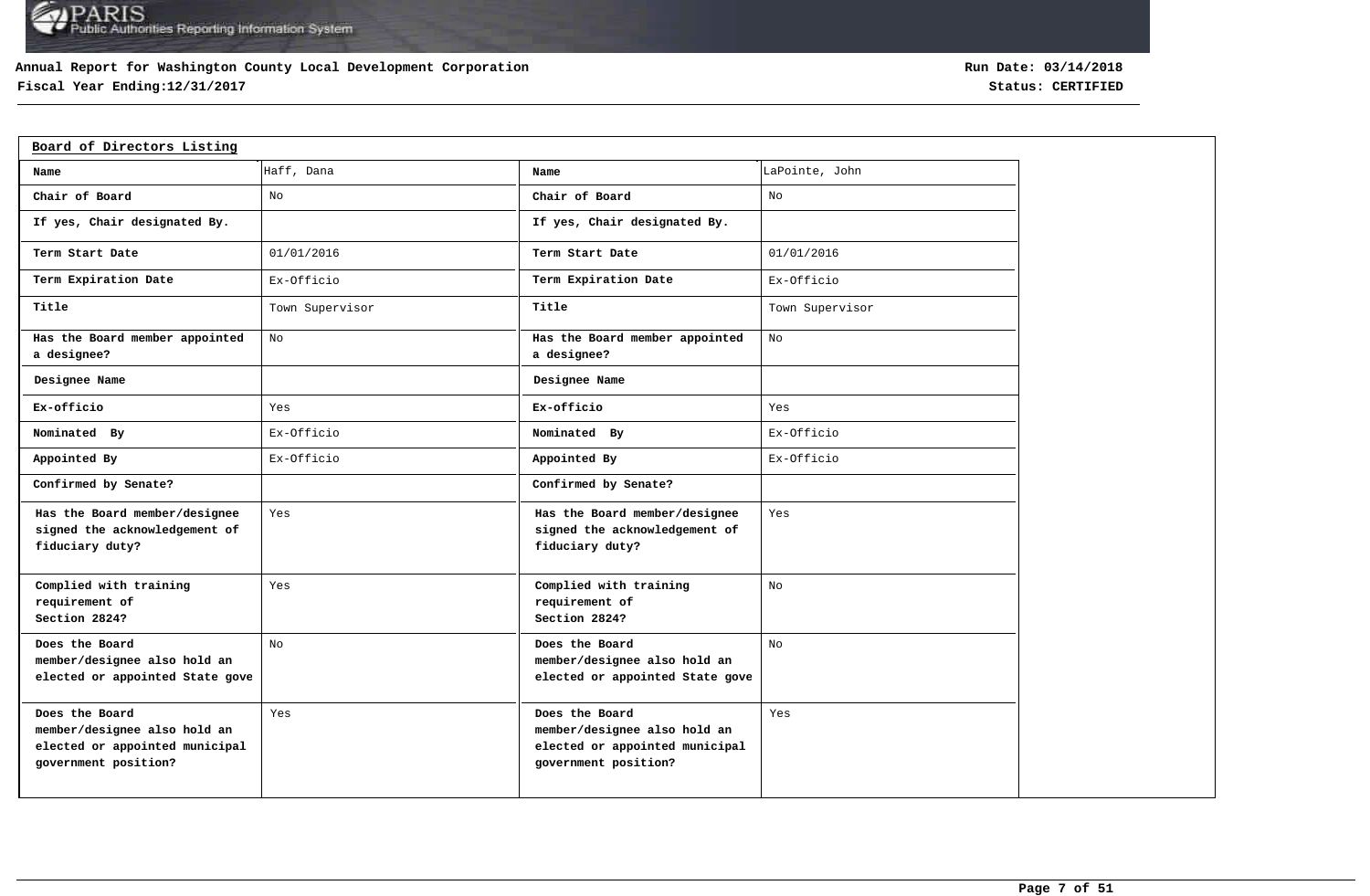## **Annual Report for Washington County Local Development Corporation**

## **Fiscal Year Ending:12/31/2017 Status: CERTIFIED**

| Board of Directors Listing                                                                               |                   |                                                                                                          |                 |
|----------------------------------------------------------------------------------------------------------|-------------------|----------------------------------------------------------------------------------------------------------|-----------------|
| Name                                                                                                     | Armstrong, George | Name                                                                                                     | Gang, George    |
| Chair of Board                                                                                           | No                | Chair of Board                                                                                           | No              |
| If yes, Chair designated By.                                                                             |                   | If yes, Chair designated By.                                                                             |                 |
| Term Start Date                                                                                          | 01/01/2016        | Term Start Date                                                                                          | 01/01/2016      |
| Term Expiration Date                                                                                     | Ex-Officio        | Term Expiration Date                                                                                     | Ex-Officio      |
| Title                                                                                                    | Town Supervisor   | Title                                                                                                    | Town Supervisor |
| Has the Board member appointed<br>a designee?                                                            | No                | Has the Board member appointed<br>a designee?                                                            | No              |
| Designee Name                                                                                            |                   | Designee Name                                                                                            |                 |
| Ex-officio                                                                                               | Yes               | Ex-officio                                                                                               | Yes             |
| Nominated By                                                                                             | Ex-Officio        | Nominated By                                                                                             | Ex-Officio      |
| Appointed By                                                                                             | Ex-Officio        | Appointed By                                                                                             | Ex-Officio      |
| Confirmed by Senate?                                                                                     |                   | Confirmed by Senate?                                                                                     |                 |
| Has the Board member/designee<br>signed the acknowledgement of<br>fiduciary duty?                        | Yes               | Has the Board member/designee<br>signed the acknowledgement of<br>fiduciary duty?                        | Yes             |
| Complied with training<br>requirement of<br>Section 2824?                                                | Yes               | Complied with training<br>requirement of<br>Section 2824?                                                | Yes             |
| Does the Board<br>member/designee also hold an<br>elected or appointed State gove                        | No                | Does the Board<br>member/designee also hold an<br>elected or appointed State gove                        | No.             |
| Does the Board<br>member/designee also hold an<br>elected or appointed municipal<br>government position? | Yes               | Does the Board<br>member/designee also hold an<br>elected or appointed municipal<br>government position? | Yes             |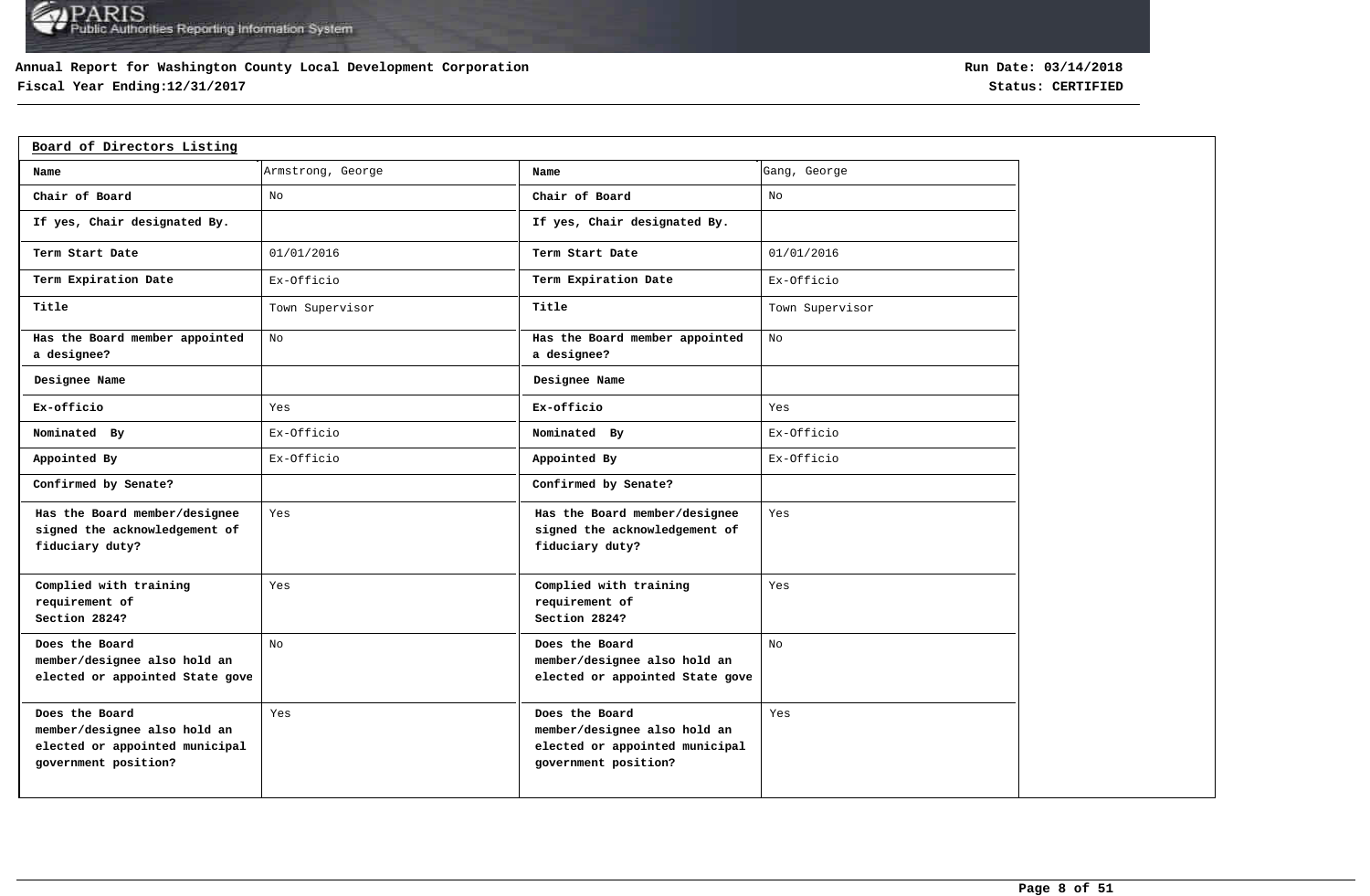## **Annual Report for Washington County Local Development Corporation**

## **Fiscal Year Ending:12/31/2017 Status: CERTIFIED**

| Board of Directors Listing                                                                               |                     |                                                                                                          |                 |
|----------------------------------------------------------------------------------------------------------|---------------------|----------------------------------------------------------------------------------------------------------|-----------------|
| Name                                                                                                     | Supernant, Mitchell | Name                                                                                                     | Moore, Richard  |
| Chair of Board                                                                                           | No                  | Chair of Board                                                                                           | No              |
| If yes, Chair designated By.                                                                             |                     | If yes, Chair designated By.                                                                             |                 |
| Term Start Date                                                                                          | 01/01/2016          | Term Start Date                                                                                          | 01/01/2016      |
| Term Expiration Date                                                                                     | Ex-Officio          | Term Expiration Date                                                                                     | Ex-Officio      |
| Title                                                                                                    | Town Supervisor     | Title                                                                                                    | Town Supervisor |
| Has the Board member appointed<br>a designee?                                                            | No                  | Has the Board member appointed<br>a designee?                                                            | No              |
| Designee Name                                                                                            |                     | Designee Name                                                                                            |                 |
| Ex-officio                                                                                               | Yes                 | Ex-officio                                                                                               | Yes             |
| Nominated By                                                                                             | Ex-Officio          | Nominated By                                                                                             | Ex-Officio      |
| Appointed By                                                                                             | Ex-Officio          | Appointed By                                                                                             | Ex-Officio      |
| Confirmed by Senate?                                                                                     |                     | Confirmed by Senate?                                                                                     |                 |
| Has the Board member/designee<br>signed the acknowledgement of<br>fiduciary duty?                        | Yes                 | Has the Board member/designee<br>signed the acknowledgement of<br>fiduciary duty?                        | Yes             |
| Complied with training<br>requirement of<br>Section 2824?                                                | Yes                 | Complied with training<br>requirement of<br>Section 2824?                                                | Yes             |
| Does the Board<br>member/designee also hold an<br>elected or appointed State gove                        | No                  | Does the Board<br>member/designee also hold an<br>elected or appointed State gove                        | No              |
| Does the Board<br>member/designee also hold an<br>elected or appointed municipal<br>government position? | Yes                 | Does the Board<br>member/designee also hold an<br>elected or appointed municipal<br>government position? | Yes             |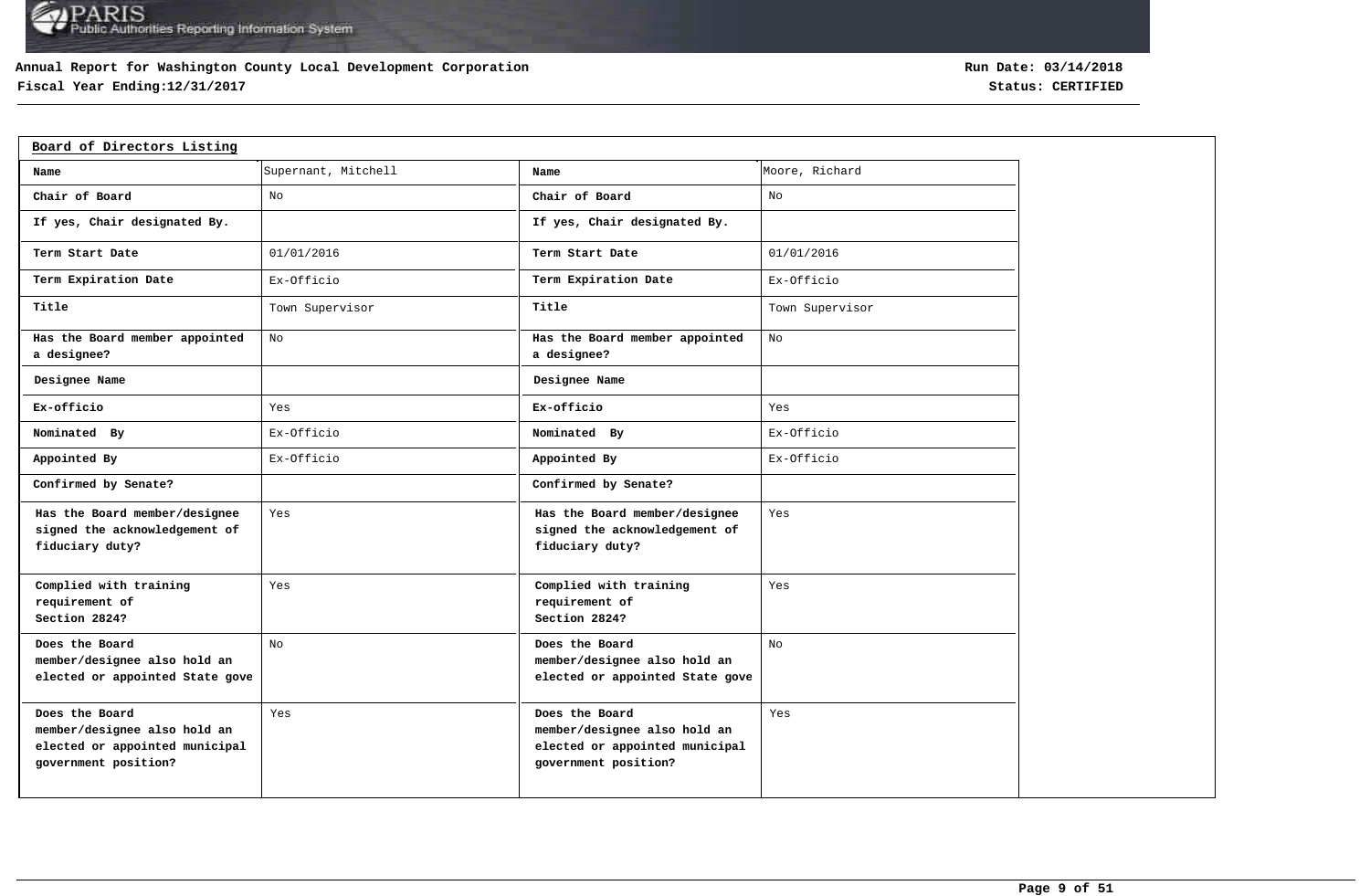## **Annual Report for Washington County Local Development Corporation**

## **Fiscal Year Ending:12/31/2017 Status: CERTIFIED**

| Board of Directors Listing                                                                               |                  |                                                                                                          |                 |
|----------------------------------------------------------------------------------------------------------|------------------|----------------------------------------------------------------------------------------------------------|-----------------|
| Name                                                                                                     | Pitts, Seth      | Name                                                                                                     | Skellie, Jay    |
| Chair of Board                                                                                           | Yes              | Chair of Board                                                                                           | No              |
| If yes, Chair designated By.                                                                             | Elected by Board | If yes, Chair designated By.                                                                             |                 |
| Term Start Date                                                                                          | 01/01/2016       | Term Start Date                                                                                          | 01/01/2016      |
| Term Expiration Date                                                                                     | Ex-Officio       | Term Expiration Date                                                                                     | Ex-Officio      |
| Title                                                                                                    | Town Supervisor  | Title                                                                                                    | Town Supervisor |
| Has the Board member appointed<br>a designee?                                                            | No               | Has the Board member appointed<br>a designee?                                                            | No              |
| Designee Name                                                                                            |                  | Designee Name                                                                                            |                 |
| Ex-officio                                                                                               | Yes              | Ex-officio                                                                                               | Yes             |
| Nominated By                                                                                             | Ex-Officio       | Nominated By                                                                                             | Ex-Officio      |
| Appointed By                                                                                             | Ex-Officio       | Appointed By                                                                                             | Ex-Officio      |
| Confirmed by Senate?                                                                                     |                  | Confirmed by Senate?                                                                                     |                 |
| Has the Board member/designee<br>signed the acknowledgement of<br>fiduciary duty?                        | Yes              | Has the Board member/designee<br>signed the acknowledgement of<br>fiduciary duty?                        | Yes             |
| Complied with training<br>requirement of<br>Section 2824?                                                | Yes              | Complied with training<br>requirement of<br>Section 2824?                                                | No              |
| Does the Board<br>member/designee also hold an<br>elected or appointed State gove                        | No               | Does the Board<br>member/designee also hold an<br>elected or appointed State gove                        | No              |
| Does the Board<br>member/designee also hold an<br>elected or appointed municipal<br>government position? | Yes              | Does the Board<br>member/designee also hold an<br>elected or appointed municipal<br>government position? | Yes             |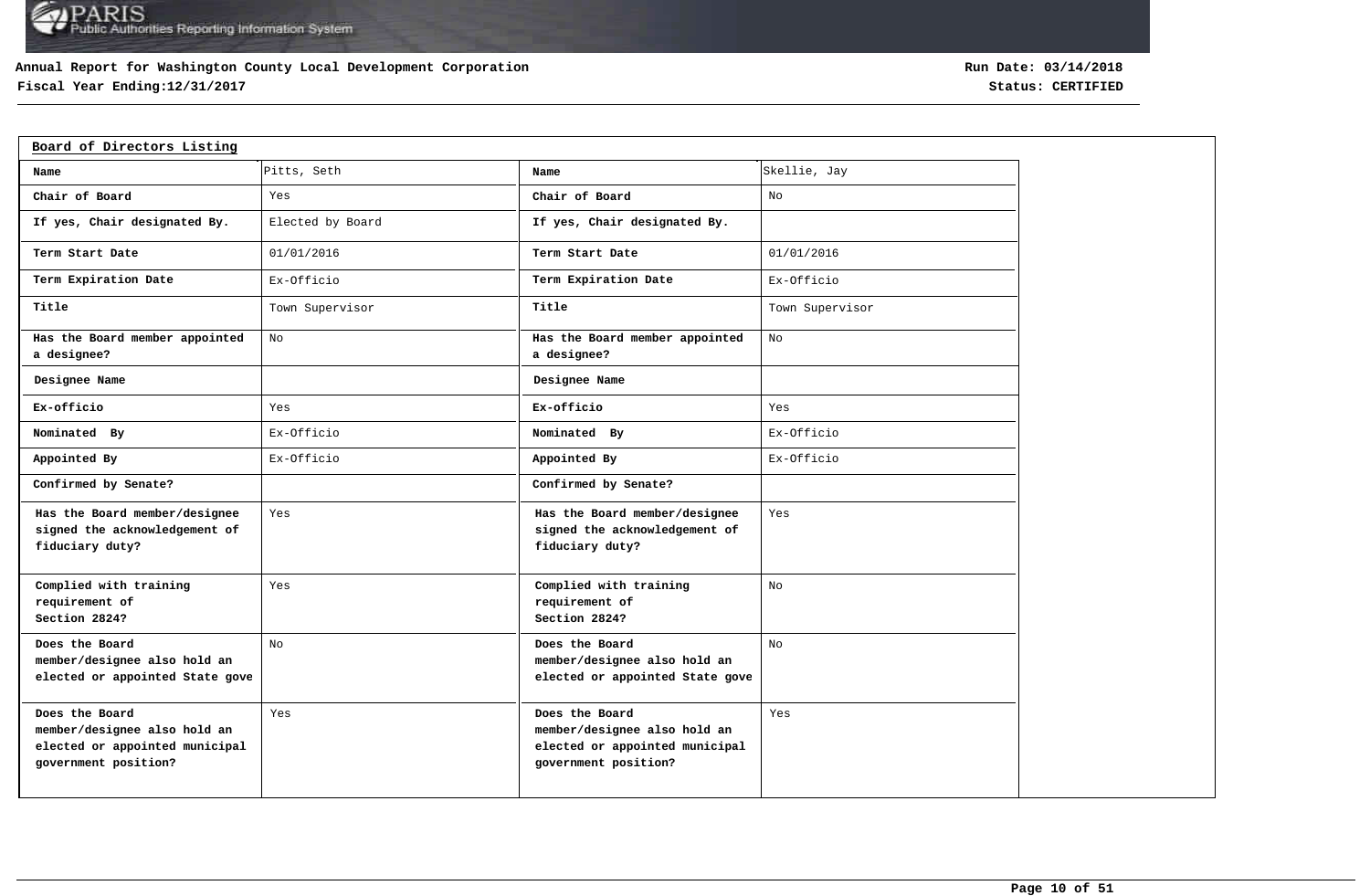## **Annual Report for Washington County Local Development Corporation**

## **Fiscal Year Ending:12/31/2017 Status: CERTIFIED**

| Board of Directors Listing                                                                               |                   |  |  |  |  |  |  |
|----------------------------------------------------------------------------------------------------------|-------------------|--|--|--|--|--|--|
| Name                                                                                                     | Fedler, Catherine |  |  |  |  |  |  |
| Chair of Board                                                                                           | No                |  |  |  |  |  |  |
| If yes, Chair designated By.                                                                             |                   |  |  |  |  |  |  |
| Term Start Date                                                                                          | 01/01/2016        |  |  |  |  |  |  |
| Term Expiration Date                                                                                     | Ex-Officio        |  |  |  |  |  |  |
| Title                                                                                                    | Town Supervisor   |  |  |  |  |  |  |
| Has the Board member appointed<br>a designee?                                                            | No                |  |  |  |  |  |  |
| Designee Name                                                                                            |                   |  |  |  |  |  |  |
| Ex-officio                                                                                               | Yes               |  |  |  |  |  |  |
| Nominated By                                                                                             | Ex-Officio        |  |  |  |  |  |  |
| Appointed By                                                                                             | Ex-Officio        |  |  |  |  |  |  |
| Confirmed by Senate?                                                                                     |                   |  |  |  |  |  |  |
| Has the Board member/designee<br>signed the acknowledgement of<br>fiduciary duty?                        | Yes               |  |  |  |  |  |  |
| Complied with training<br>requirement of<br>Section 2824?                                                | Yes               |  |  |  |  |  |  |
| Does the Board<br>member/designee also hold an<br>elected or appointed State gove                        | No                |  |  |  |  |  |  |
| Does the Board<br>member/designee also hold an<br>elected or appointed municipal<br>government position? | Yes               |  |  |  |  |  |  |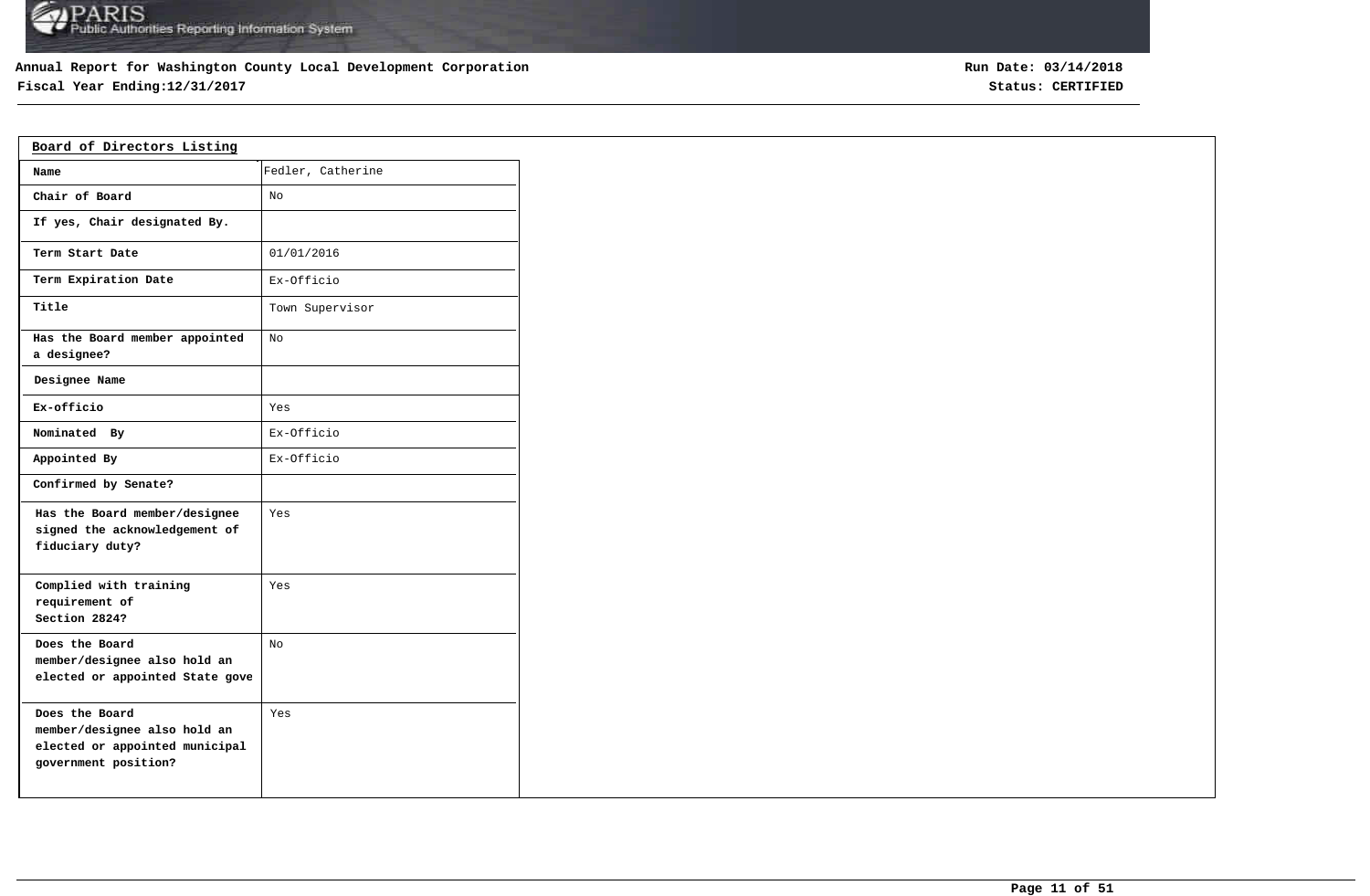**Fiscal Year Ending:12/31/2017 Status: CERTIFIED**

## **Staff Listing**

| Name     | Title     | Group     | Department | Union | Barga- | $ $ Full | Exempt Base |            | Actual    | Over      | Performance Extra Pay | Other     | Total     | Individual               | If yes, Is |
|----------|-----------|-----------|------------|-------|--------|----------|-------------|------------|-----------|-----------|-----------------------|-----------|-----------|--------------------------|------------|
|          |           |           |            | Name  | ining  | Time/    |             | Annualized | salary    | time      | Bonus                 | Compensa  | Compens   | also paid by the payment |            |
|          |           |           | Subsidiary |       | Unit   | Part     |             | Salary     | paid to   | paid by   |                       | tion/Allo | -ation    | another                  | made by a  |
|          |           |           |            |       |        | Time     |             |            | the       | Authority |                       | wances/Ad |           | entity to                | State or   |
|          |           |           |            |       |        |          |             |            | Individua |           |                       | justments |           | perform the              | local      |
|          |           |           |            |       |        |          |             |            |           |           |                       |           |           | work of the              | government |
|          |           |           |            |       |        |          |             |            |           |           |                       |           |           | Authority                |            |
| Derway,  | President | Executive |            |       |        | FT       | Yes         | 60,000.00  | 55,723.46 |           |                       |           | 55,723.46 | No                       |            |
| Deanna L |           |           |            |       |        |          |             |            |           |           |                       |           |           |                          |            |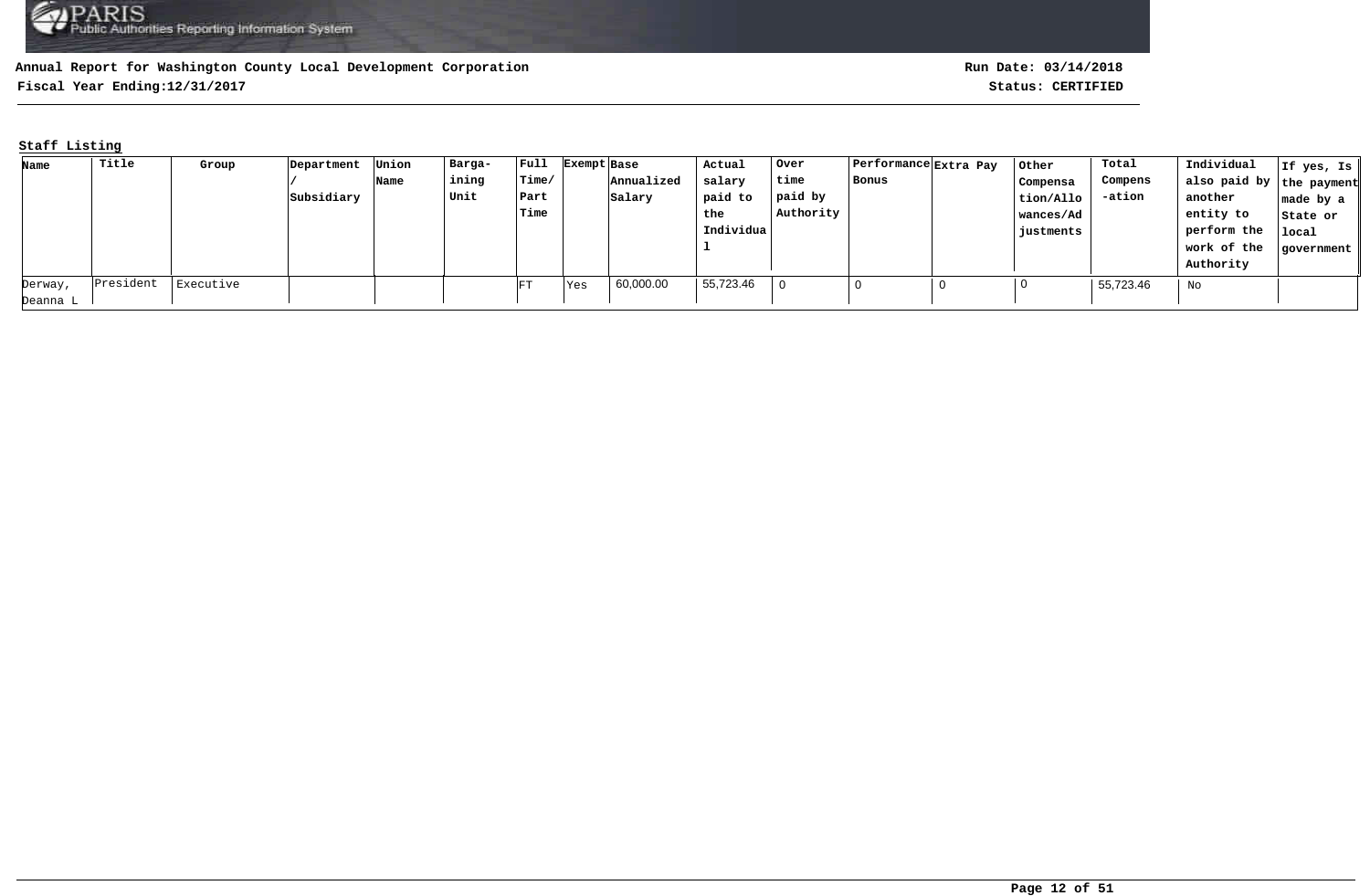**Fiscal Year Ending:12/31/2017 Status: CERTIFIED**

## **Benefit Information**

During the fiscal year, did the Authority continue to pay for any of the above mentioned benefits for

## **Board Members**

| Name                | Title     | Severance | $ $ Payment | Club    | Use of    | Personal Auto Transpo- |         | Housing | Spousal / | Tuition Multi- |         | None        | Other |
|---------------------|-----------|-----------|-------------|---------|-----------|------------------------|---------|---------|-----------|----------------|---------|-------------|-------|
|                     |           | Package   | for         | Member- | Corporate | Loans                  | rtation | Allow-  | Dependent | Assist-        | Year    | of          |       |
|                     |           |           | Unused      | ships   | Credit    |                        |         | ance    | Life      | $_{\tt anc}$   | Employ- | These       |       |
|                     |           |           | Leave       |         | Cards     |                        |         |         | Insurance |                | ment    | Benefits    |       |
| LaPointe,           | Board of  |           |             |         |           |                        |         |         |           |                |         | $\mathbf X$ |       |
| John                | Directors |           |             |         |           |                        |         |         |           |                |         |             |       |
| Hicks,              | Board of  |           |             |         |           |                        |         |         |           |                |         | $\mathbf X$ |       |
| Matt                | Directors |           |             |         |           |                        |         |         |           |                |         |             |       |
| Moore,              | Board of  |           |             |         |           |                        |         |         |           |                |         | X           |       |
| Richard             | Directors |           |             |         |           |                        |         |         |           |                |         |             |       |
| Gang,               | Board of  |           |             |         |           |                        |         |         |           |                |         | $\mathbf X$ |       |
| George              | Directors |           |             |         |           |                        |         |         |           |                |         |             |       |
| Skellie,            | Board of  |           |             |         |           |                        |         |         |           |                |         | X           |       |
| Jay                 | Directors |           |             |         |           |                        |         |         |           |                |         |             |       |
| Pitts,              | Board of  |           |             |         |           |                        |         |         |           |                |         | X           |       |
| Seth                | Directors |           |             |         |           |                        |         |         |           |                |         |             |       |
| Shay,               | Board of  |           |             |         |           |                        |         |         |           |                |         | X           |       |
| Robert              | Directors |           |             |         |           |                        |         |         |           |                |         |             |       |
| Fedler,             | Board of  |           |             |         |           |                        |         |         |           |                |         | X           |       |
| Catherine           | Directors |           |             |         |           |                        |         |         |           |                |         |             |       |
| Shaw, Dan           | Board of  |           |             |         |           |                        |         |         |           |                |         | X           |       |
|                     | Directors |           |             |         |           |                        |         |         |           |                |         |             |       |
| Armstrong,          | Board of  |           |             |         |           |                        |         |         |           |                |         | X           |       |
| George              | Directors |           |             |         |           |                        |         |         |           |                |         |             |       |
| Idleman,            | Board of  |           |             |         |           |                        |         |         |           |                |         | $\mathbf X$ |       |
| Sara                | Directors |           |             |         |           |                        |         |         |           |                |         |             |       |
| Haff, Dana Board of |           |           |             |         |           |                        |         |         |           |                |         | $\mathbf X$ |       |
|                     | Directors |           |             |         |           |                        |         |         |           |                |         |             |       |
| $0'$ Brien,         | Board of  |           |             |         |           |                        |         |         |           |                |         | $\mathbf X$ |       |
| David               | Directors |           |             |         |           |                        |         |         |           |                |         |             |       |
| $Cample$ $11,$      | Board of  |           |             |         |           |                        |         |         |           |                |         | $\mathbf X$ |       |
| Brian               | Directors |           |             |         |           |                        |         |         |           |                |         |             |       |
| Supernant,          | Board of  |           |             |         |           |                        |         |         |           |                |         | $\mathbf X$ |       |
| Mitchell            | Directors |           |             |         |           |                        |         |         |           |                |         |             |       |
| Henke,              | Board of  |           |             |         |           |                        |         |         |           |                |         | $\mathbf X$ |       |
| Robert              | Directors |           |             |         |           |                        |         |         |           |                |         |             |       |
| Hogan,              | Board of  |           |             |         |           |                        |         |         |           |                |         | $\mathbf X$ |       |
| Dana                | Directors |           |             |         |           |                        |         |         |           |                |         |             |       |
| Watkins,            | Board of  |           |             |         |           |                        |         |         |           |                |         | $\mathbf X$ |       |
| Marion              | Directors |           |             |         |           |                        |         |         |           |                |         |             |       |

No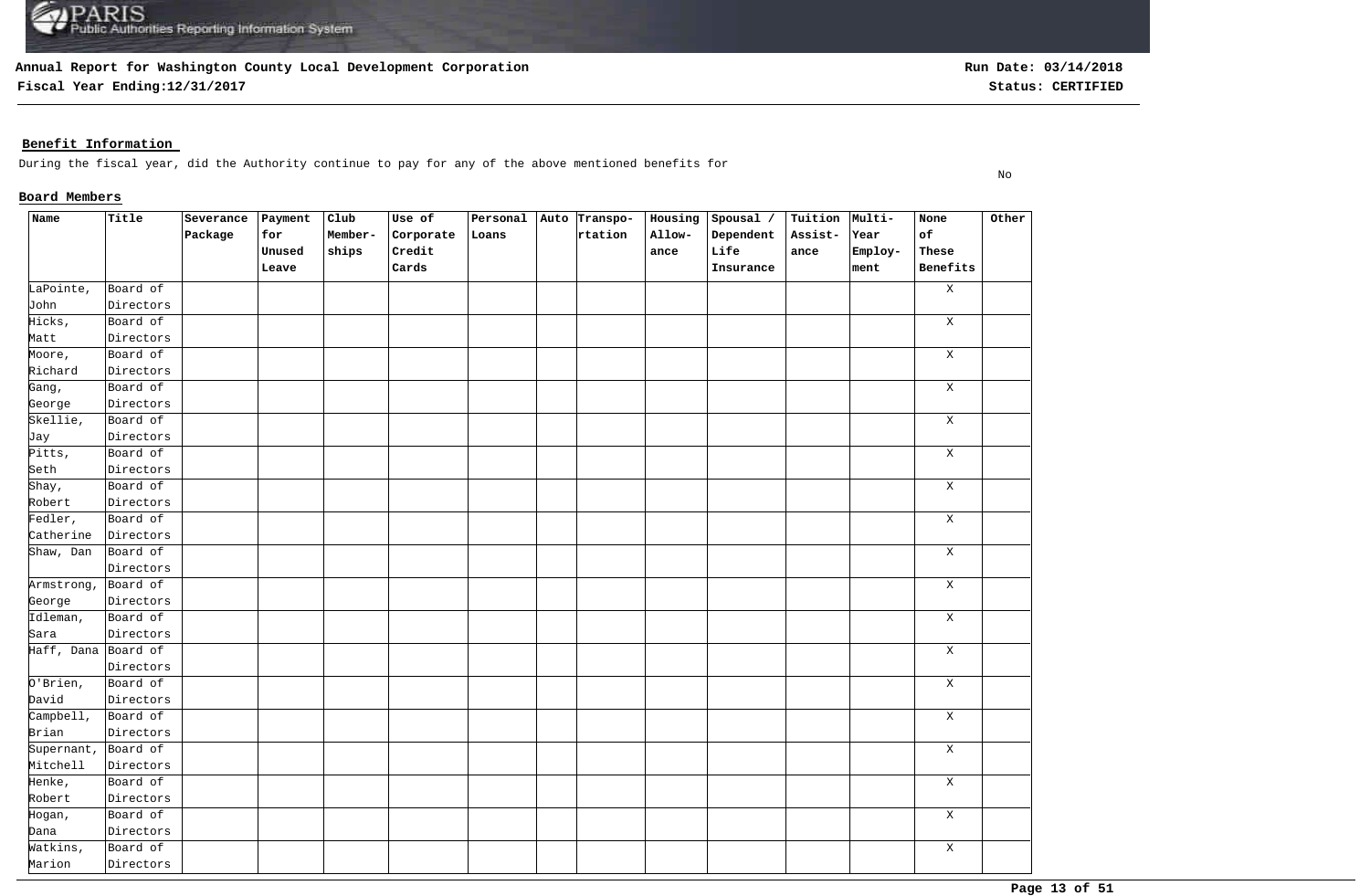**Fiscal Year Ending:12/31/2017 Status: CERTIFIED**

| Name                | Title     | Severance | Payment | Club    | Use of        | Personal | Auto Transpo- |        | Housing Spousal / | Tuition  Multi- |         | None     | Other |
|---------------------|-----------|-----------|---------|---------|---------------|----------|---------------|--------|-------------------|-----------------|---------|----------|-------|
|                     |           | Package   | for     | Member- | Corporate     | Loans    | rtation       | Allow- | Dependent         | Assist-         | Year    | оf       |       |
|                     |           |           | Unused  | ships   | <b>Credit</b> |          |               | ance   | Life              | ance            | Employ- | These    |       |
|                     |           |           | Leave   |         | Cards         |          |               |        | Insurance         |                 | ment    | Benefits |       |
| Humiston,           | Board of  |           |         |         |               |          |               |        |                   |                 |         | X        |       |
| Jared               | Directors |           |         |         |               |          |               |        |                   |                 |         |          |       |
| Norman,             | Board of  |           |         |         |               |          |               |        |                   |                 |         | X        |       |
| Richard             | Directors |           |         |         |               |          |               |        |                   |                 |         |          |       |
| Niles, Jay Board of |           |           |         |         |               |          |               |        |                   |                 |         | Χ        |       |
|                     | Directors |           |         |         |               |          |               |        |                   |                 |         |          |       |

#### **Staff**

| Name | Title | Severance | Payment | Club    | Use of    | Personal | Auto Transpo- | Housing | Spousal   | Tuition Multi- |         | None     | Other |
|------|-------|-----------|---------|---------|-----------|----------|---------------|---------|-----------|----------------|---------|----------|-------|
|      |       | Package   | for     | Member- | Corporate | Loans    | $ $ rtation   | Allow-  | Dependent | Assist-        | Year    | ∣of      |       |
|      |       |           | Unused  | ships   | Credit    |          |               | ance    | Life      | ance           | Employ- | These    |       |
|      |       |           | Leave   |         | Cards     |          |               |         | Insurance |                | ment    | Benefits |       |

**No Data has been entered by the Authority for this section in PARIS**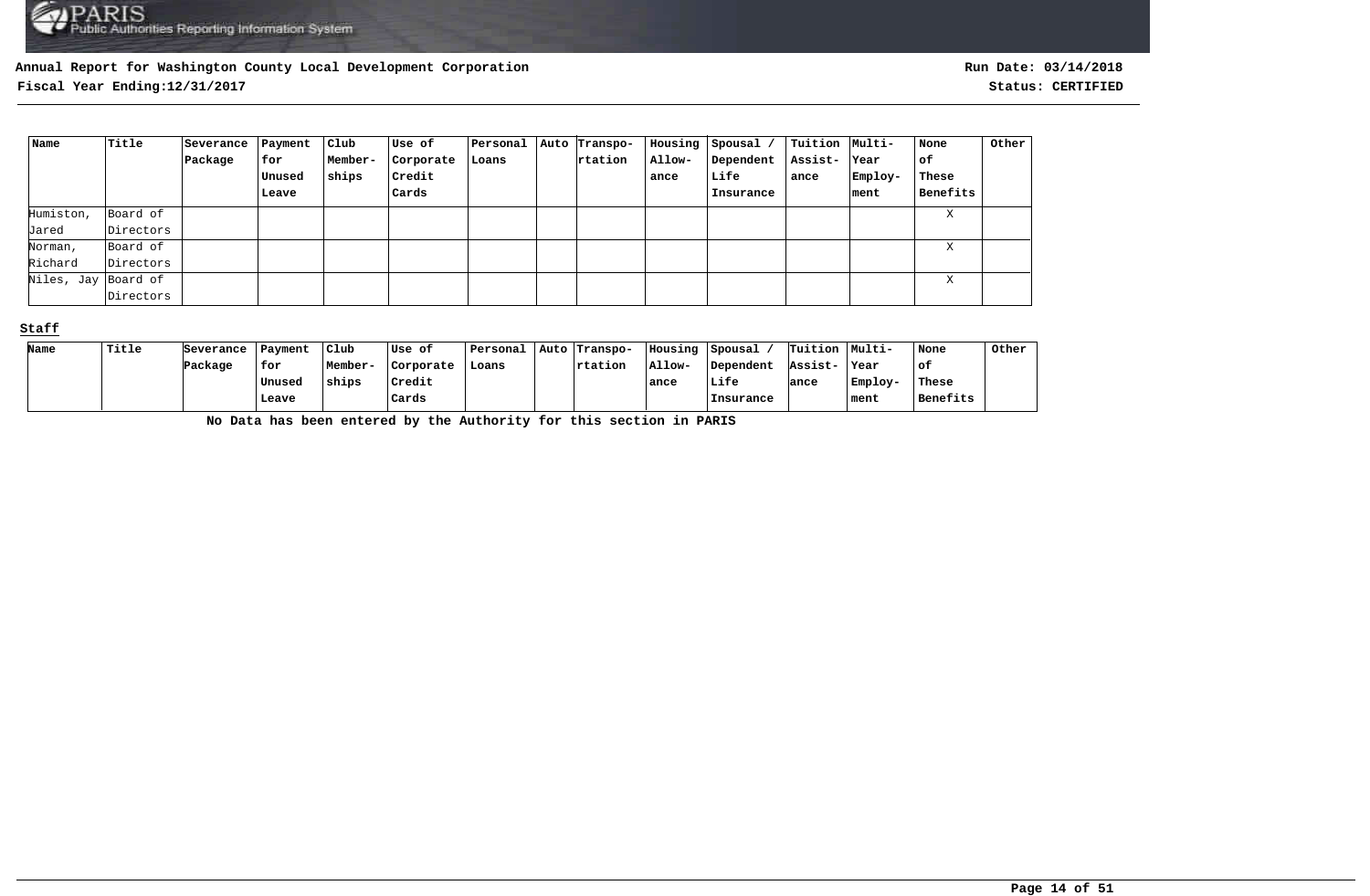#### **Annual Report for Washington County Local Development Corporation**

#### **Fiscal Year Ending:12/31/2017 Status: CERTIFIED**

#### **Subsidiary/Component Unit Verification**

Is the list of subsidiaries, as assembled by the Office of the State Comptroller, correct? Yes Are there other subsidiaries or component units of the Authority that are active, not included in the PARIS reports submitted by this Aut No

 **Name of Subsidiary/Component Unit Status Requested Changes** 

#### **Subsidiary/Component Unit Creation**

| Name of Subsidiary/Component Unit     | Establishment    | Entity Purpose     |  |                      |
|---------------------------------------|------------------|--------------------|--|----------------------|
|                                       |                  | Date               |  |                      |
| Subsidiary/Component Unit Termination |                  |                    |  |                      |
| Name of Subsidiary/Component Unit     | Termination Date | Termination Reason |  | Proof of Termination |

**No Data has been entered by the Authority for this section in PARIS**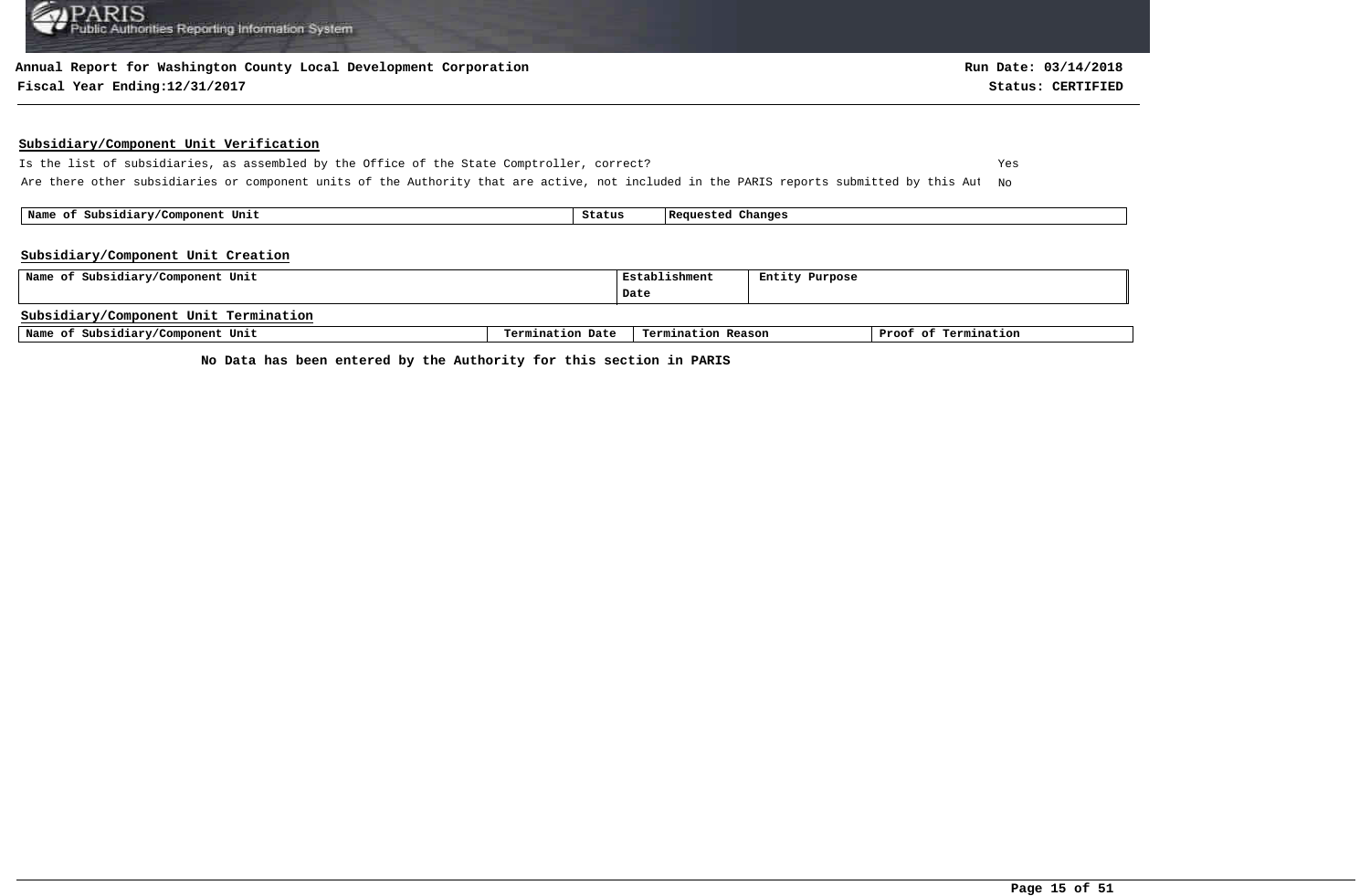**Fiscal Year Ending:12/31/2017 Status: CERTIFIED**

## **Summary Financial Information**

#### **SUMMARY STATEMENT OF NET ASSETS**

| Assets       |                                        |             |
|--------------|----------------------------------------|-------------|
|              | Current Assets                         |             |
|              | Cash and cash equivalents              | \$798,243   |
|              | Investments                            | \$424,419   |
|              | Receivables, net                       | \$578,740   |
|              | Other assets                           | \$0         |
|              | Total Current Assets                   | \$1,801,402 |
|              | Noncurrent Assets                      |             |
|              | Restricted cash and investments        | \$506,513   |
|              | Long-term receivables, net             | \$2,259,767 |
|              | Other assets                           | \$0         |
|              | Capital Assets                         |             |
|              | Land and other nondepreciable property | \$0         |
|              | Buildings and equipment                | \$0         |
|              | Infrastructure                         | \$0         |
|              | Accumulated depreciation               | \$0         |
|              | Net Capital Assets                     | \$0         |
|              | Total Noncurrent Assets                | \$2,766,280 |
| Total Assets |                                        | \$4,567,682 |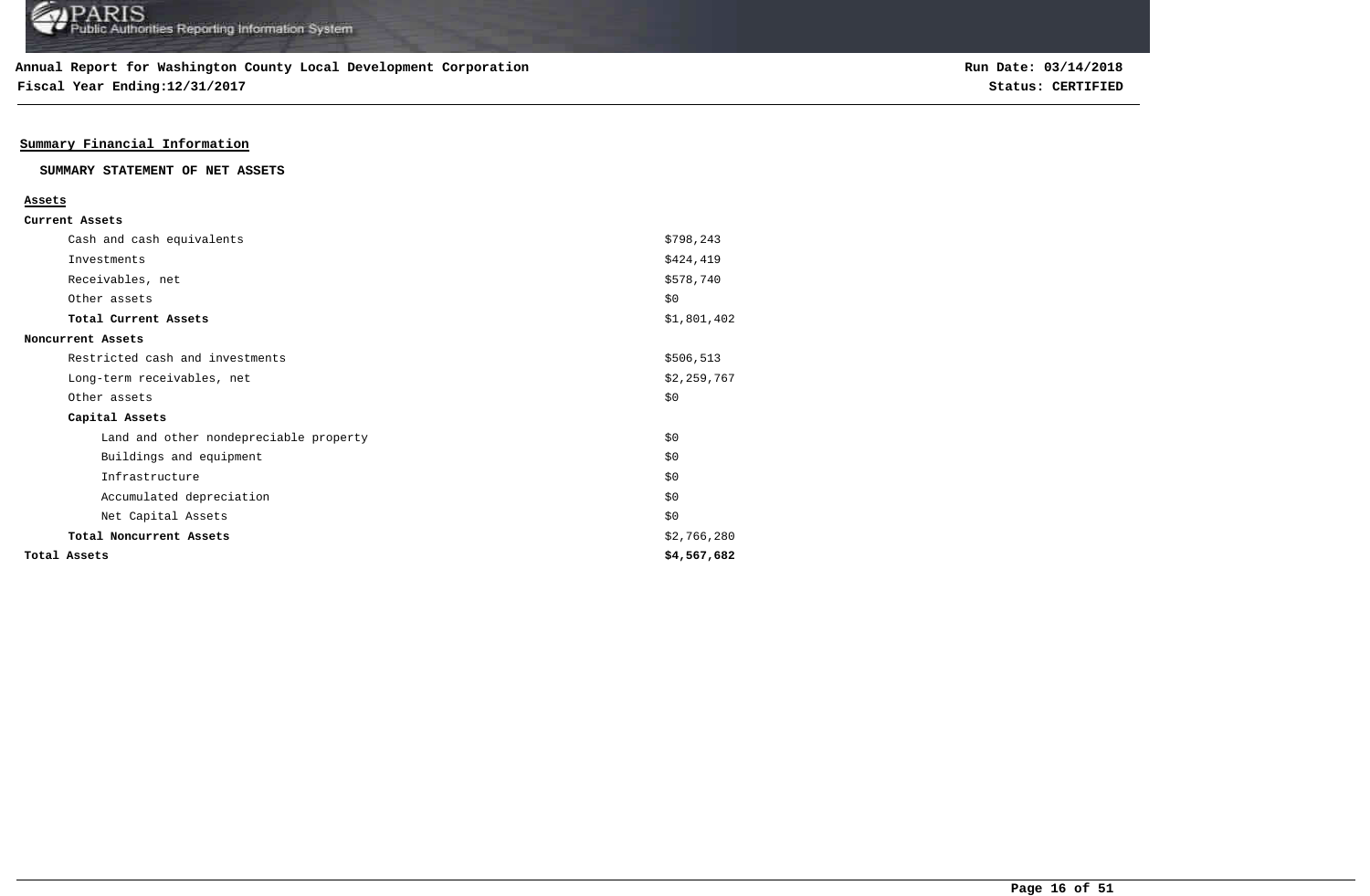**Fiscal Year Ending:12/31/2017 Status: CERTIFIED**

## **Summary Financial Information**

**SUMMARY STATEMENT OF NET ASSETS**

| Liabilities                                     |             |
|-------------------------------------------------|-------------|
| Current Liabilities                             |             |
| Accounts payable                                | \$1,587     |
| Pension contribution payable                    | \$0         |
| Other post-employment benefits                  | \$0         |
| Accrued liabilities                             | \$0         |
| Deferred revenues                               | \$0         |
| Bonds and notes payable                         | \$10,951    |
| Other long-term obligations due within one year | \$0         |
| Total Current Liabilities                       | \$12,538    |
| Noncurrent Liabilities                          |             |
| Pension contribution payable                    | \$0         |
| Other post-employment benefits                  | \$0         |
| Bonds and notes payable                         | \$116,452   |
| Long Term Leases                                | \$0         |
| Other long-term obligations                     | \$0         |
| Total Noncurrent Liabilities                    | \$116,452   |
| Total Liabilities                               | \$128,990   |
| Net Asset (Deficit)                             |             |
| Net Asset                                       |             |
| Invested in capital assets, net of related debt | \$0         |
| Restricted                                      | \$592,400   |
| Unrestricted                                    | \$3,846,292 |
| Total Net Assets                                | \$4,438,692 |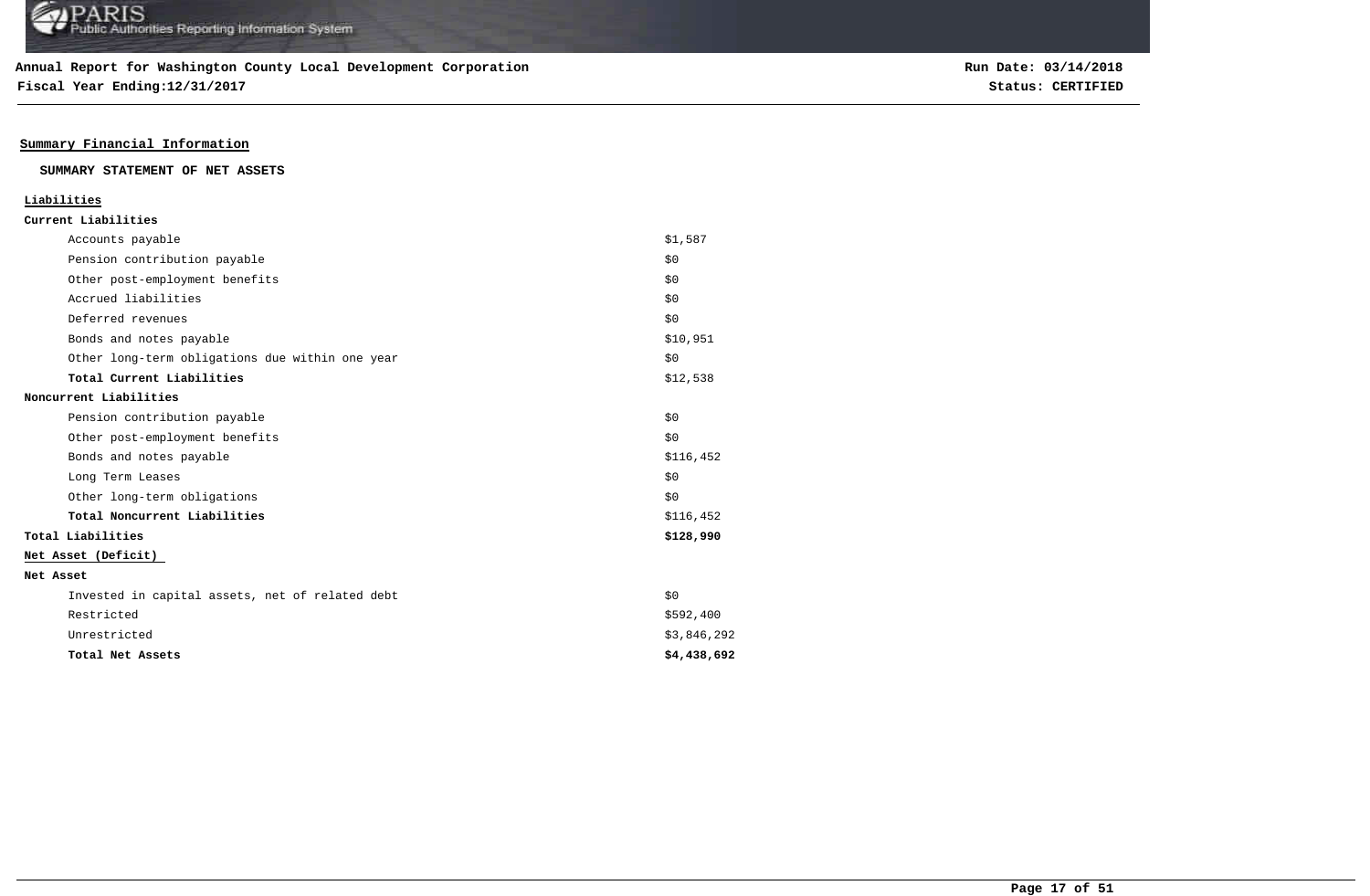## **Annual Report for Washington County Local Development Corporation**

**Fiscal Year Ending:12/31/2017 Status: CERTIFIED**

**Run Date: 03/14/2018**

## **Summary Financial Information**

| SUMMARY STATEMENT OF REVENUE, EXPENSES AND CHANGE IN NET ASSETS |  |  |  |  |  |  |  |  |
|-----------------------------------------------------------------|--|--|--|--|--|--|--|--|
|-----------------------------------------------------------------|--|--|--|--|--|--|--|--|

| Operating Revenues              |               |
|---------------------------------|---------------|
| Charges for services            | \$21,911      |
| Rental & financing income       | \$173,552     |
| Other operating revenues        | \$1,404       |
| Total Operating Revenue         | \$196,867     |
| Operating Expenses              |               |
| Salaries and wages              | \$60,000      |
| Other employee benefits         | \$20,383      |
| Professional services contracts | \$26,576      |
| Supplies and materials          | \$1,643       |
| Depreciation & amortization     | \$292,191     |
| Other operating expenses        | \$9,039       |
| Total Operating Expenses        | \$409,832     |
| Operating Income (Loss)         | ( \$212, 965) |
| Nonoperating Revenues           |               |
| Investment earnings             | \$3,023       |
| State subsidies/grants          | \$65,000      |
| Federal subsidies/grants        | \$0           |
| Municipal subsidies/grants      | \$80,000      |
| Public authority subsidies      | \$0           |
| Other nonoperating revenues     | \$0           |
| Total Nonoperating Revenue      | \$148,023     |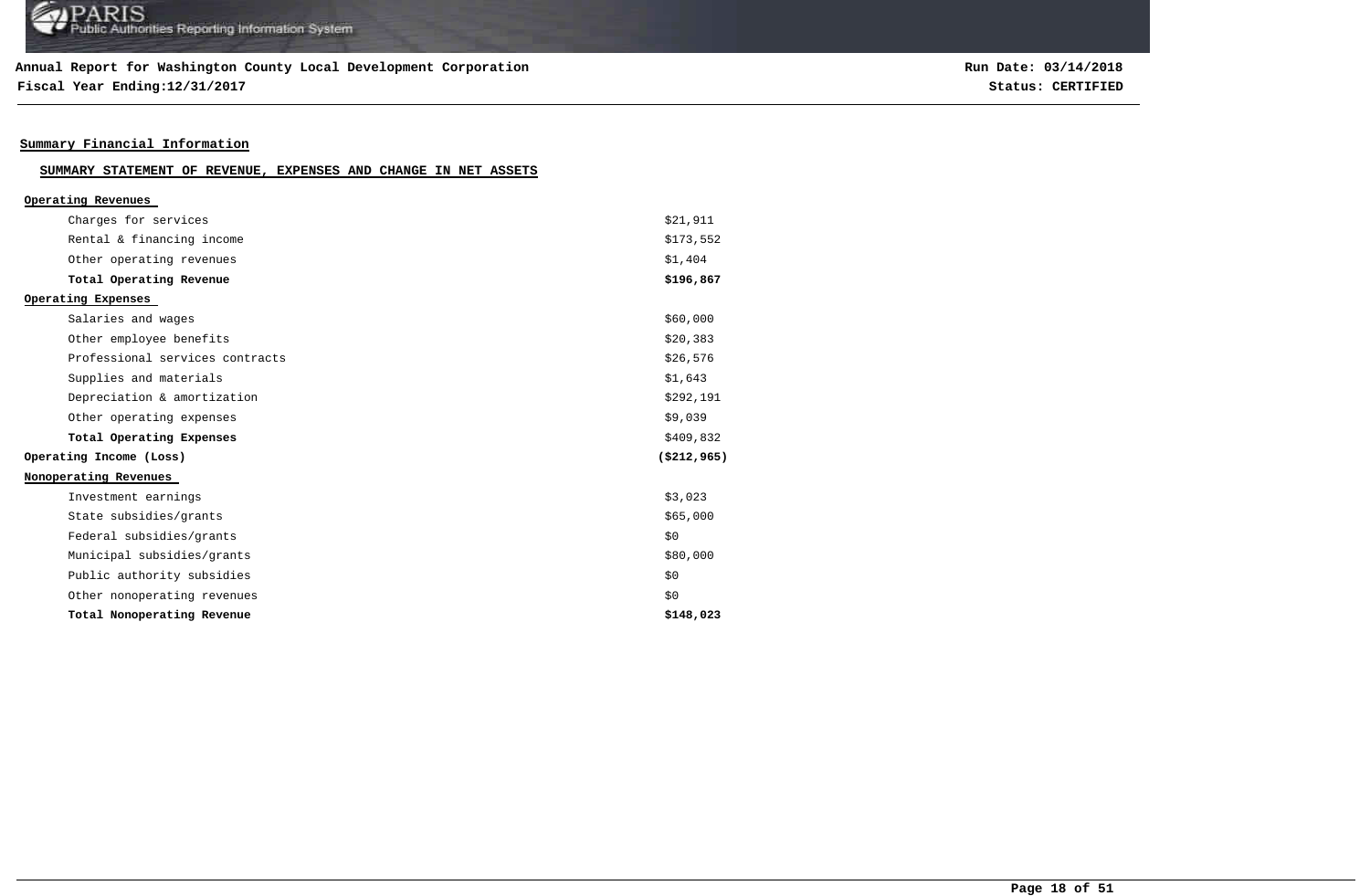**Fiscal Year Ending:12/31/2017 Status: CERTIFIED**

## **Summary Financial Information**

## **SUMMARY STATEMENT OF REVENUE, EXPENSES AND CHANGE IN NET ASSETS**

| Nonoperating Expenses                  |               |
|----------------------------------------|---------------|
| Interest and other financing charges   | \$1,370       |
| Subsidies to other public authorities  | \$0           |
| Grants and donations                   | \$65,000      |
| Other nonoperating expenses            | \$0           |
| Total Nonoperating Expenses            | \$66,370      |
| Income (Loss) Before Contributions     | ( \$131, 312) |
| Capital Contributions                  | \$0           |
| Change in net assets                   | ( \$131, 312) |
| Net assets (deficit) beginning of year | \$4,570,004   |
| Other net assets changes               | \$0           |
| Net assets (deficit) at end of year    | \$4,438,692   |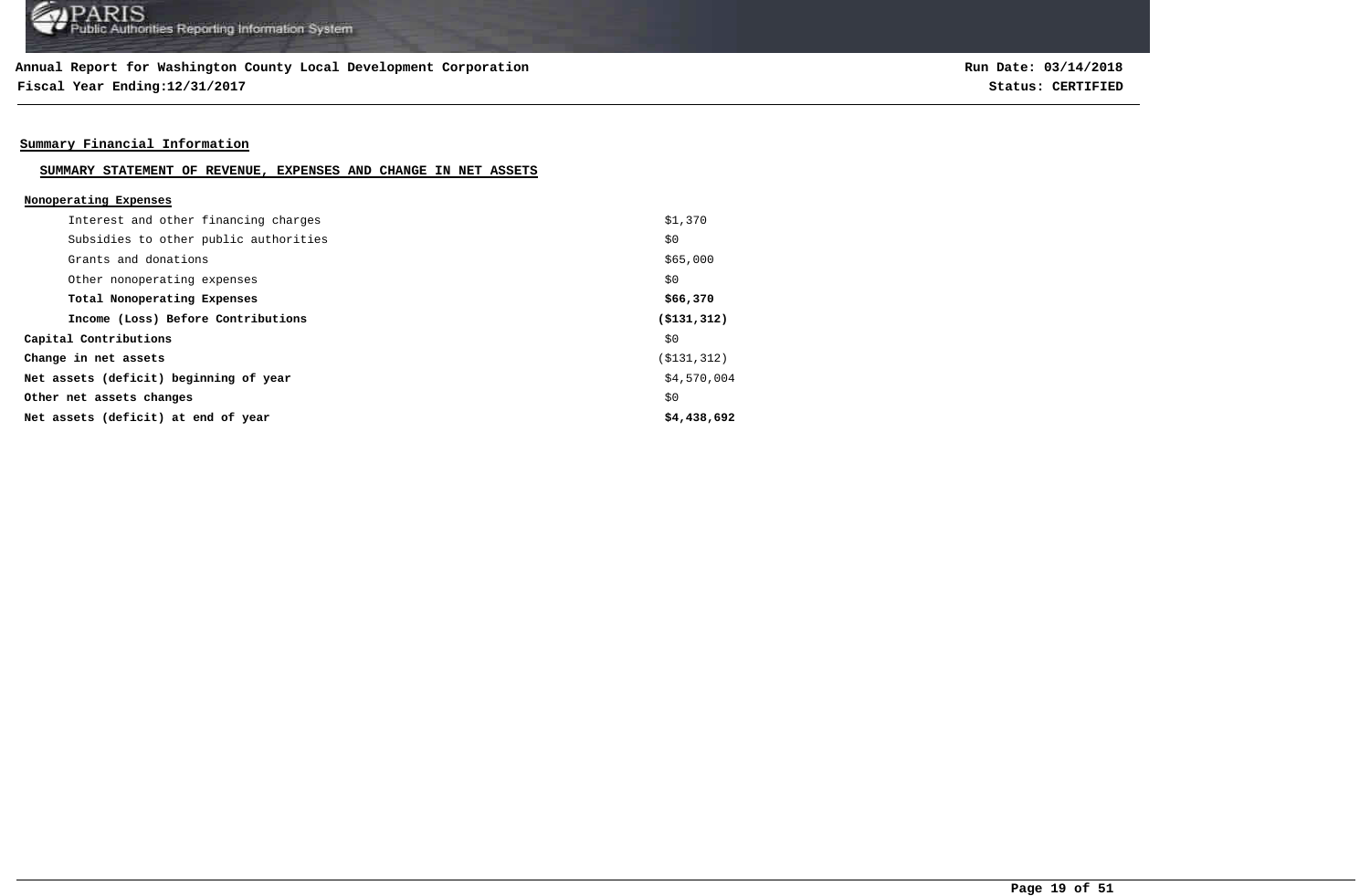## **Fiscal Year Ending:12/31/2017 Status: CERTIFIED**

#### **Current Debt**

| Question                                                                                                          | Response |
|-------------------------------------------------------------------------------------------------------------------|----------|
| 1. Did the Authority have any outstanding debt, including conduit debt, at any point during the reporting period? | Yes      |
| 2. If yes, has the Authority issued any debt during the reporting period?                                         | No       |

#### **New Debt Issuances List by Type of Debt and Program**

**No Data has been entered by the Authority for this section in PARIS**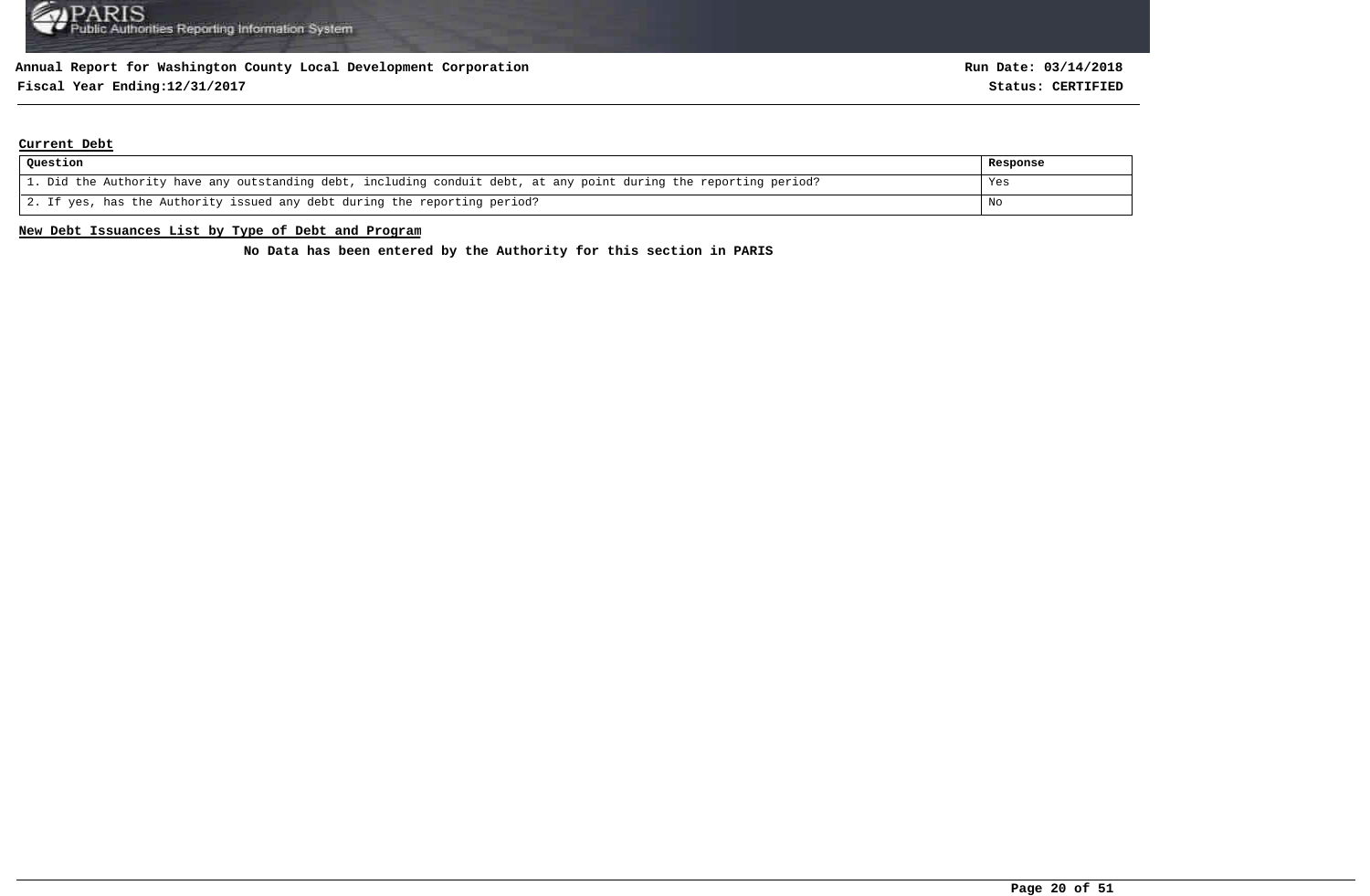

**Fiscal Year Ending:12/31/2017 Status: CERTIFIED**

## **Schedule of Authority Debt**

| Type of Debt                                         | Statutory<br>Authorization<br>$(\boldsymbol{\mathsf{S}})$ | Outstanding Start<br>of Fiscal Year<br>(S) | New Debt<br>Issuances<br>(\$) | Debt Retired<br>$($ \$) | Outstanding<br>End of<br>Fiscal Year (\$) |
|------------------------------------------------------|-----------------------------------------------------------|--------------------------------------------|-------------------------------|-------------------------|-------------------------------------------|
| State Obligation                                     |                                                           |                                            |                               |                         |                                           |
| State Guaranteed                                     |                                                           |                                            |                               |                         |                                           |
| State Supported                                      |                                                           |                                            |                               |                         |                                           |
| State Contingent Obligation                          |                                                           |                                            |                               |                         |                                           |
| State Moral Obligation                               |                                                           |                                            |                               |                         |                                           |
| Authority Debt - General<br>Obligation               |                                                           |                                            |                               |                         |                                           |
| Authority Debt - General Obligation                  |                                                           |                                            |                               |                         |                                           |
| Authority Debt - Other                               |                                                           |                                            |                               |                         |                                           |
| Authority Debt - Other                               | 0.00                                                      | 138,530.69                                 | 0.00                          | 10,968.87               | 127,561.82                                |
| Authority Debt - Revenue<br>Authority Debt - Revenue |                                                           |                                            |                               |                         |                                           |
|                                                      |                                                           |                                            |                               |                         |                                           |
| Conduit                                              |                                                           |                                            |                               |                         |                                           |
| Conduit Debt                                         |                                                           |                                            |                               |                         |                                           |
| Conduit Debt - Pilot Increment Financing             |                                                           |                                            |                               |                         |                                           |
| Other State-Funded                                   |                                                           |                                            |                               |                         |                                           |
| Other State-Funded                                   |                                                           |                                            |                               |                         |                                           |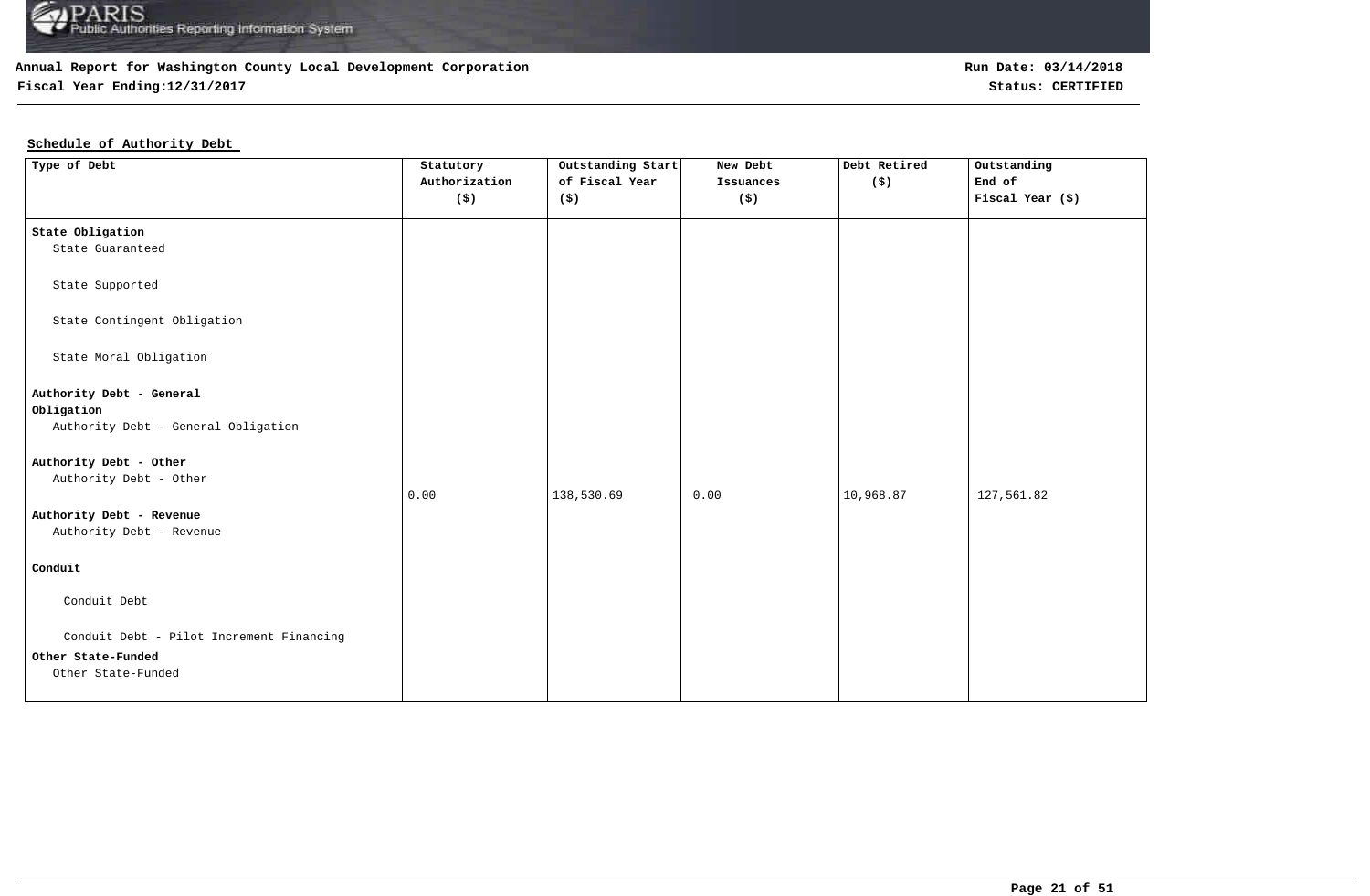

**Annual Report for Washington County Local Development Corporation Fiscal Year Ending:12/31/2017 Status: CERTIFIED**

**Run Date: 03/14/2018**

**Real Property Acquisition/Disposal List** 

**This Authority has indicated that it had no real property acquisitions or disposals during the reporting period.**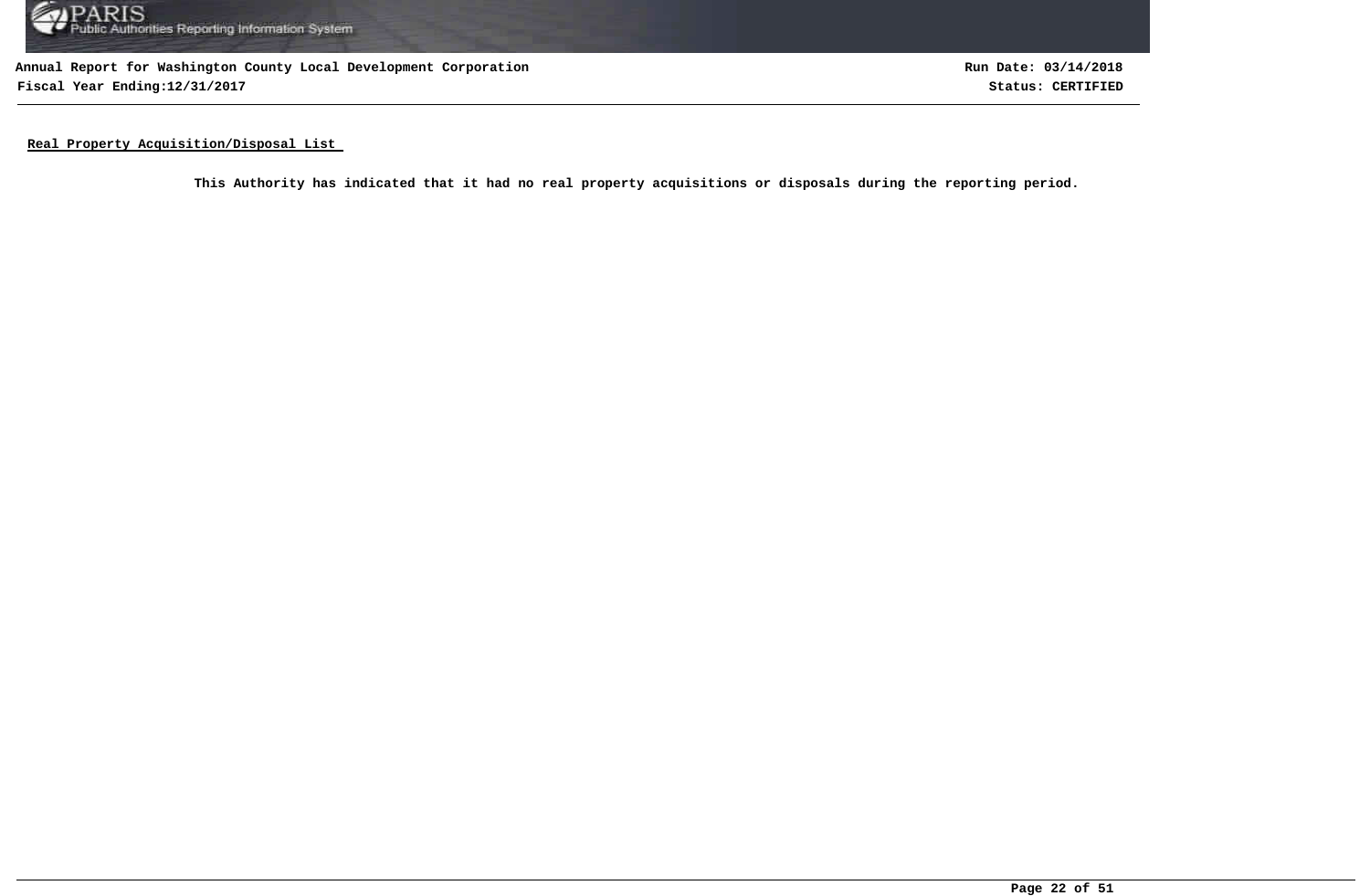

**Fiscal Year Ending:12/31/2017 Status: CERTIFIED**

**Run Date: 03/14/2018**

**Personal Property** 

This Authority has indicated that it had no personal property disposals during the reporting period.<br>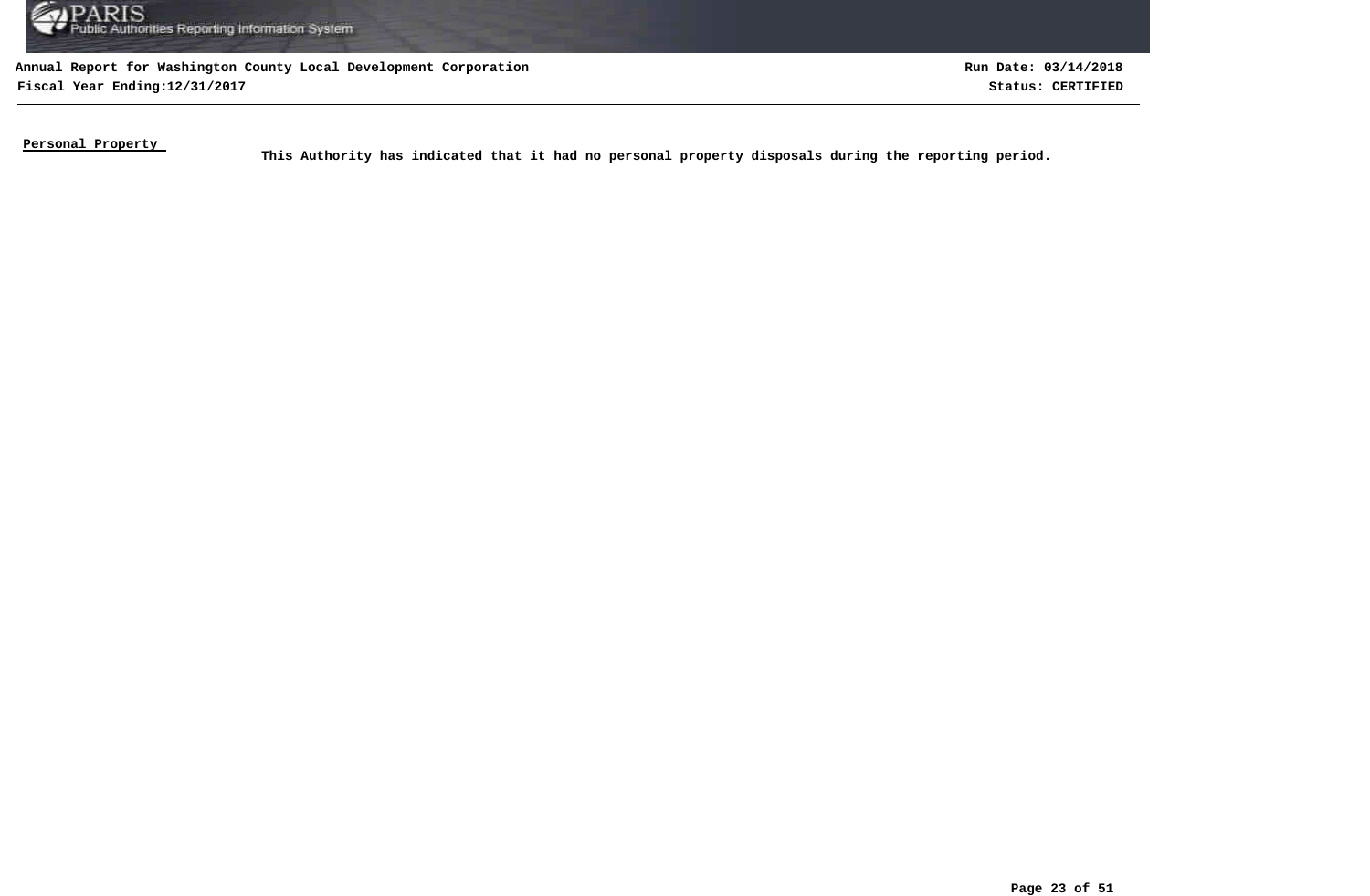## **Fiscal Year Ending:12/31/2017 Status: CERTIFIED**

#### **Property Documents**

| Question                                                                                | Response | URL (if applicable)           |
|-----------------------------------------------------------------------------------------|----------|-------------------------------|
| $ 1.$ In accordance with Section 2896(3) of PAL, the Authority is required to prepare a | Yes      | http://www.wcldc.org/926/PAAA |
| report at least annually of all real property of the Authority. Has this report been    |          |                               |
| prepared?                                                                               |          |                               |
| 2. Has the Authority prepared policies, procedures, or quidelines regarding the use,    | Yes      | http://www.wcldc.org/926/PAAA |
| awarding, monitoring, and reporting of contracts for the acquisition and disposal of    |          |                               |
| property?                                                                               |          |                               |
| 3. In accordance with Section 2896(1) of PAL, has the Authority named a contracting     | Yes      |                               |
| officer who shall be responsible for the Authority's compliance with and enforcement    |          |                               |
| of such quidelines?                                                                     |          |                               |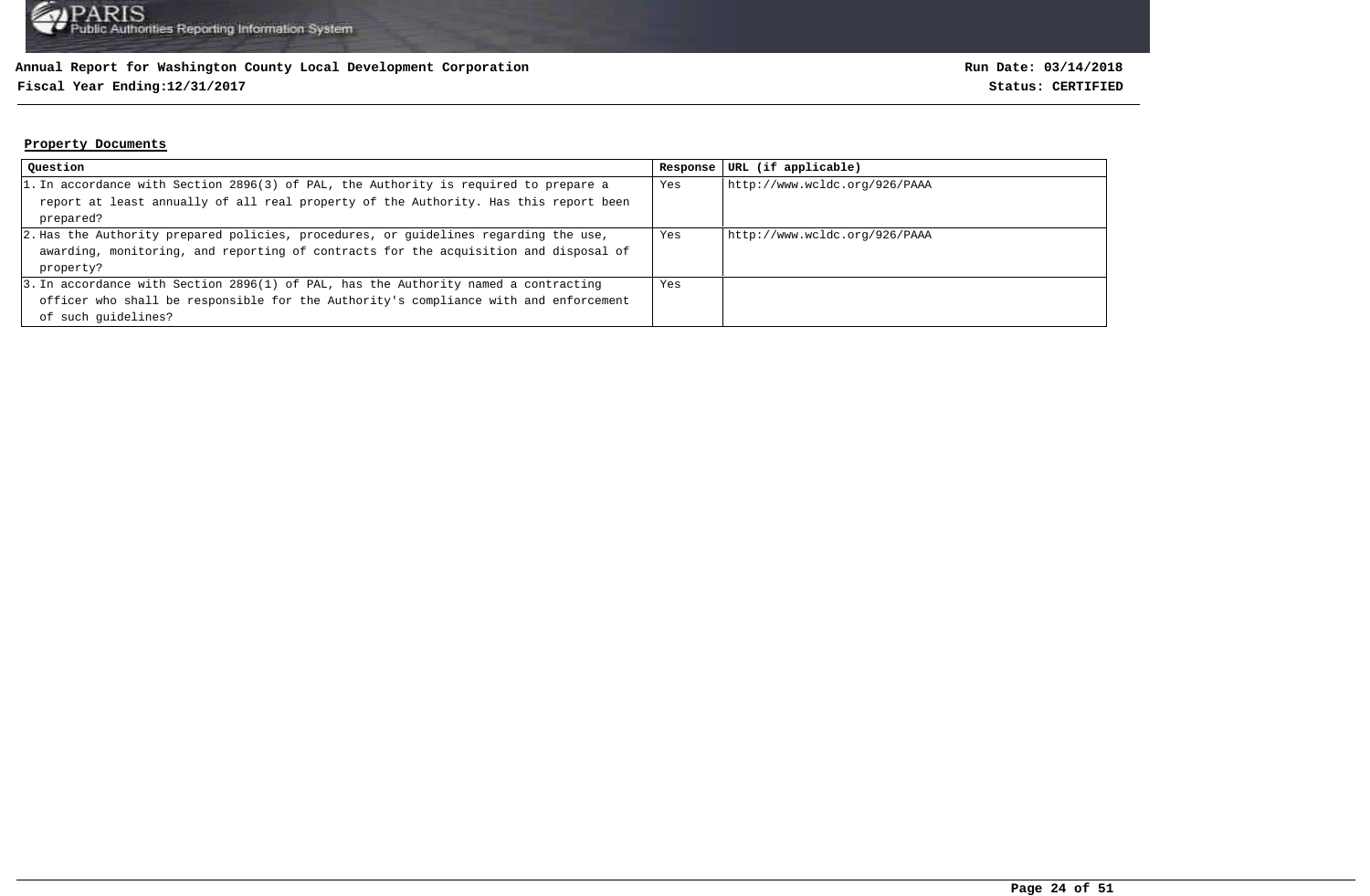

**Fiscal Year Ending:12/31/2017 Status: CERTIFIED**

**Run Date: 03/14/2018**

**Grant Information**

**This Authority has indicated that it did not award any grants during the reporting period.**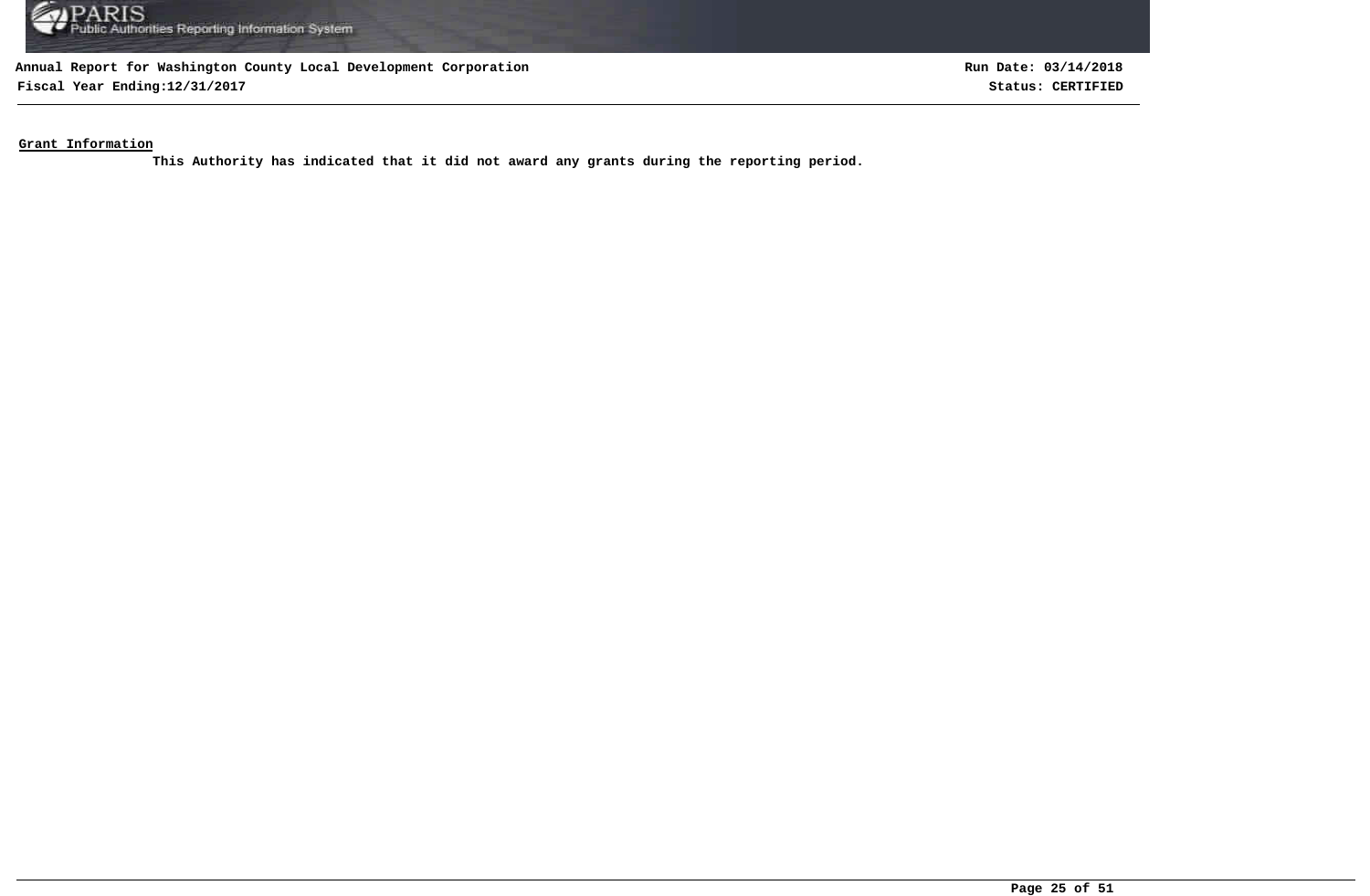#### **Annual Report for Washington County Local Development Corporation**

**Fiscal Year Ending:12/31/2017 Status: CERTIFIED**

#### **Loan Information**

1. Source of Loan Funds: Not for Profit  $\qquad \qquad$  2. Source of Loan Funds: Not for Profit Address Line1: 68 Morgans Lane Address Line1: 2 Grants Way Address Line2: Address Line2: State: NY State: NY Zip - Plus4: 12821 Province/Region: Province/Region: Country: USA Country: USA Original Amount of Loan: \$150,000 Original Amount of Loan: \$65,000 Date Loan Awarded: 04/28/2015 Date Loan Awarded: 03/16/2016 Interest Rate(%): 7 Interest Rate(%): 6 Length of Loan(# of years to repay): Amount of Loan Prinicipal Repaid to Date: \$3,435.15

If yes, how many jobs have been created to date? 0 Was the Loan expected to result in new jobs being created? Yes If yes, how many jobs were planned to be created? 3 Have the terms of the loan been completed?

Name of Loan Recipient: 209 Broadway Whitehall LLC Name of Loan Recipient: 209-217 Main street, LLC. City: COMSTOCK City: GANSEVOORT Zip - Plus4: 12831 10 between the contraction of the contraction of the contraction of the contraction of the contraction of the contraction of the contraction of the contraction of the contraction of the contraction of the contraction of th Length of Loan(# of years \$3,435.15 to Date: \$2,413.43 Amount of Loan Prinicipal Repaid Purpose of Loan: Business Expansion/Startup Purpose of Loan: Business Expansion/Startup

> $\sim$  0  $\sim$  5  $\sim$  5  $\sim$  5  $\sim$  5  $\sim$  5  $\sim$  5  $\sim$  5  $\sim$  5  $\sim$  5  $\sim$  5  $\sim$  5  $\sim$  5  $\sim$  5  $\sim$  5  $\sim$  5  $\sim$  5  $\sim$  5  $\sim$  5  $\sim$  5  $\sim$  5  $\sim$  5  $\sim$  5  $\sim$  5  $\sim$  5  $\sim$  5  $\sim$  5  $\sim$  5  $\sim$  5  $\sim$  5  $\sim$  5  $\sim$ If yes, how many jobs have been 3 and the contract of the contract of the contract of the contract of the contract of the contract of the contract of the contract of the contract of the contract of the contract of the contract of the contract of the cont Was the Loan expected to result in new jobs being created? Yes Yes If yes, how many jobs were planned No No completed? Have the terms of the loan been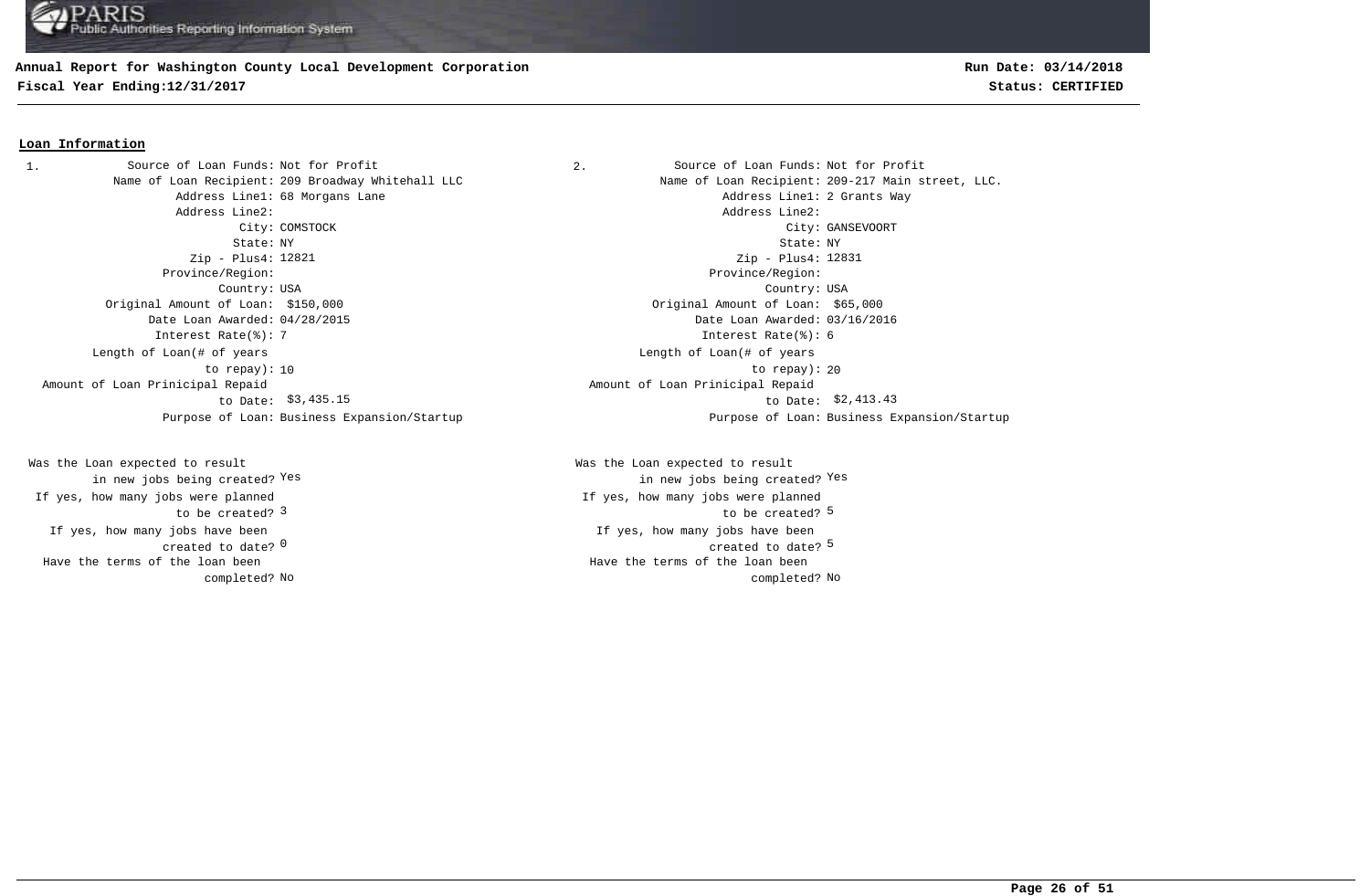#### **Annual Report for Washington County Local Development Corporation**

**Fiscal Year Ending:12/31/2017 Status: CERTIFIED**

#### **Loan Information**

3. Source of Loan Funds: Not for Profit  $\begin{array}{ccc} 3. & 4. &$  Source of Loan Funds: Not for Profit Name of Loan Recipient: A B&B On The Green Name States and Name of Loan Recipient: Argyle Cheese Factory Address Line1: 89 County Route 41 Address Line1: 990 Coach Rd. Address Line2: Address Line2: City: HUDSON FALLS City: ARGYLE State: NY State: NY Zip - Plus4: 12839 3813 Province/Region: Province/Region: Country: USA Country: USA  $\frac{2}{2}$  created to date?  $\frac{12}{2}$ If yes, how many jobs have been created to date? If yes, how many jobs have been Original Amount of Loan: \$25,000 Original Amount of Loan: \$100,000 Date Loan Awarded: 06/04/2015 Date Loan Awarded: 10/26/2012 2 5 to be created? Was the Loan expected to result in new jobs being created? Yes Was the Loan expected to result in new jobs being created? Yes Yes Zip - Plus4: 12809 Interest Rate(%): 6 Interest Rate(%): 5.5 If yes, how many jobs were planned to be created? If yes, how many jobs were planned 7 7 to repay): Length of Loan(# of years to repay): Length of Loan(# of years \$7,696.89 \$64,812.30 to Date: Amount of Loan Prinicipal Repaid to Date: \$7,696.89 Amount of Loan Prinicipal Repaid Purpose of Loan: Commercial Property Construction/Acquisition/Revitalization/I mprovement Purpose of Loan: Equipment and Fixed Asset Acquisition No No completed? Have the terms of the loan been completed? Have the terms of the loan been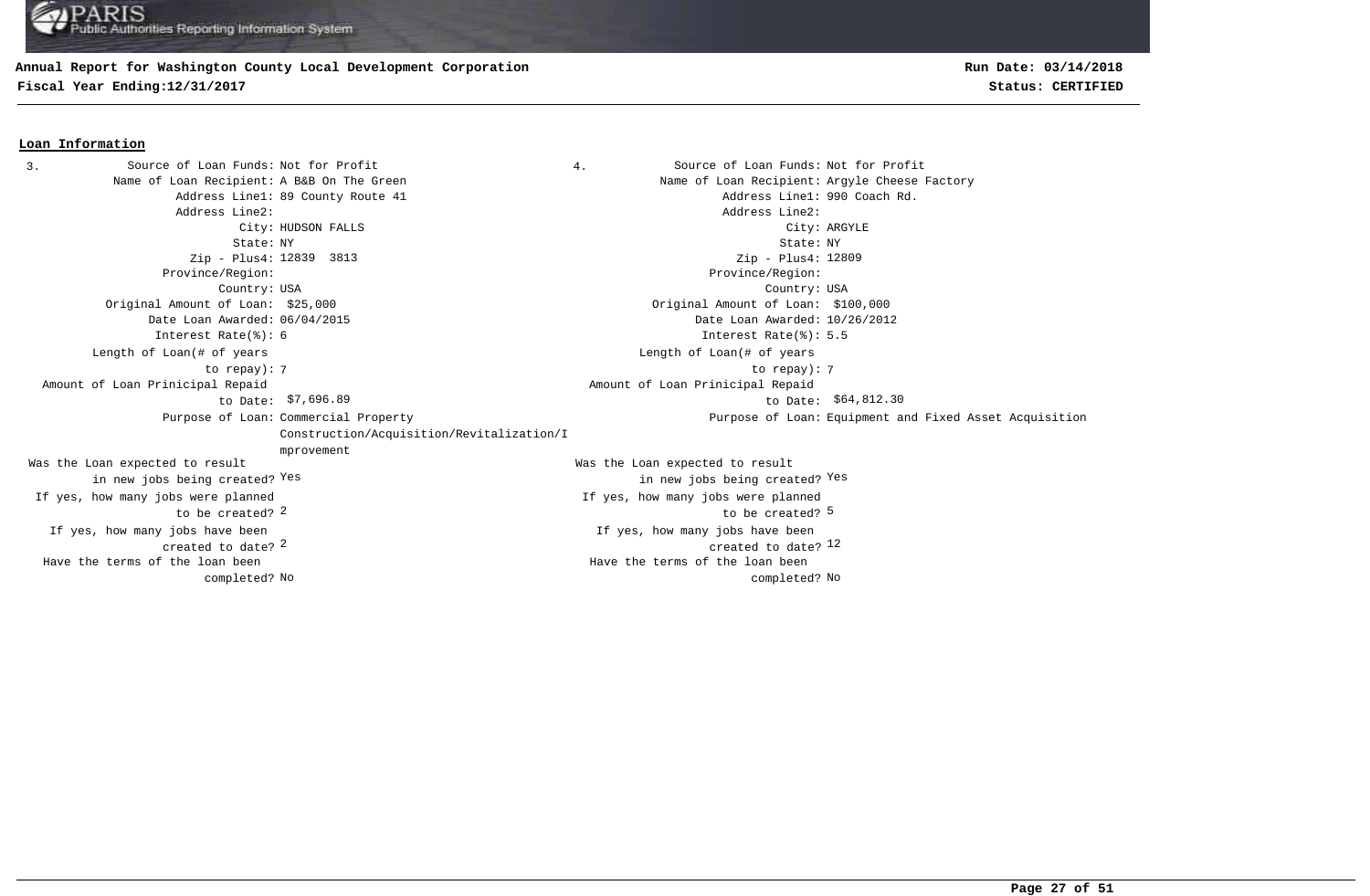## **Annual Report for Washington County Local Development Corporation**

**Fiscal Year Ending:12/31/2017 Status: CERTIFIED**

#### **Loan Information**

Source of Loan Funds: Not for Profit Source of Loan Funds: Not for Profit Name of Loan Recipient: BDO Pizza, Inc. Name of Loan Recipient: Battenkill Valley Fibers Address Line1: 2 Grants Way  $\overline{40}$ Address Line2: Address Line2: City: GANSEVOORT City: GREENWICH State: NY State: NY Zip - Plus4: 12831 Province/Region: Province/Region: Country: USA Country: USA 6 created to date? If yes, how many jobs have been If yes, how many jobs have been created to date? Original Amount of Loan: \$50,000 Original Amount of Loan: \$180,000 Date Loan Awarded: 10/12/2016 Date Loan Awarded: 08/05/2010 to be created? 10 Was the Loan expected to result in new jobs being created? Yes Was the Loan expected to result Yes the contract of the contract of the contract of the contract of the contract of  $\mathbb{N}^{\mathsf{O}}$ Zip - Plus4: 12834 Interest Rate(%): 6 Interest Rate(%): 5 If yes, how many jobs were planned If yes, how many jobs were planned to be created? 10 to repay): 7 Length of Loan(# of years to repay): Length of Loan(# of years \$2,774.57 \$98,028.30 to Date: Amount of Loan Prinicipal Repaid to Date: \$2,774.57 Amount of Loan Prinicipal Repaid Purpose of Loan: Commercial Property Construction/Acquisition/Revitalization/I mprovement Purpose of Loan: Business Expansion/Startup No No completed? Have the terms of the loan been completed? Have the terms of the loan been 5. Source of Loan Funds: Not for Profit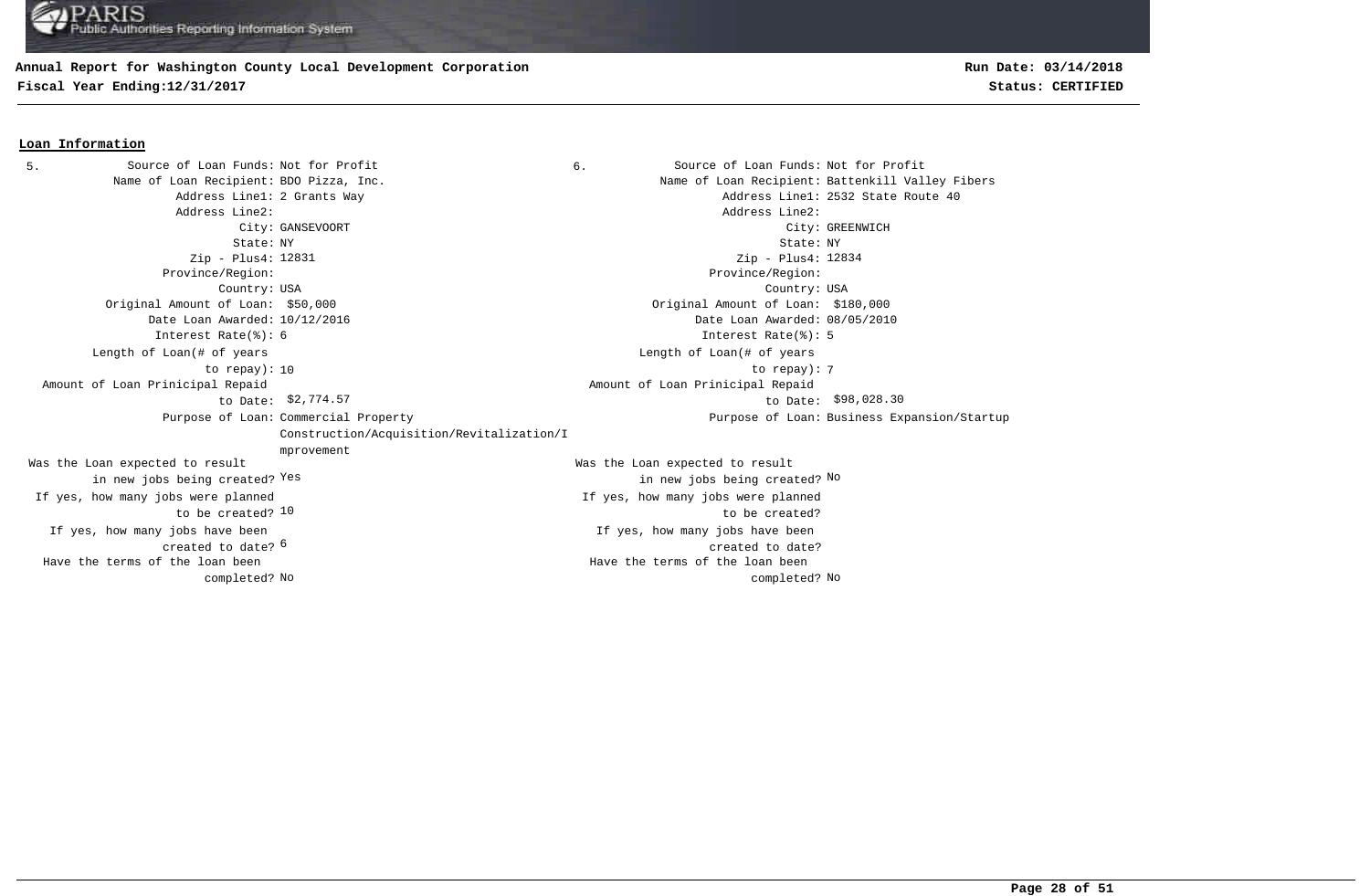#### **Annual Report for Washington County Local Development Corporation**

**Fiscal Year Ending:12/31/2017 Status: CERTIFIED**

#### **Loan Information**

7. Source of Loan Funds: Not for Profit  $\begin{array}{ccc} 8. & \hspace{1.5cm} & \hspace{1.5cm} & \hspace{1.5cm} & \hspace{1.5cm} & \hspace{1.5cm} & \hspace{1.5cm} & \hspace{1.5cm} & \hspace{1.5cm} & \hspace{1.5cm} & \hspace{1.5cm} & \hspace{1.5cm} & \hspace{1.5cm} & \hspace{1.5cm} & \hspace{1.5cm} & \hspace{1.5cm} & \hspace{1.5cm} & \hspace{1.5cm} &$ Address Line1: PO Box 36 Address Line1: 99 % East St. Address Line2: Address Line2: State: NY State: NY Zip - Plus4: 12827 Province/Region: Province/Region: Country: USA Country: USA Original Amount of Loan: \$150,000 Original Amount of Loan: \$150,000 Date Loan Awarded: 02/11/2015 Date Loan Awarded: 11/11/2009 Interest Rate(%): 6 Interest Rate(%): 4 Length of Loan(# of years to repay): Amount of Loan Prinicipal Repaid to Date: \$42,891.83 Purpose of Loan: Business Expansion/Startup Purpose of Loan: Business Expansion/Startup

created to date? <sup>10</sup> If yes, how many jobs have been to be created? 2 Was the Loan expected to result in new jobs being created? Yes If yes, how many jobs were planned Have the terms of the loan been completed?

Name of Loan Recipient: Battle Hill Brewing Company LLC Name of Loan Recipient: Binley Real Estate Holdings, LLC City: FORT ANN City: FORT EDWARD Zip - Plus4: 12828 The contract of the contract of the contract of the contract of the contract of the contract of the contract of the contract of the contract of the contract of the contract of the contract of the contract of the contract o Length of Loan(# of years \$42,891.83 \$73,702.06 to Date: Amount of Loan Prinicipal Repaid

> If yes, how many jobs have been created to date? Was the Loan expected to result Yes the contract of the contract of the contract of the contract of the contract of  $\mathbb{N}^{\mathsf{O}}$ If yes, how many jobs were planned to be created? No No completed? Have the terms of the loan been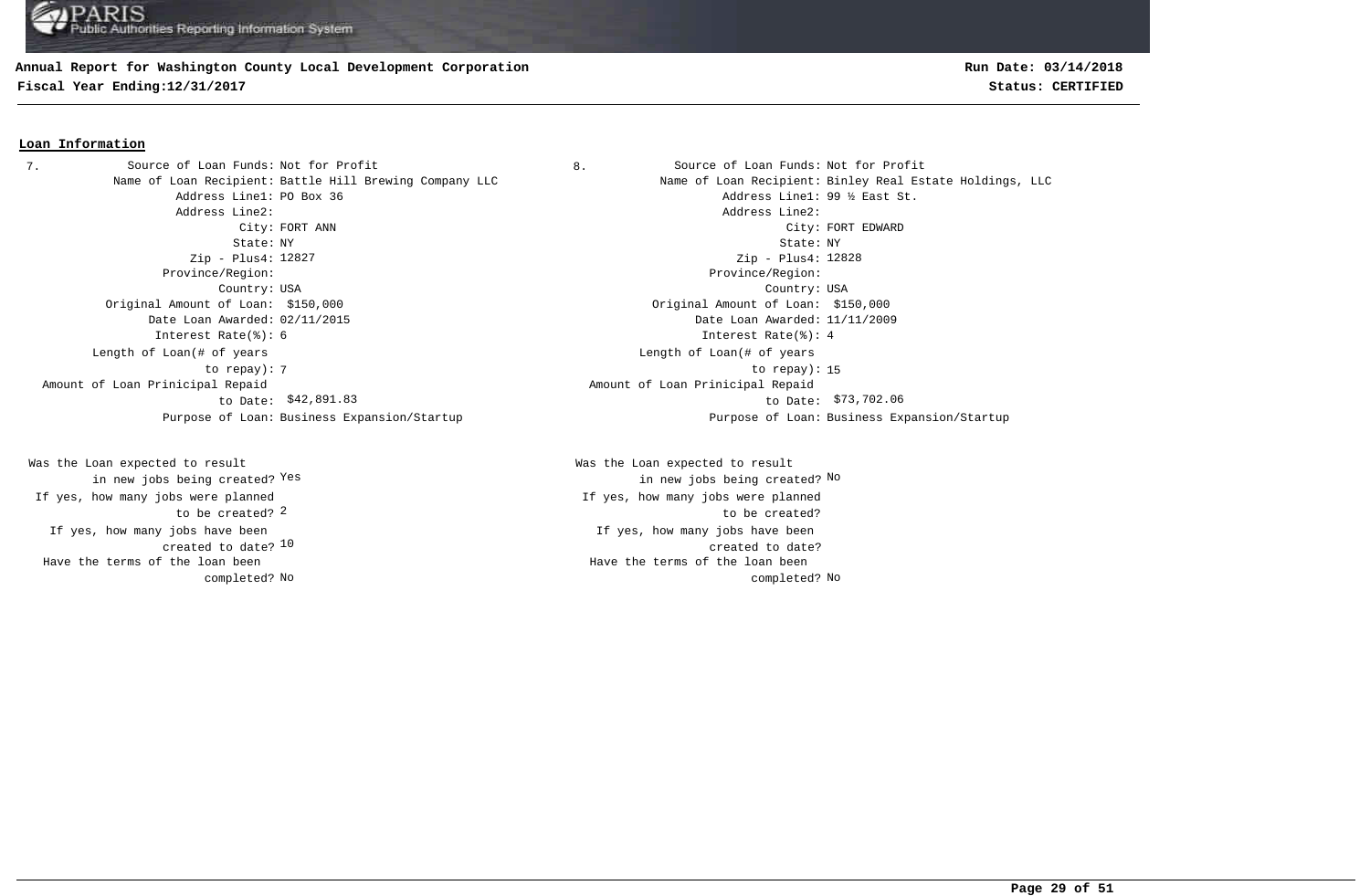## **Annual Report for Washington County Local Development Corporation**

**Fiscal Year Ending:12/31/2017 Status: CERTIFIED**

#### **Loan Information**

Address Line2: Address Line2: Zip - Plus4: 11735 Province/Region: Province/Region: Original Amount of Loan: \$150,000 Original Amount of Loan: \$100,000 Date Loan Awarded: 12/01/2006 Date Loan Awarded: 12/03/2009 Interest Rate(%): 5.19 Interest Rate(%): 5 Length of Loan(# of years to repay): Amount of Loan Prinicipal Repaid to Date: 9. Source of Loan Funds: Not for Profit

If yes, how many jobs have been created to date? Was the Loan expected to result in new jobs being created? No If yes, how many jobs were planned to be created? Have the terms of the loan been completed?

10. Source of Loan Funds: Not for Profit Name of Loan Recipient: Can Industries, Inc. Name of Loan Recipient: Center Road Enterprises, LLC Address Line1: 60 Engineers Lane Address Line1: 139 Center Road City: FARMINGDALE City: EAGLE BRIDGE State: NY State: NY Country: USA Country: USA Zip - Plus4: 12057 15 to repay): 15 Length of Loan(# of years  $$102,821.00$  to Date:  $$37,754.58$  Amount of Loan Prinicipal Repaid Purpose of Loan: Business Expansion/Startup Purpose of Loan: Equipment and Fixed Asset Acquisition

> If yes, how many jobs have been created to date? Was the Loan expected to result in new jobs being created? No No If yes, how many jobs were planned to be created? No No completed? Have the terms of the loan been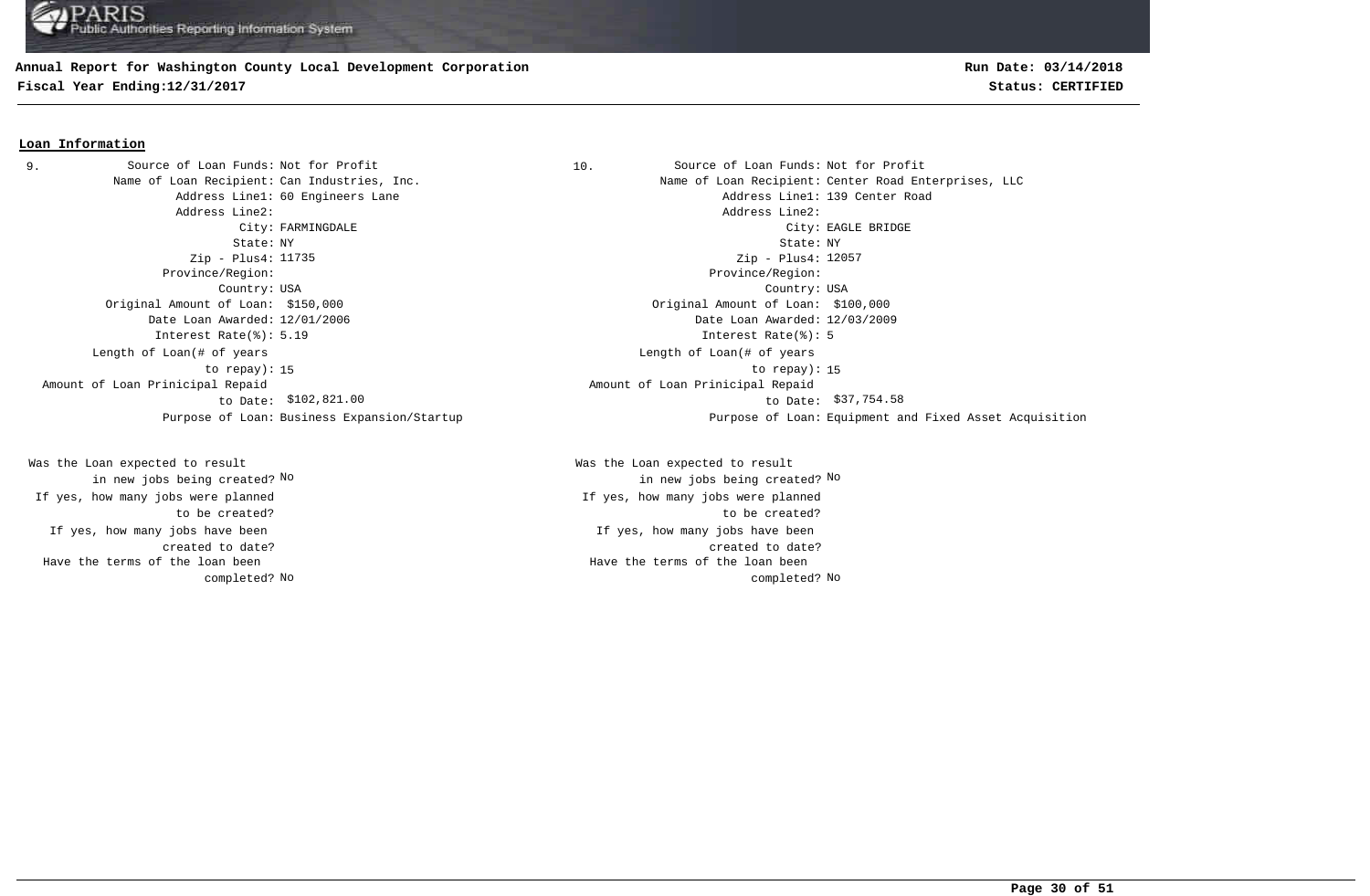#### **Annual Report for Washington County Local Development Corporation**

**Fiscal Year Ending:12/31/2017 Status: CERTIFIED**

#### **Loan Information**

Address Line1: 139 Center Road Address Line1: 139 Center Road Address Line2: Address Line2: State: NY State: NY Zip - Plus4: 12057 Province/Region: Province/Region: Country: USA Country: USA Original Amount of Loan: \$140,000 Original Amount of Loan: \$80,000 Date Loan Awarded: 10/27/2011 Date Loan Awarded: 04/18/2017 Interest Rate(%): 5.5 Interest Rate(%): 6 7 7 to repay): Length of Loan(# of years to repay): Amount of Loan Prinicipal Repaid to Date: \$43,923.51 Purpose of Loan: Business Expansion/Startup 11. Source of Loan Funds: Not for Profit

If yes, how many jobs have been created to date? Was the Loan expected to result in new jobs being created? No If yes, how many jobs were planned to be created? Have the terms of the loan been completed? **Run Date: 03/14/2018**

12. Source of Loan Funds: Not for Profit Name of Loan Recipient: Center Road Enterprises, LLC DBA Eagle Bri Name of Loan Recipient: Claude Barrett Jr and Chelsey Allen DBA/Bo City: EAGLE BRIDGE COMPANY CONTROLLER SERVICE CONTROLLER COMPANY COMPANY COMPANY CONTROLLER SERVICE OF CONTROLLER SERVICE OF CONTROLLER SERVICE OF CONTROLLER SERVICE OF CONTROLLER SERVICE OF CONTROLLER SERVICE OF CONTROLLE 7 created to date? If yes, how many jobs have been to be created? 3 Was the Loan expected to result new jobs being created? <sup>Yes</sup> in new jobs being created? <sup>Yes</sup> Zip - Plus4: 12828 If yes, how many jobs were planned Length of Loan(# of years \$43,923.51 to Date: \$1,527.55 Amount of Loan Prinicipal Repaid Purpose of Loan: Commercial Property Construction/Acquisition/Revitalization/I mprovement No No completed? Have the terms of the loan been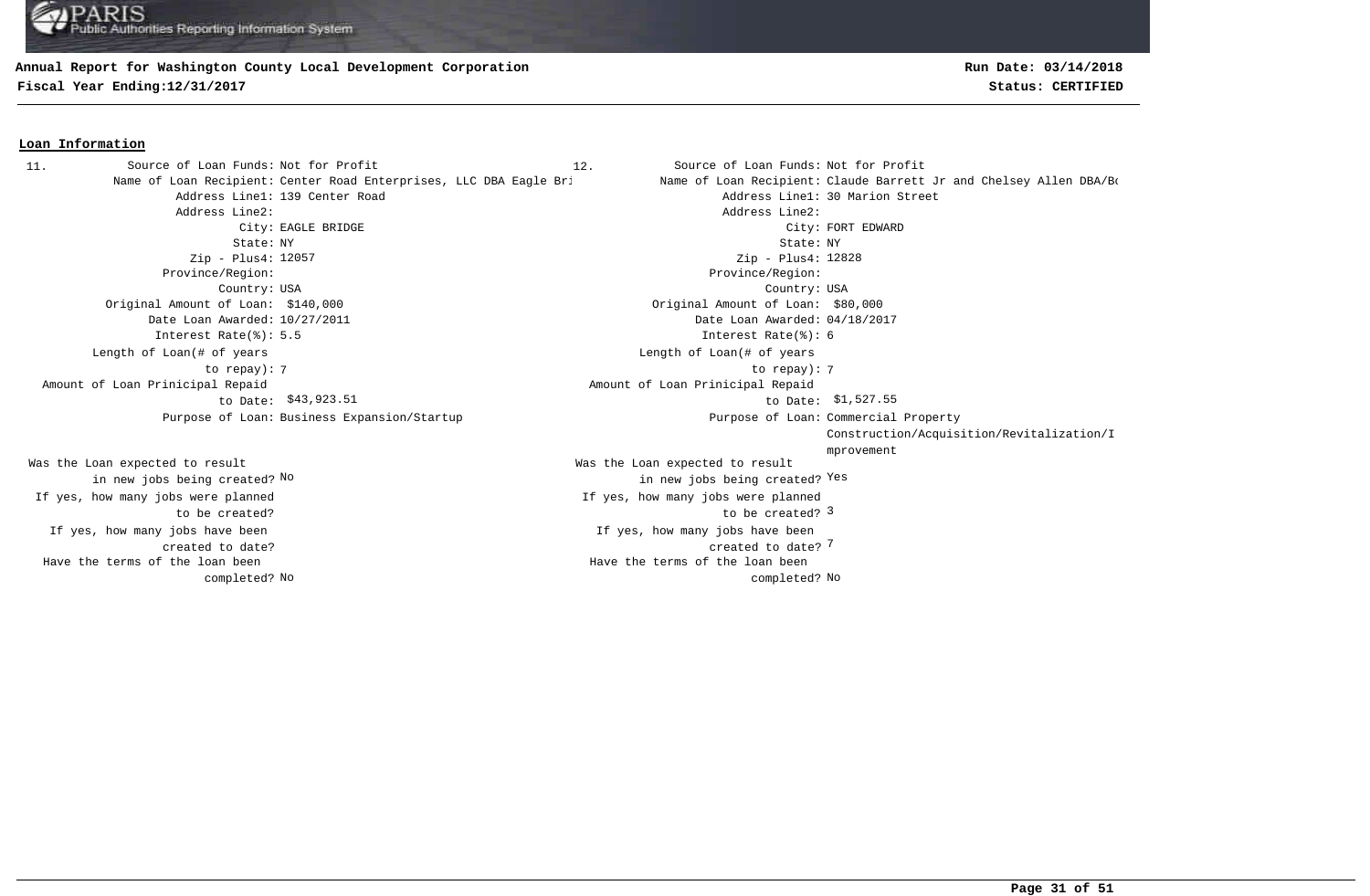## **Annual Report for Washington County Local Development Corporation**

**Fiscal Year Ending:12/31/2017 Status: CERTIFIED**

#### **Loan Information**

Name of Loan Recipient: Dancing Ewe Farms, LLC Name States Name of Loan Recipient: David Wetherell Address Line2: Address Line2: Zip - Plus4: 12832 Province/Region: Province/Region: Original Amount of Loan: \$77,000 Original Amount of Loan: \$25,000 Date Loan Awarded: 06/29/2016 Date Loan Awarded: 11/14/1995 Interest Rate(%): 6 Interest Rate(%): 7.25 Length of Loan(# of years to repay): Amount of Loan Prinicipal Repaid to Date: \$6,727.45 13. Source of Loan Funds: Not for Profit

created to date? <sup>5</sup> If yes, how many jobs have been to be created? 3 Was the Loan expected to result in new jobs being created? Yes If yes, how many jobs were planned Have the terms of the loan been completed?

14. Source of Loan Funds: Not for Profit Address Line1: 181 County Route 12 and the county of the county Route 12 and the county Route 12 and the county Route 12 City: GRANVILLE City: HAMPTON State: NY State: NY Country: USA Country: USA Zip - Plus4: 12837 10 to repay): 7 Length of Loan(# of years \$6,727.45 to Date: \$23,538.43 Amount of Loan Prinicipal Repaid Purpose of Loan: Business Expansion/Startup Purpose of Loan: Equipment and Fixed Asset Acquisition

> If yes, how many jobs have been created to date? Was the Loan expected to result Yes the contract of the contract of the contract of the contract of the contract of  $\mathbb{N}^{\mathsf{O}}$ If yes, how many jobs were planned to be created? No No completed? Have the terms of the loan been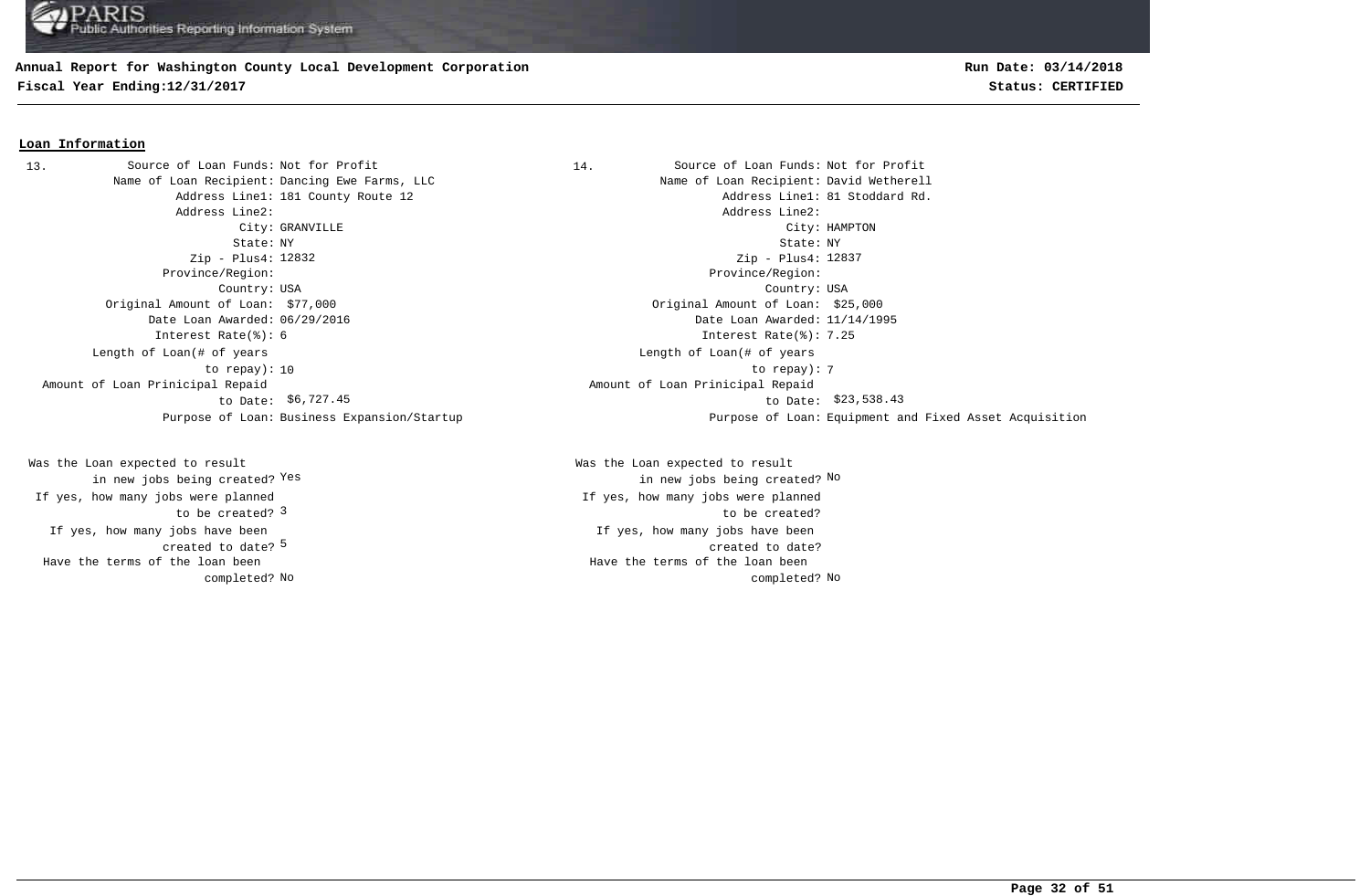## **Annual Report for Washington County Local Development Corporation**

**Fiscal Year Ending:12/31/2017 Status: CERTIFIED**

#### **Loan Information**

Name of Loan Recipient: Dry Town Hops LLC Name of Loan Recipient: Dupuis Landscape Address Line1: PO Box 21 Address Line1: 242 County Route 52 Address Line2: Address Line2: City: ARGYLE City: GREENWICH State: NY State: NY Zip - Plus4: Zip - Plus4: Province/Region: Province/Region: Country: USA Country: USA Original Amount of Loan: \$80,000 Original Amount of Loan: \$85,000 Date Loan Awarded: 06/30/2015 Date Loan Awarded: 04/08/2010 Interest Rate(%): 6 Interest Rate(%): 5 15 to repay): 5 Length of Loan(# of years to repay): \$7,144.02 to Date: \$85,000.00 Amount of Loan Prinicipal Repaid to Date: \$7,144.02 Purpose of Loan: Equipment and Fixed Asset Acquisition Purpose of Loan: Business Expansion/Startup 15. Source of Loan Funds: Not for Profit

created to date?  $^{\rm 1}$ If yes, how many jobs have been to be created? 3 Was the Loan expected to result in new jobs being created? Yes If yes, how many jobs were planned Have the terms of the loan been completed?

16. Source of Loan Funds: Not for Profit Zip - Plus4: 12834 Length of Loan(# of years Amount of Loan Prinicipal Repaid

If yes, how many jobs have been created to date? Was the Loan expected to result Yes the contract of the contract of the contract of the contract of the contract of  $\mathbb{N}^{\mathsf{O}}$ If yes, how many jobs were planned to be created? No completed? Yes a set of the completed? Yes Have the terms of the loan been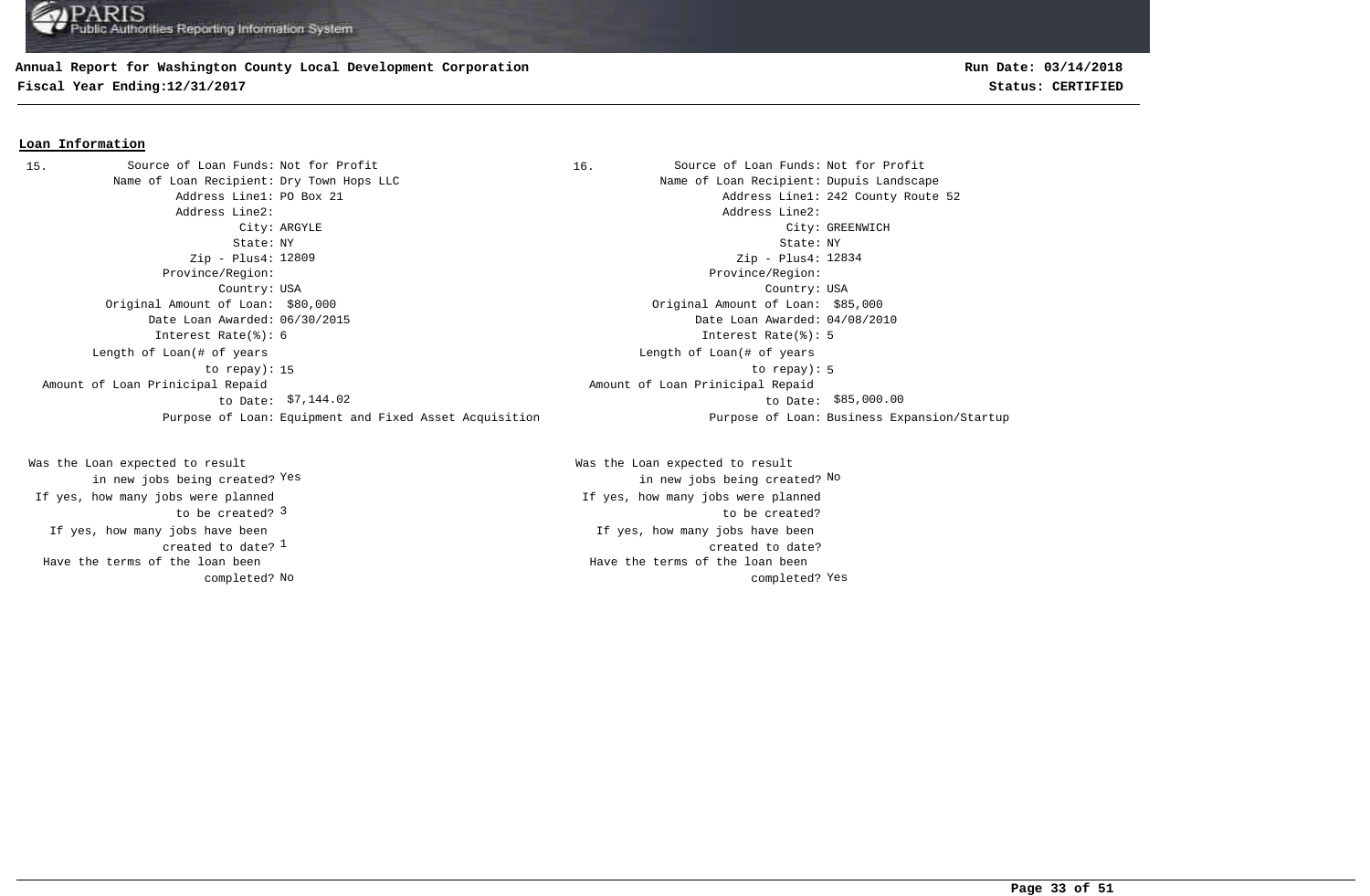#### **Annual Report for Washington County Local Development Corporation**

**Fiscal Year Ending:12/31/2017 Status: CERTIFIED**

## **Run Date: 03/14/2018**

#### **Loan Information**

Address Line2: Address Line2: State: NY State: NY Zip - Plus4: Zip - Plus4: Province/Region: Province/Region: Country: USA Country: USA Original Amount of Loan: \$350,000 Original Amount of Loan: \$35,000 Date Loan Awarded: 06/30/2003 Date Loan Awarded: 08/20/2004 Interest Rate(%): 4 Interest Rate(%): 4 Length of Loan(# of years to repay): Amount of Loan Prinicipal Repaid to Date: 17. Source of Loan Funds: Not for Profit

If yes, how many jobs have been created to date? Was the Loan expected to result in new jobs being created? No If yes, how many jobs were planned to be created? Have the terms of the loan been completed?

18. Source of Loan Funds: Not for Profit Name of Loan Recipient: Eastern Castings Company Name of Loan Recipient: Edward Y. and Lisa A. Havens Address Line1: PO Box 128 Address Line1: 273 County Route 36 City: CAMBRIDGE City: HUDSON FALLS Zip - Plus4: 12839 12 to repay): 10 Length of Loan(# of years \$144,452.76 \$35,000.00 to Date: Amount of Loan Prinicipal Repaid Purpose of Loan: Equipment and Fixed Asset Acquisition Purpose of Loan: Business Expansion/Startup

> If yes, how many jobs have been created to date? Was the Loan expected to result in new jobs being created? No No If yes, how many jobs were planned to be created? No completed? Yes a set of the completed? Yes Have the terms of the loan been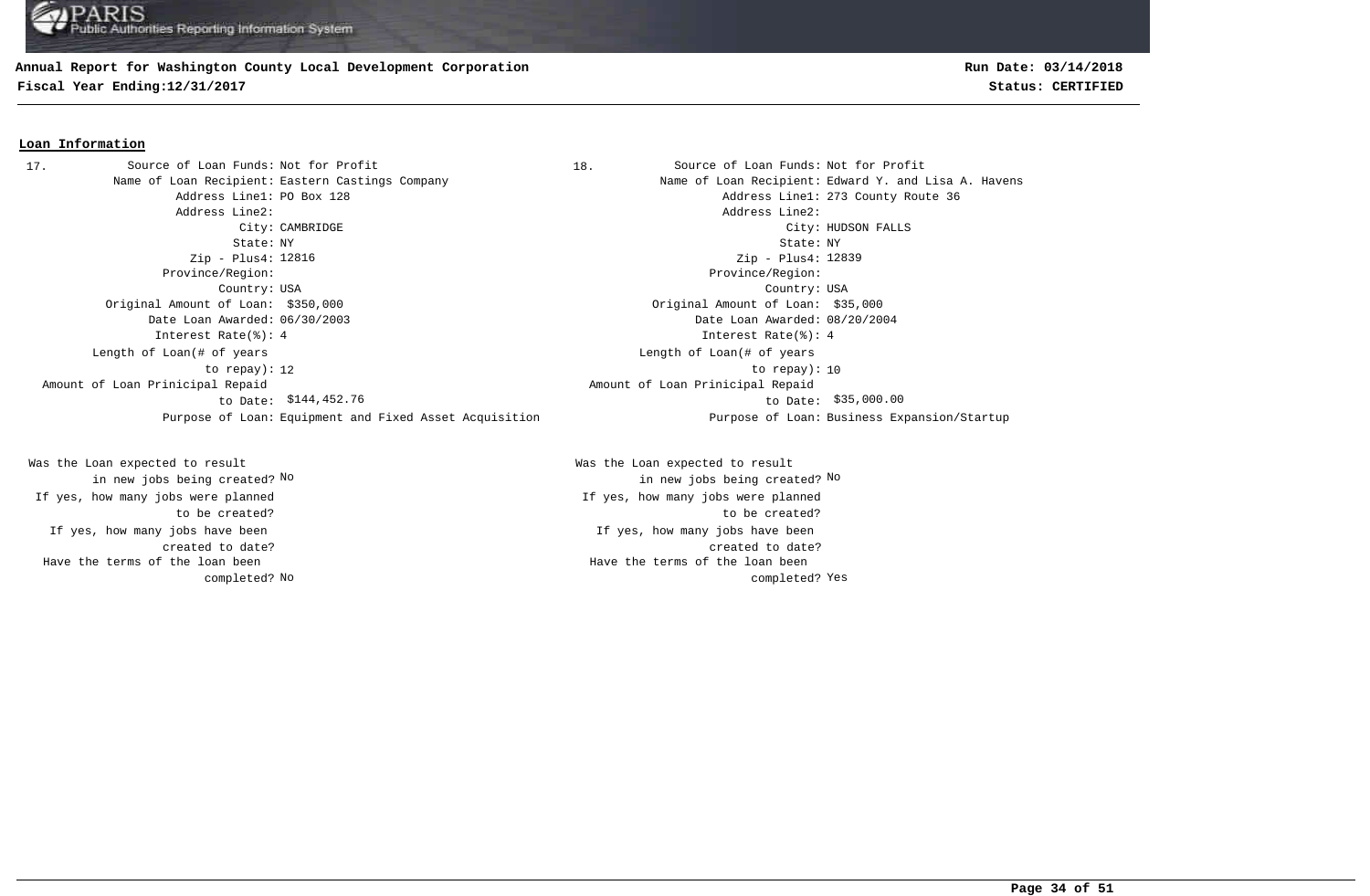## **Annual Report for Washington County Local Development Corporation**

**Fiscal Year Ending:12/31/2017 Status: CERTIFIED**

## **Run Date: 03/14/2018**

#### **Loan Information**

Address Line1: 11 West Main Street, Suite 2 and Address Line1: 368 Broadway Address Line2: Address Line2: State: NY State: NY Zip - Plus4: 12832 Province/Region: Province/Region: Country: USA Country: USA Original Amount of Loan: \$37,500 Original Amount of Loan: \$10,000 Date Loan Awarded: 12/20/2013 Date Loan Awarded: 08/23/2013 Interest Rate(%): 5.5 Interest Rate(%): 6 Length of Loan(# of years to repay): Amount of Loan Prinicipal Repaid to Date: \$25,886.43 19. Source of Loan Funds: Not for Profit

If yes, how many jobs have been created to date? 11 Was the Loan expected to result in new jobs being created? Yes If yes, how many jobs were planned to be created? 7 Have the terms of the loan been completed?

20. Source of Loan Funds: Not for Profit Name of Loan Recipient: Edwards Market, LLC Name of Loan Recipient: Esther Davis dba/Abuelos Cafe City: GRANVILLE CHARD CONSULTER CONSULTER CONSUMING COMPANY CONSULTER CONSULTER CONSULTER CONSULTER CONSULTER CONSULTER CONSULTER CONSULTER CONSULTER CONSULTER CONSULTER CONSULTER CONSULTER CONSULTER CONSULTER CONSULTER CO Zip - Plus4: 12828 5 to repay): 5 Length of Loan(# of years \$25,886.43 \$1,934.51 to Date: Amount of Loan Prinicipal Repaid Purpose of Loan: Business Expansion/Startup Purpose of Loan: Equipment and Fixed Asset Acquisition

> $11$  created to date?  $0$ If yes, how many jobs have been The contraction of the contraction of the contraction of the contraction of the contraction of the contraction of the contraction of the contraction of the contraction of the contraction of the contraction of the contracti Was the Loan expected to result in new jobs being created? Yes Yes If yes, how many jobs were planned No No completed? Have the terms of the loan been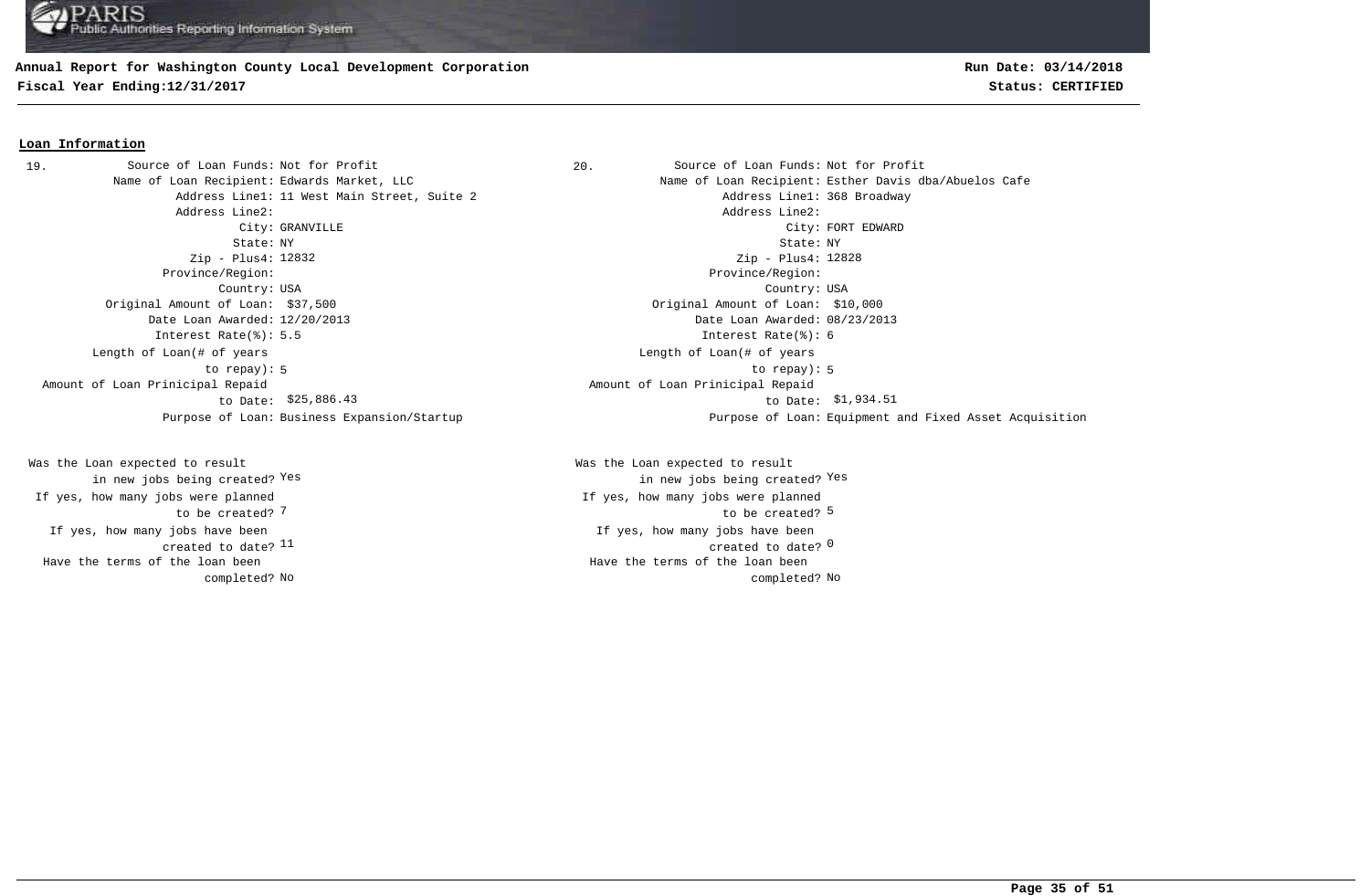#### **Annual Report for Washington County Local Development Corporation**

**Fiscal Year Ending:12/31/2017 Status: CERTIFIED**

#### **Loan Information**

Address Line1: 393 Vaughn Road Address Line1: 523 Lower Oak St. Address Line2: Address Line2: State: NY State: NY Zip - Plus4: Zip - Plus4: 3813 12839 12839 Province/Region: Province/Region: Country: USA Country: USA Original Amount of Loan: \$65,000 Original Amount of Loan: \$125,000 Date Loan Awarded: 07/02/2009 Date Loan Awarded: 09/23/2015 Interest Rate(%): 4 Interest Rate(%): 6 10 to repay): 10 Length of Loan(# of years to repay): Amount of Loan Prinicipal Repaid to Date: \$53,646.22 Purpose of Loan: Business Expansion/Startup 21. Source of Loan Funds: Not for Profit

If yes, how many jobs have been created to date? Was the Loan expected to result in new jobs being created? No If yes, how many jobs were planned to be created? Have the terms of the loan been completed? **Run Date: 03/14/2018**

22. Source of Loan Funds: Not for Profit Name of Loan Recipient: Green Thumb Nursery & Country Store, Inc. Name of Loan Recipient: Harrington's Care A Lot Inc. City: HUDSON FALLS City: HUDSON FALLS created to date? 2 If yes, how many jobs have been to be created? 2 Was the Loan expected to result new jobs being created? <sup>Yes</sup> in new jobs being created? <sup>Yes</sup> If yes, how many jobs were planned Length of Loan(# of years  $$53,646.22$  to Date:  $$15,244.75$  Amount of Loan Prinicipal Repaid Purpose of Loan: Commercial Property Construction/Acquisition/Revitalization/I mprovement No No completed? Have the terms of the loan been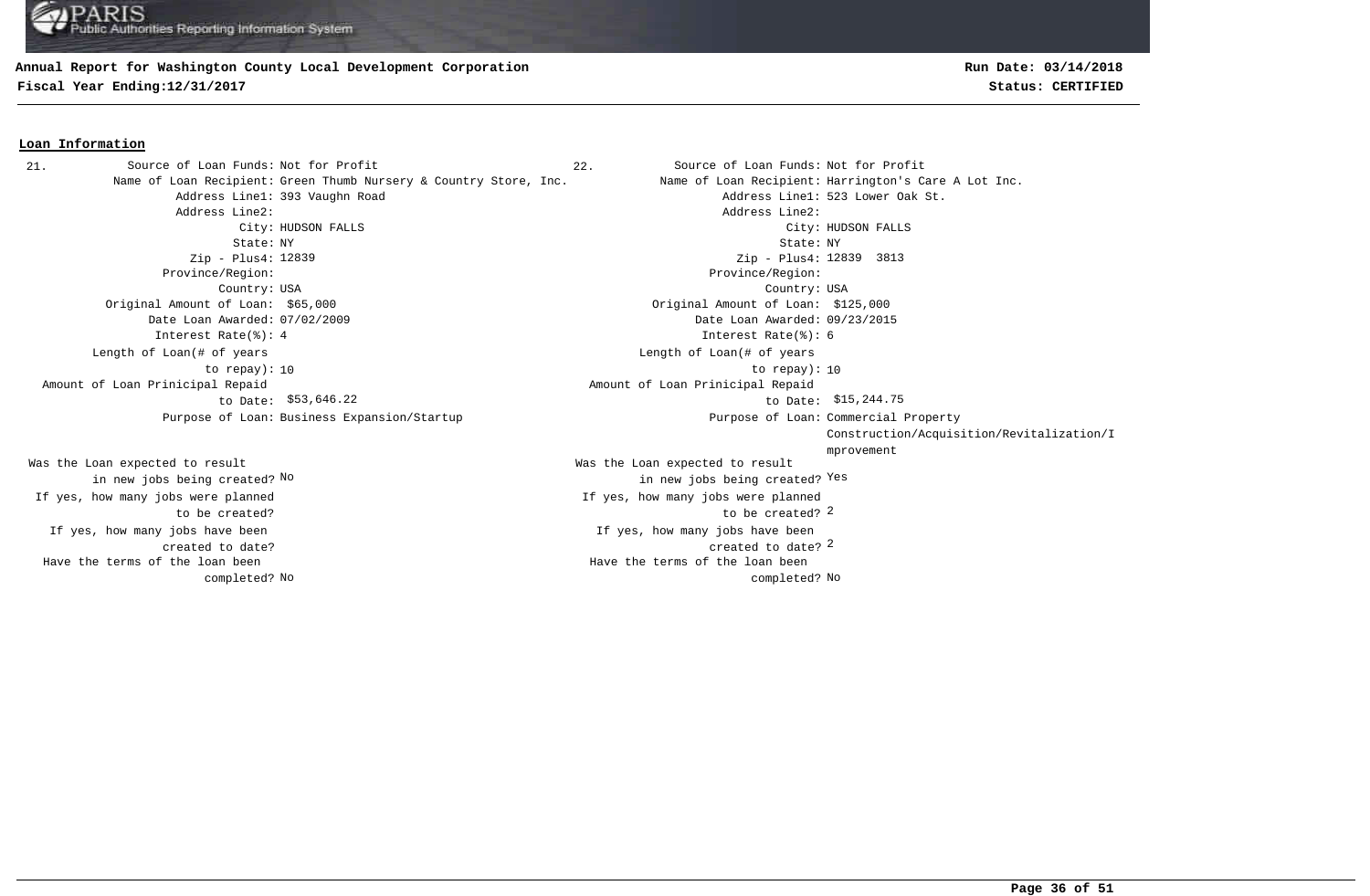#### **Annual Report for Washington County Local Development Corporation**

**Fiscal Year Ending:12/31/2017 Status: CERTIFIED**

**Loan Information**

## **Run Date: 03/14/2018**

#### 23. Source of Loan Funds: Not for Profit and Source of Loan Funds: State Name of Loan Recipient: Hogwash Cleaning Solutions, LLC Name of Loan Recipient: ICC Management & Consulting, Inc. Address Line1: 380 North Street Rd. Address Line1: 4 West Main St. Address Line2: Address Line2: City: ARGYLE City: CAMBRIDGE State: NY State: NY Zip - Plus4: Zip - Plus4: Province/Region: Province/Region: Country: USA Country: USA  $\frac{3}{27}$  created to date?  $\frac{27}{27}$ If yes, how many jobs have been created to date? If yes, how many jobs have been Original Amount of Loan: \$110,000 Original Amount of Loan: \$162,500 Date Loan Awarded: 04/06/2016 Date Loan Awarded: 04/19/2016  $2$  to be created?  $25$ Was the Loan expected to result in new jobs being created? Yes Was the Loan expected to result in new jobs being created? Yes Yes Zip - Plus4: 12816 Interest Rate(%): 6 Interest Rate(%): 6 If yes, how many jobs were planned to be created? If yes, how many jobs were planned The contract of the contract of the contract of the contract of the contract of the contract of the contract of the contract of the contract of the contract of the contract of the contract of the contract of the contract o Length of Loan(# of years to repay): Length of Loan(# of years \$18,617.48 \$19,505.49 to Date: Amount of Loan Prinicipal Repaid to Date: \$18,617.48 Amount of Loan Prinicipal Repaid Purpose of Loan: Commercial Property **Example 2** and the community of Loan: Purpose of Loan: Construction/Acquisition/Revitalization/I mprovement Purpose of Loan: Commercial Property Construction/Acquisition/Revitalization/I mprovement No No completed? Have the terms of the loan been completed? Have the terms of the loan been

**Page 37 of 51**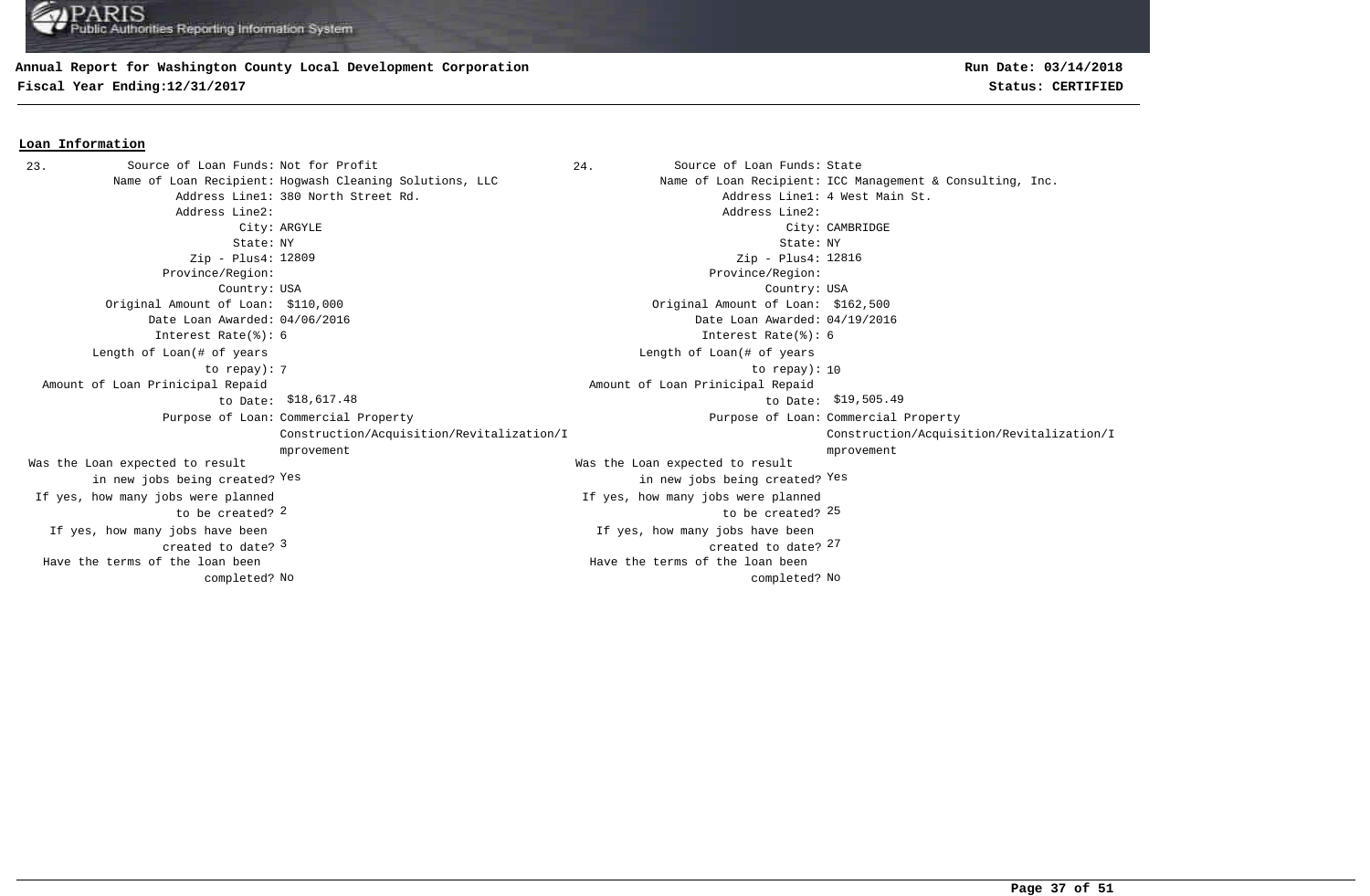#### **Annual Report for Washington County Local Development Corporation**

**Fiscal Year Ending:12/31/2017 Status: CERTIFIED**

# **Run Date: 03/14/2018**

#### **Loan Information**

25. Source of Loan Funds: Not for Profit and Source of Loan Funds: Not for Profit Name of Loan Recipient: J Donnelly Transport, LLC Name of Loan Recipient: J Euber Energy Address Line1: 171 Vaughn Rd. 2008 and the Communication of the Address Line1: 814 McDougall Rd. Address Line2: Address Line2: City: HUDSON FALLS City: ARGYLE State: NY State: NY Zip - Plus4: 12839 Province/Region: Province/Region: Country: USA Country: USA Original Amount of Loan: \$55,000 Original Amount of Loan: \$50,000 Date Loan Awarded: 02/16/2016 Date Loan Awarded: 02/16/2016 Interest Rate(%): 6 Interest Rate(%): 6 5 10 to repay): 10 Length of Loan(# of years to repay): \$13,660.60 \$16,553.06 to Date: Amount of Loan Prinicipal Repaid to Date: \$13,660.60 Purpose of Loan: Equipment and Fixed Asset Acquisition Purpose of Loan: Business Expansion/Startup

If yes, how many jobs have been created to date?  $1$ Was the Loan expected to result in new jobs being created? Yes If yes, how many jobs were planned to be created? 1 Have the terms of the loan been completed?

Zip - Plus4: 12809 Length of Loan(# of years Amount of Loan Prinicipal Repaid

 $\frac{1}{2}$  created to date?  $\frac{1}{2}$ If yes, how many jobs have been  $\frac{1}{2}$  to be created?  $\frac{2}{3}$ Was the Loan expected to result in new jobs being created? Yes Yes If yes, how many jobs were planned No No completed? Have the terms of the loan been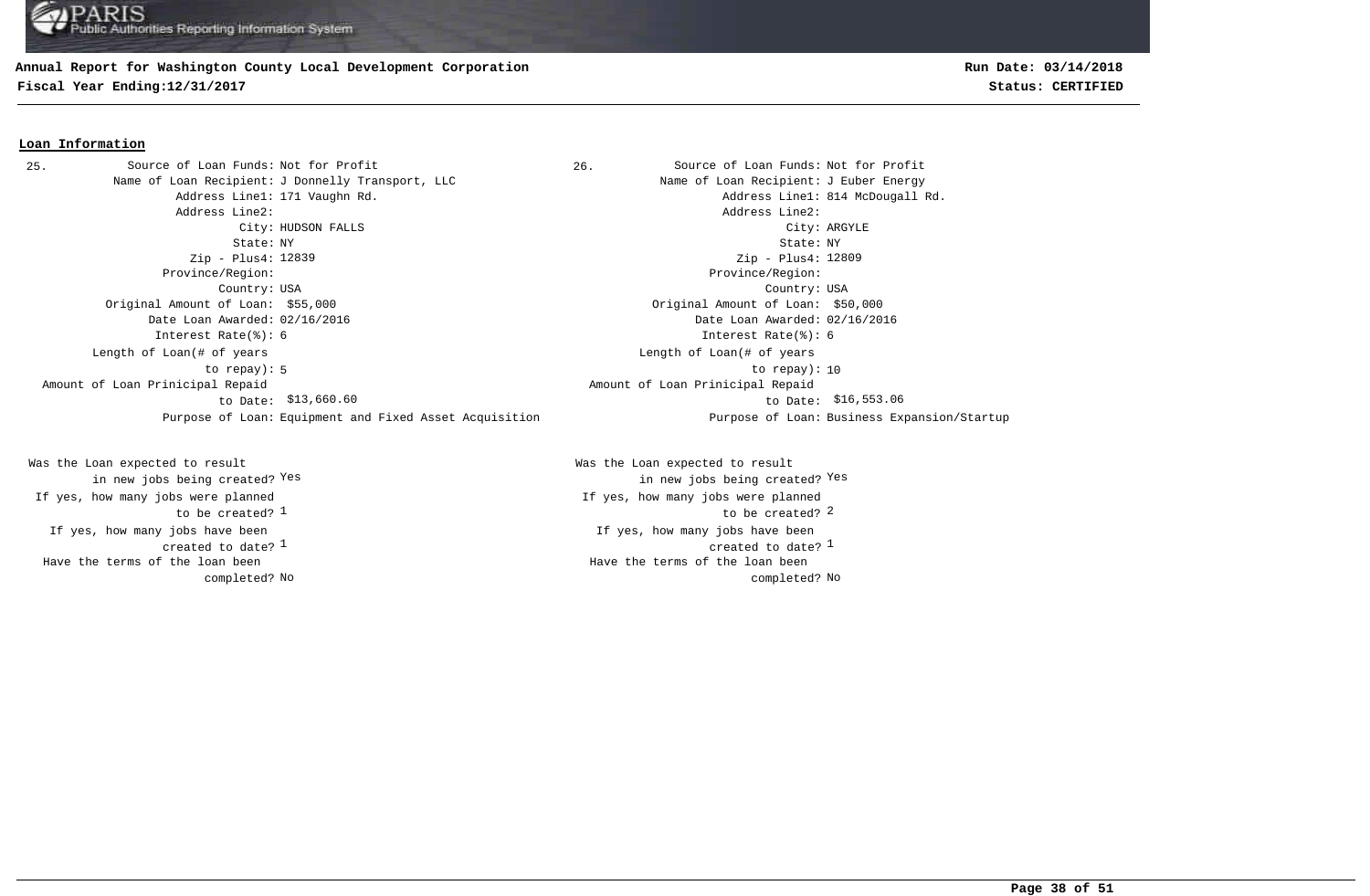#### **Annual Report for Washington County Local Development Corporation**

**Fiscal Year Ending:12/31/2017 Status: CERTIFIED**

## **Run Date: 03/14/2018**

#### **Loan Information**

27. Source of Loan Funds: Not for Profit and Source of Loan Funds: Not for Profit Address Line1: 171 Vaughn Rd. Address Line1: 1110 Dix Avenue Address Line2: Address Line2: State: NY State: NY Zip - Plus4: 12839 Province/Region: Province/Region: Country: USA Country: USA Original Amount of Loan: \$45,000 Original Amount of Loan: \$145,000 Date Loan Awarded: 02/10/2014 Date Loan Awarded: 08/03/2011 Interest Rate(%): 6.5 Interest Rate(%): 5.5 5 to repay): 15 Length of Loan(# of years to repay): Amount of Loan Prinicipal Repaid to Date: \$29,210.57

created to date? <sup>2</sup> If yes, how many jobs have been to be created? <sup>1</sup> Was the Loan expected to result in new jobs being created? Yes If yes, how many jobs were planned Have the terms of the loan been completed?

Name of Loan Recipient: J. Donnelly Transport LLC Name of Loan Recipient: J.C.¿s Corner Deli And Market Inc. City: HUDSON FALLS City: HUDSON FALLS Zip - Plus4: 12839 Length of Loan(# of years \$29,210.57 \$48,559.66 to Date: Amount of Loan Prinicipal Repaid Purpose of Loan: Equipment and Fixed Asset Acquisition Purpose of Loan: Equipment and Fixed Asset Acquisition

> If yes, how many jobs have been created to date? Was the Loan expected to result Yes the contraction of the contraction of the contraction of the contraction of  $\mathbb{N}^{\infty}$  and  $\mathbb{N}^{\infty}$ If yes, how many jobs were planned to be created? No No completed? Have the terms of the loan been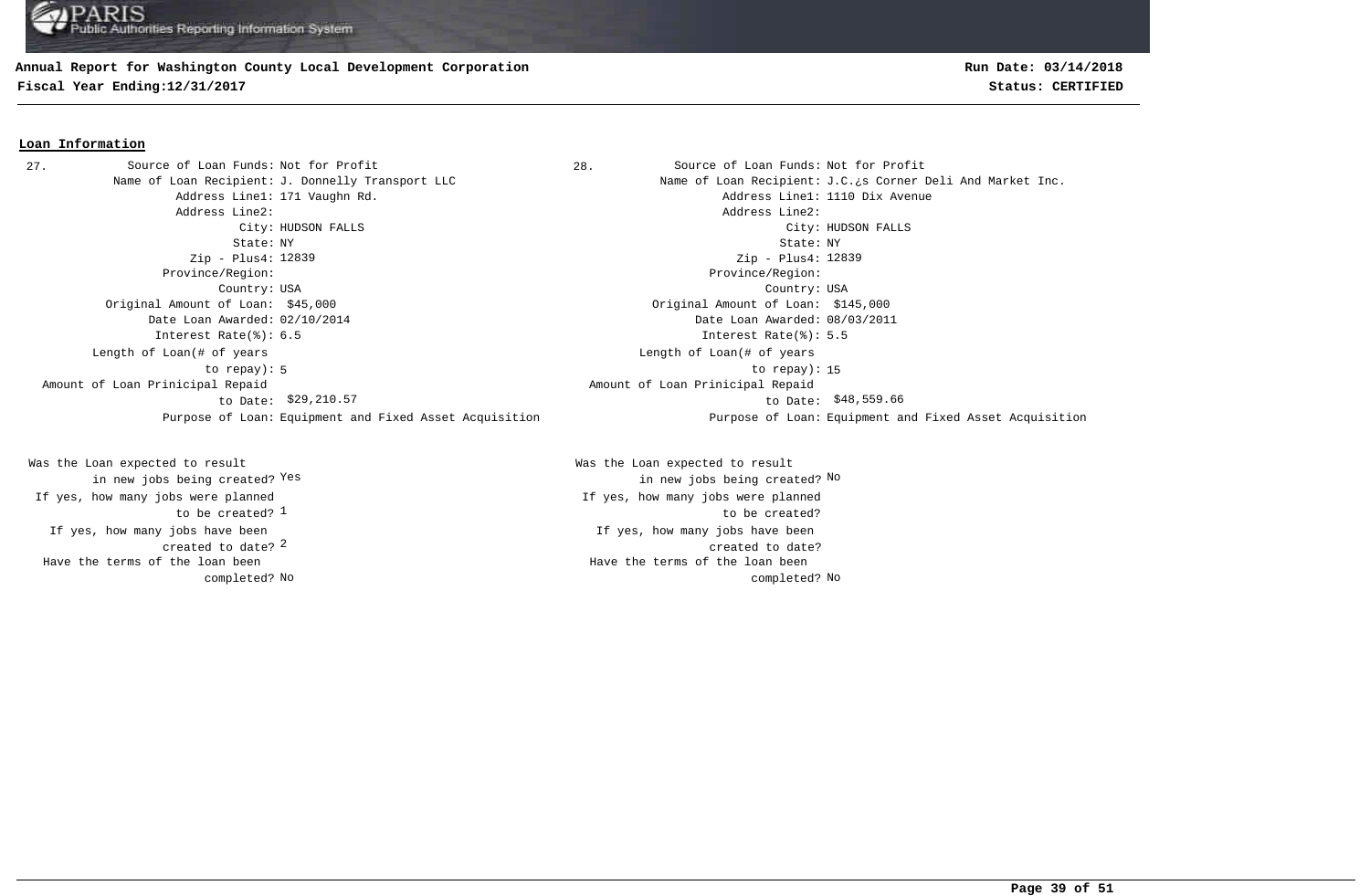## **Annual Report for Washington County Local Development Corporation**

**Fiscal Year Ending:12/31/2017 Status: CERTIFIED**

#### **Loan Information**

29. Source of Loan Funds: Not for Profit (1999) 30. Source of Loan Funds: Not for Profit Name of Loan Recipient: Kingsbury National Golf, Inc. Name of Loan Recipient: Locust Grove Farm, Inc. Address Line1: 111 County Route 41 and the County Route 40 and the County Route 40 and the County Route 40 and the County Route 40 and the County Route 40 and the County Route 40 and the County Route 40 and the County Rout Address Line2: Address Line2: City: HUDSON FALLS City: ARGYLE State: NY State: NY Zip - Plus4: 12839 Province/Region: Province/Region: Country: USA Country: USA  $25$  created to date?  $\frac{1}{2}$ If yes, how many jobs have been created to date? If yes, how many jobs have been Original Amount of Loan: \$75,000 Original Amount of Loan: \$150,000 Date Loan Awarded: 04/14/2017 Date Loan Awarded: 06/30/2016 30 be created? 3 and  $\sim$  5 and  $\sim$  5 and  $\sim$  5 and  $\sim$  5 and  $\sim$  5 and  $\sim$  5 and  $\sim$  5 and  $\sim$  5 and  $\sim$  5 and  $\sim$  5 and  $\sim$  5 and  $\sim$  5 and  $\sim$  5 and  $\sim$  5 and  $\sim$  5 and  $\sim$  5 and  $\sim$  5 and  $\sim$  5 and  $\sim$ Was the Loan expected to result in new jobs being created? Yes Was the Loan expected to result in new jobs being created? Yes Yes Zip - Plus4: 12809 Interest Rate(%): 6 Interest Rate(%): 6 If yes, how many jobs were planned to be created? If yes, how many jobs were planned 5 10 to repay): 10 Length of Loan(# of years to repay): Length of Loan(# of years \$3,238.51 \$15,656.93 to Date: Amount of Loan Prinicipal Repaid to Date: \$3,238.51 Amount of Loan Prinicipal Repaid Purpose of Loan: Commercial Property Construction/Acquisition/Revitalization/I mprovement Purpose of Loan: Business Expansion/Startup No No completed? Have the terms of the loan been completed? Have the terms of the loan been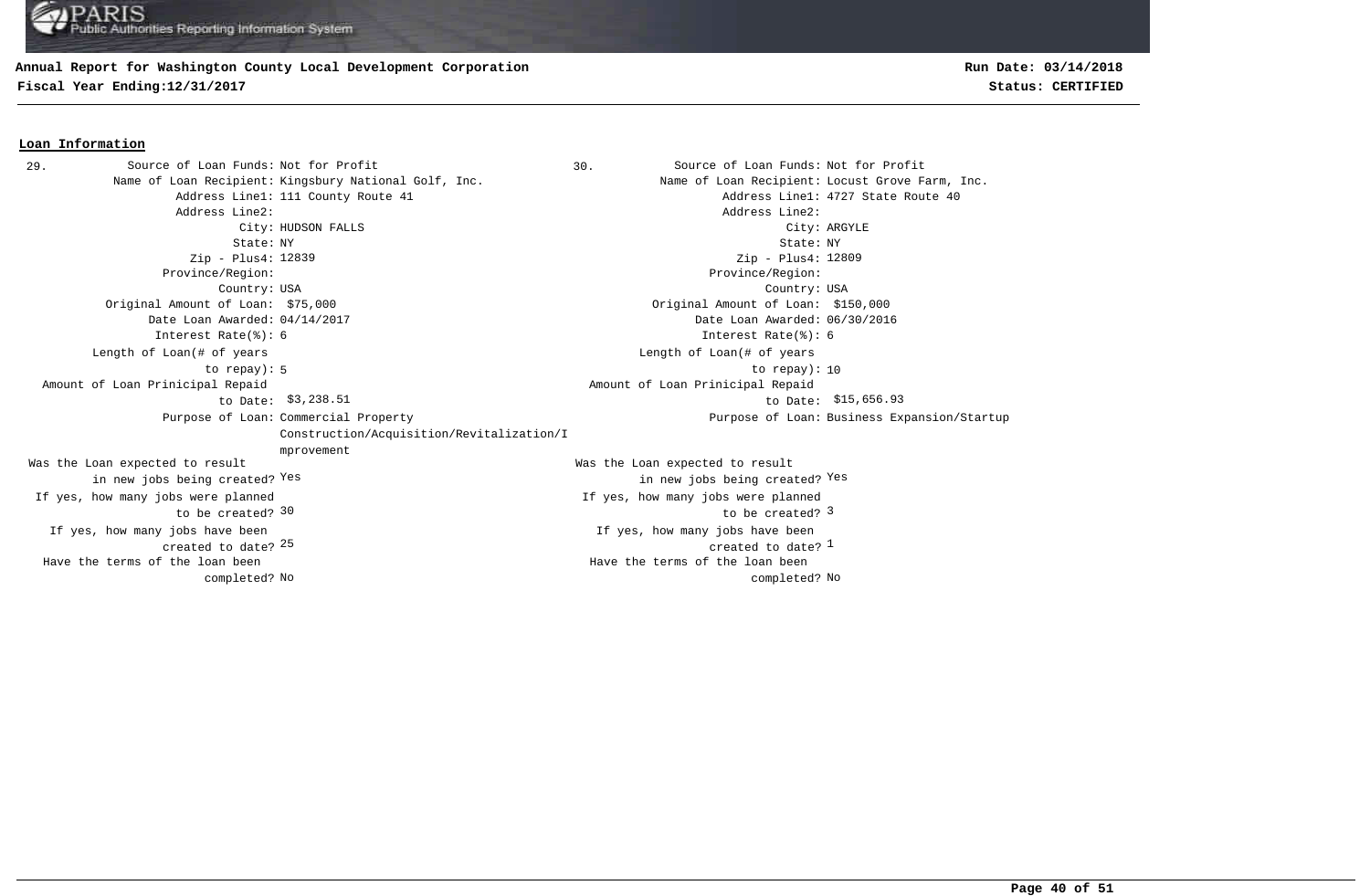#### **Annual Report for Washington County Local Development Corporation**

**Fiscal Year Ending:12/31/2017 Status: CERTIFIED**

## **Run Date: 03/14/2018**

#### **Loan Information**

31. Source of Loan Funds: Not for Profit (32. Source of Loan Funds: Not for Profit Address Line2: Address Line2: Zip - Plus4: 12832 Province/Region: Province/Region: Original Amount of Loan: \$145,000 Original Amount of Loan: \$40,000 Date Loan Awarded: 09/21/2011 Date Loan Awarded: 05/06/2014 Interest Rate(%): 5 Interest Rate(%): 5.5 Length of Loan(# of years to repay): Amount of Loan Prinicipal Repaid to Date:

If yes, how many jobs have been created to date? Was the Loan expected to result in new jobs being created? No If yes, how many jobs were planned to be created? Have the terms of the loan been completed?

Name of Loan Recipient: Manchester Wood, Inc. Name of Loan Recipient: Maxwell's Main Street Pub, LLC Address Line1: 1159 County Route 24 Address Line1: 198 Main St. City: GRANVILLE City: HUDSON FALLS State: NY State: NY Country: USA Country: USA Zip - Plus4: 12839 7 7 to repay): Length of Loan(# of years \$145,000.00 \$16,298.18 to Date: Amount of Loan Prinicipal Repaid Purpose of Loan: Business Expansion/Startup Purpose of Loan: Business Expansion/Startup

> created to date? 2 If yes, how many jobs have been to be created? 2 Was the Loan expected to result new jobs being created? <sup>Yes</sup> in new jobs being created? <sup>Yes</sup> If yes, how many jobs were planned Yes and the completed? No completed? No completed? No completed? No completed? No Have the terms of the loan been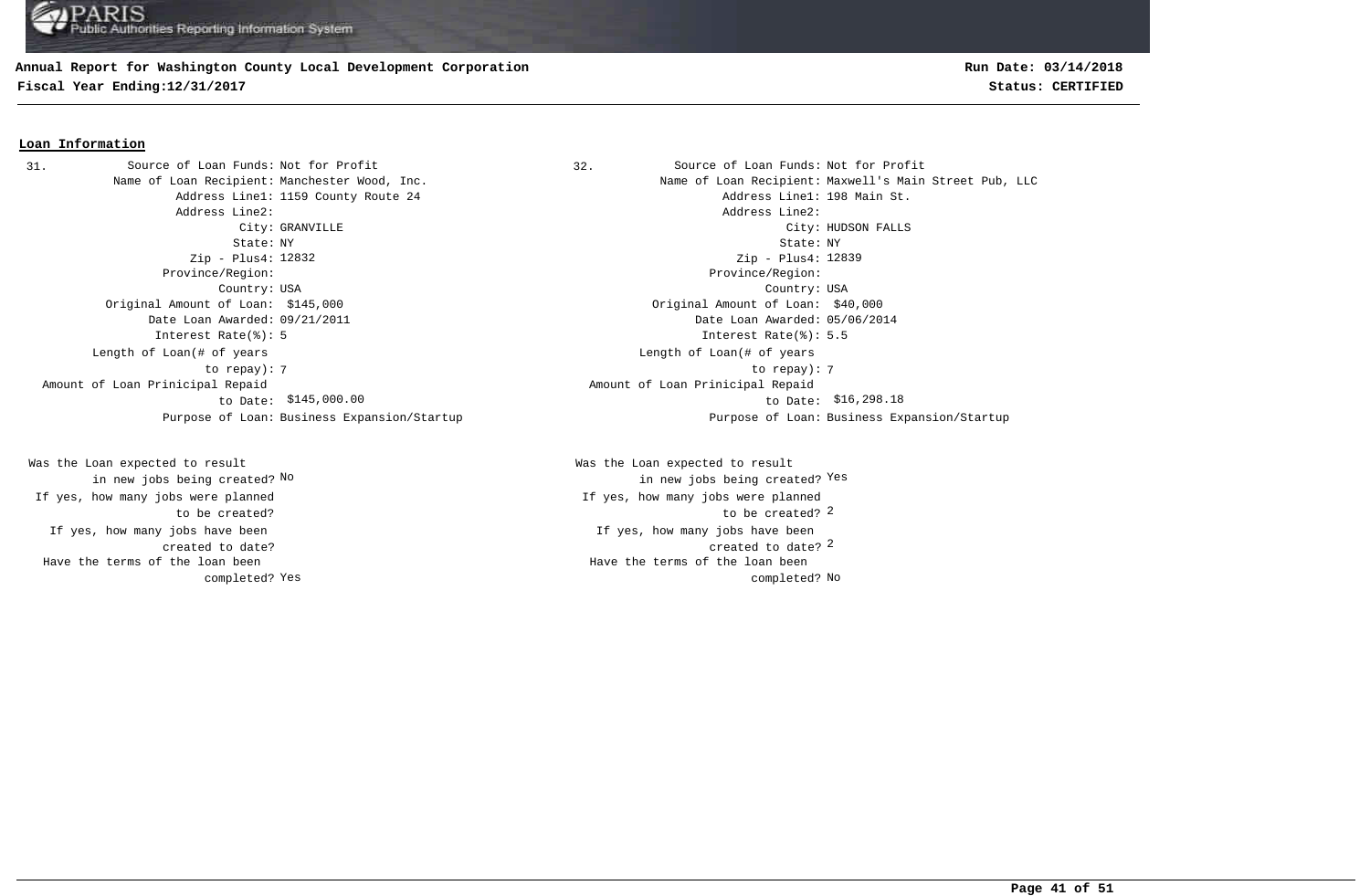#### **Annual Report for Washington County Local Development Corporation**

**Fiscal Year Ending:12/31/2017 Status: CERTIFIED**

#### **Loan Information**

Name of Loan Recipient: Monder Property Holdings LLC and Bright Si Name of Loan Recipient: North-East Machine, Inc. Address Line1: 231 McKnight Hill Rd. Address Line1: 4160 State Route 4 Address Line2: Address Line2: City: SALEM City: FORT ANN State: NY State: NY Zip - Plus4: 12865 Province/Region: Province/Region: Country: USA Country: USA Original Amount of Loan: \$101,400 Original Amount of Loan: \$40,000 Date Loan Awarded: 07/06/2017 Date Loan Awarded: 11/27/2012 Interest Rate(%): 6 Interest Rate(%): 5.5 15 to repay): 15 Length of Loan(# of years to repay): Amount of Loan Prinicipal Repaid to Date: Purpose of Loan: Business Expansion/Startup 33. Source of Loan Funds: Not for Profit

If yes, how many jobs have been created to date?  $1$ Was the Loan expected to result in new jobs being created? Yes If yes, how many jobs were planned to be created? 6 No No completed? Have the terms of the loan been completed?

**Run Date: 03/14/2018**

Source of Loan Funds: Not for Profit Source of Loan Funds: Not for Profit  $\frac{1}{2}$  created to date?  $\frac{1}{2}$ If yes, how many jobs have been 6 2 to be created? Was the Loan expected to result in new jobs being created? Yes Yes Zip - Plus4: 12827 If yes, how many jobs were planned Length of Loan(# of years  $$682.10$  to Date: \$10,067.49 Amount of Loan Prinicipal Repaid Purpose of Loan: Commercial Property Construction/Acquisition/Revitalization/I mprovement Have the terms of the loan been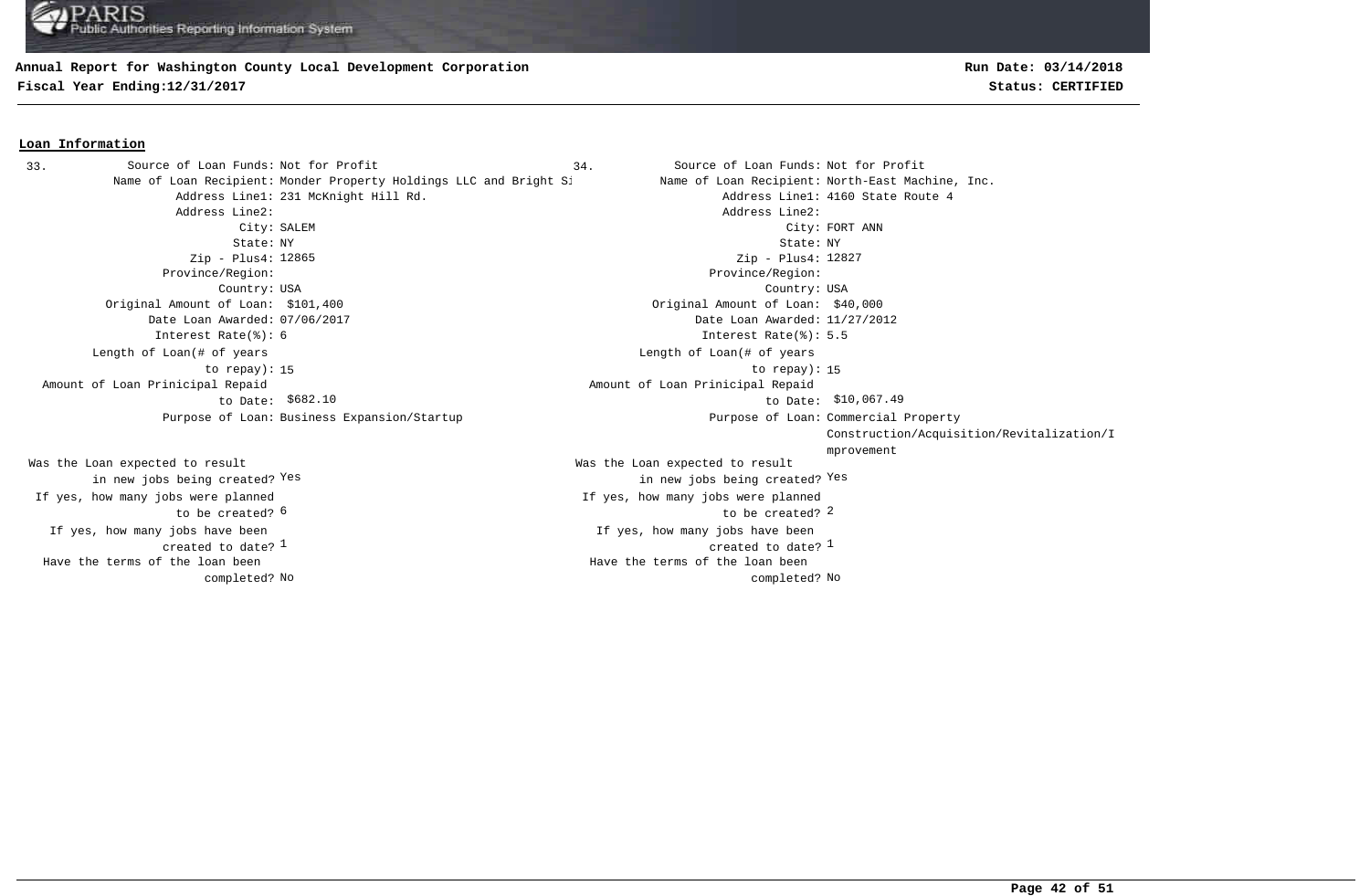## **Annual Report for Washington County Local Development Corporation**

**Fiscal Year Ending:12/31/2017 Status: CERTIFIED**

## **Run Date: 03/14/2018**

#### **Loan Information**

Address Line2: Address Line2: Zip - Plus4: 12828 Province/Region: Province/Region: Original Amount of Loan: \$150,000 Original Amount of Loan: \$390,000 Date Loan Awarded: 03/18/2013 Date Loan Awarded: 12/31/2006 Interest Rate(%): 6 Interest Rate(%): 5.19 Length of Loan(# of years to repay): Amount of Loan Prinicipal Repaid to Date: \$88,973.76 35. Source of Loan Funds: Not for Profit

If yes, how many jobs have been created to date? Was the Loan expected to result in new jobs being created? No If yes, how many jobs were planned to be created? Have the terms of the loan been completed?

Source of Loan Funds: Not for Profit Source of Loan Funds: Not for Profit Name of Loan Recipient: Pallets, Inc. The Same of Loan Recipient: Praxis Powder Technology, Inc. Address Line1: 99 1/2 East Street Address Line1: 820 Quaker Road City: FORT EDWARD City: QUEENSBURY State: NY State: NY Country: USA Country: USA Zip - Plus4: 12804 The contract of the contract of the contract of the contract of the contract of the contract of the contract of the contract of the contract of the contract of the contract of the contract of the contract of the contract o Length of Loan(# of years \$88,973.76 \$256,330.33 to Date: Amount of Loan Prinicipal Repaid Purpose of Loan: Business Expansion/Startup Purpose of Loan: Business Expansion/Startup

> If yes, how many jobs have been created to date? Was the Loan expected to result in new jobs being created? No No If yes, how many jobs were planned to be created? No No completed? Have the terms of the loan been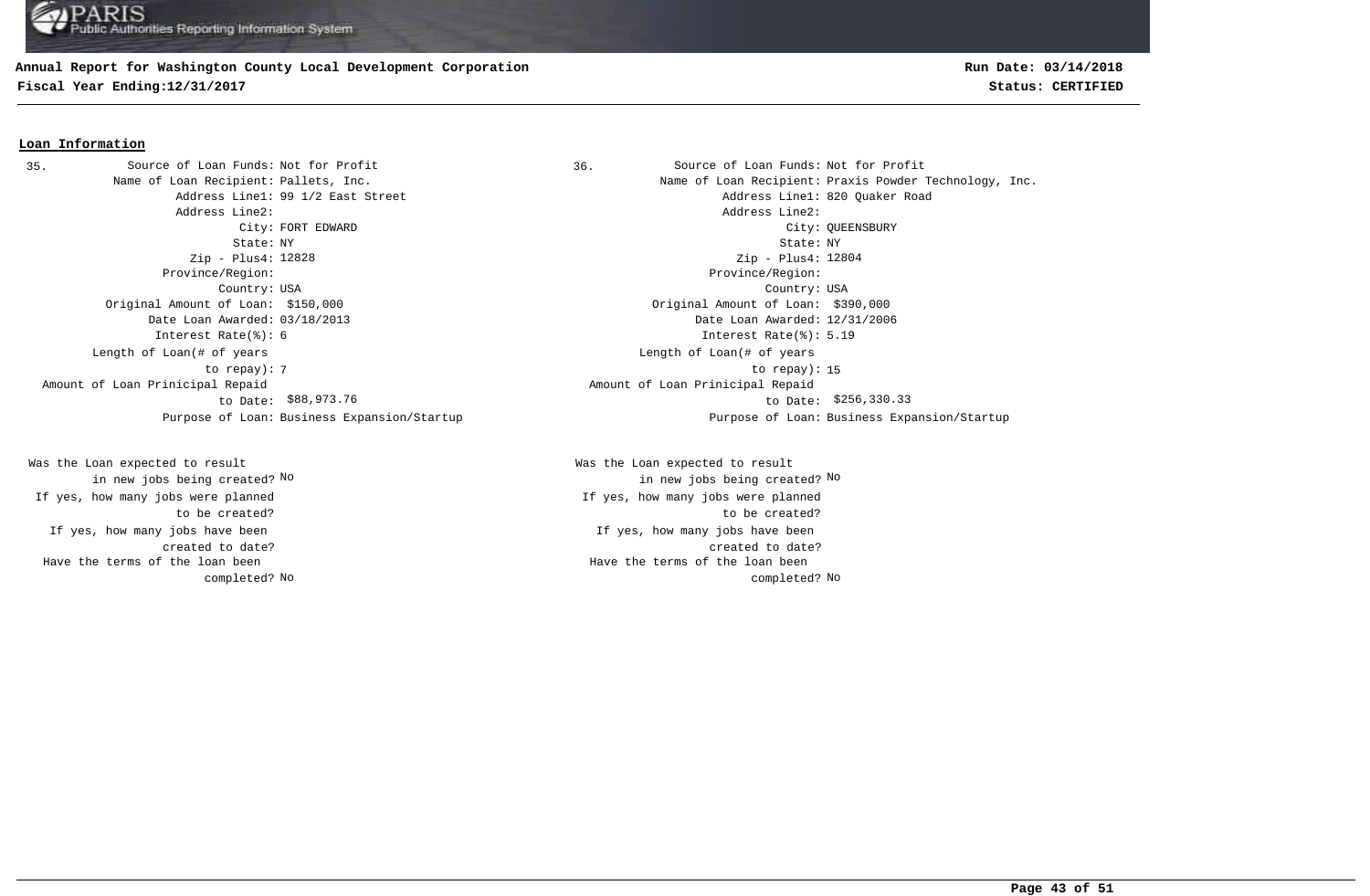## **Annual Report for Washington County Local Development Corporation**

**Fiscal Year Ending:12/31/2017 Status: CERTIFIED**

## **Run Date: 03/14/2018**

#### **Loan Information**

Address Line2: Address Line2: Zip - Plus4: 12839 Province/Region: Province/Region: Original Amount of Loan: \$150,000 Original Amount of Loan: \$210,000 Date Loan Awarded: 05/12/2016 Date Loan Awarded: 11/03/2009 Interest Rate(%): 6 Interest Rate(%): 4 Length of Loan(# of years to repay): Amount of Loan Prinicipal Repaid to Date: \$14,789.17 37. Source of Loan Funds: Not for Profit

created to date? <sup>5</sup> If yes, how many jobs have been to be created? 5 Was the Loan expected to result in new jobs being created? Yes If yes, how many jobs were planned Have the terms of the loan been completed?

38. Source of Loan Funds: Not for Profit Name of Loan Recipient: QBI, LLC Name of Loan Recipient: Queensbury 400 Properties, Inc. Address Line1: 52 Maple Ave. Address Line1: 30 Casey Road City: HUDSON FALLS City: QUEENSBURY State: NY State: NY Country: USA Country: USA Zip - Plus4: 12804 10 to repay): 15 Length of Loan(# of years \$14,789.17 \$97,231.66 to Date: Amount of Loan Prinicipal Repaid Purpose of Loan: Business Expansion/Startup Purpose of Loan: Business Expansion/Startup

> If yes, how many jobs have been created to date? Was the Loan expected to result Yes the contraction of the contraction of the contraction of the contraction of  $\mathbb{N}^{\infty}$  and  $\mathbb{N}^{\infty}$ If yes, how many jobs were planned to be created? No No completed? Have the terms of the loan been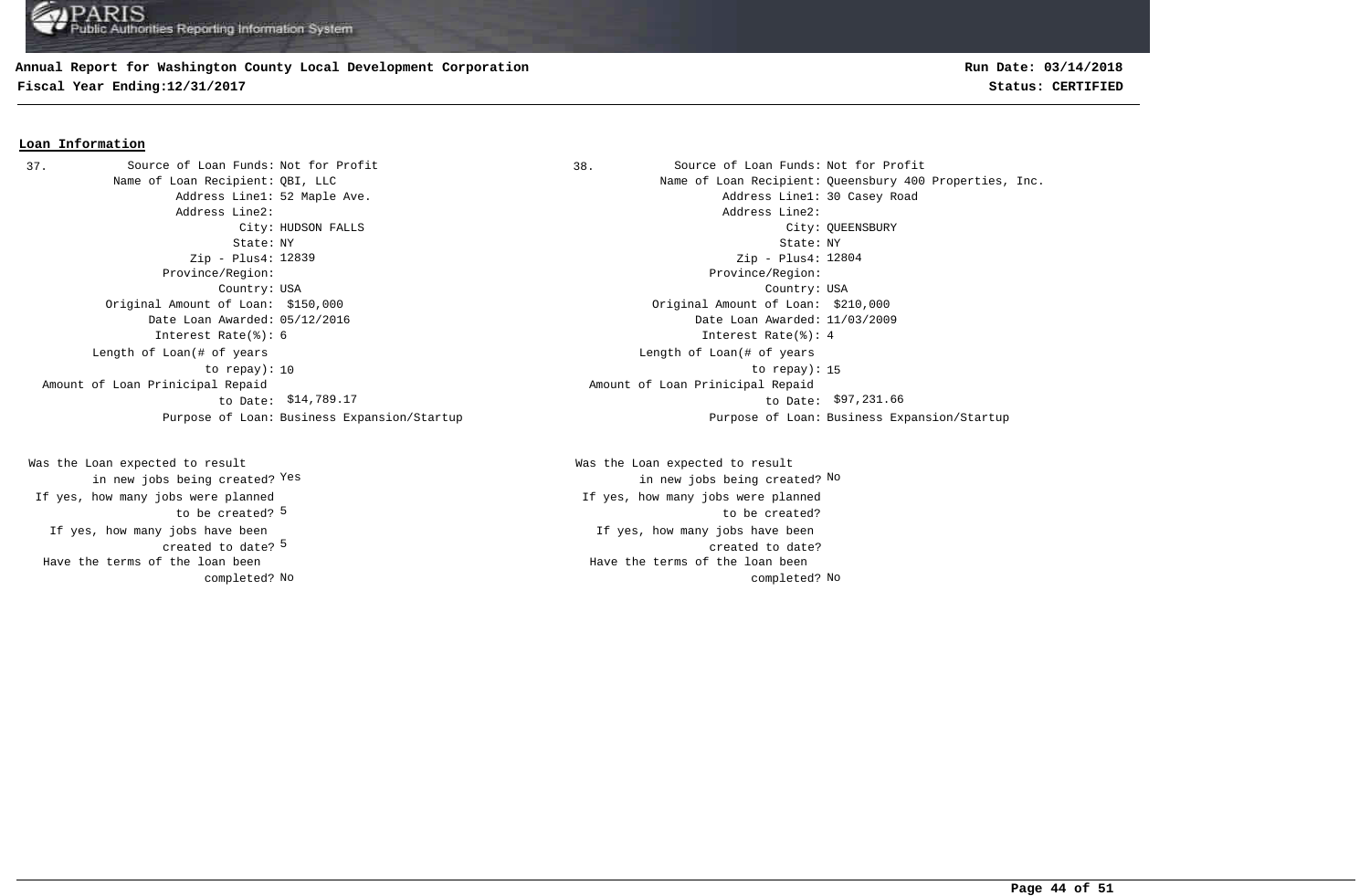#### **Annual Report for Washington County Local Development Corporation**

**Fiscal Year Ending:12/31/2017 Status: CERTIFIED**

#### **Loan Information**

Name of Loan Recipient: Renaissance Grants and Planning LLC Name of Loan Recipient: Roundhouse Bakery, LLC Address Line2: Address Line2: State: NY State: NY Zip - Plus4: 12828 Province/Region: Province/Region: Country: USA Country: USA Original Amount of Loan: \$145,000 Original Amount of Loan: \$50,000 Date Loan Awarded: 08/04/2011 Date Loan Awarded: 02/21/2014 Interest Rate(%): 6 Interest Rate(%): 5.5 Length of Loan(# of years to repay): Amount of Loan Prinicipal Repaid to Date: \$53,154.62 39. Source of Loan Funds: Not for Profit

If yes, how many jobs have been created to date? Was the Loan expected to result in new jobs being created? No If yes, how many jobs were planned to be created? Have the terms of the loan been completed? 40. Source of Loan Funds: Not for Profit

Address Line1: 188 Broadway Address Line1: 494 Chestnut Hill Rd. City: FORT EDWARD City: CAMBRIDGE Zip - Plus4: 12816 10 to repay): 7 Length of Loan(# of years  $$53,154.62$  to Date:  $$21,355.75$  Amount of Loan Prinicipal Repaid Purpose of Loan: Business Expansion/Startup Purpose of Loan: Business Expansion/Startup

> created to date? 10 If yes, how many jobs have been to be created? 3 Was the Loan expected to result new jobs being created? <sup>Yes</sup> in new jobs being created? <sup>Yes</sup> If yes, how many jobs were planned No No completed? Have the terms of the loan been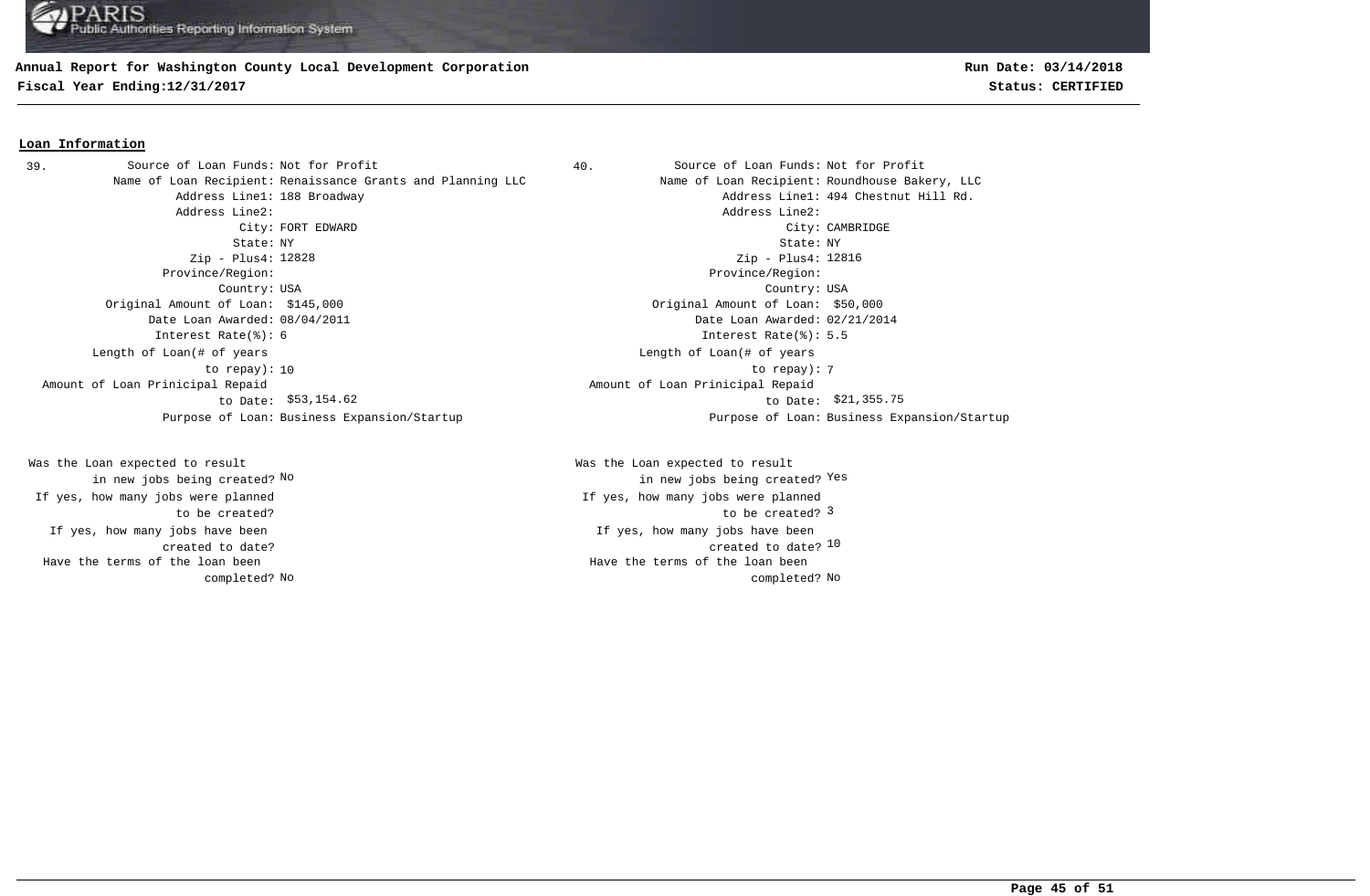#### **Annual Report for Washington County Local Development Corporation**

**Fiscal Year Ending:12/31/2017 Status: CERTIFIED**

#### **Loan Information**

41. Source of Loan Funds: Not for Profit (and Source of Loan Funds: Not for Profit Name of Loan Recipient: Schoony's County Market LLC Name of Loan Recipient: Shed Stop, Inc. Address Line1: 10254 State Route 22 Address Line1: 6854 State Route 4 Address Line2: Address Line2: City: NORTH GRANVILLE City: FORT ANN State: NY State: NY Zip - Plus4: Zip - Plus4: Province/Region: Province/Region: Country: USA Country: USA  $\sim$  0  $\sim$  7  $\sim$  7  $\sim$  7  $\sim$  7  $\sim$  7  $\sim$  7  $\sim$  7  $\sim$  7  $\sim$  7  $\sim$  7  $\sim$  7  $\sim$  7  $\sim$  7  $\sim$  7  $\sim$  7  $\sim$  7  $\sim$  7  $\sim$  7  $\sim$  7  $\sim$  7  $\sim$  7  $\sim$  7  $\sim$  7  $\sim$  7  $\sim$  7  $\sim$  7  $\sim$  7  $\sim$  7  $\sim$  7  $\sim$  7  $\sim$ If yes, how many jobs have been created to date? 0 If yes, how many jobs have been Original Amount of Loan: \$235,000 Original Amount of Loan: \$75,000 Date Loan Awarded: 09/16/2015 Date Loan Awarded: 03/27/2014  $\frac{1}{2}$  to be created?  $\frac{2}{3}$ Was the Loan expected to result in new jobs being created? Yes Was the Loan expected to result in new jobs being created? Yes Yes Zip - Plus4: 12827 Interest Rate(%): 6 Interest Rate(%): 5.5 If yes, how many jobs were planned to be created?  $1$ If yes, how many jobs were planned 7 7 to repay): Length of Loan(# of years to repay): Length of Loan(# of years \$15,545.72 to Date: \$31,125.54 Amount of Loan Prinicipal Repaid to Date: \$15,545.72 Amount of Loan Prinicipal Repaid Purpose of Loan: Commercial Property **Example 2** and the community of Loan: Purpose of Loan: Construction/Acquisition/Revitalization/I mprovement Purpose of Loan: Commercial Property Construction/Acquisition/Revitalization/I mprovement No No completed? Have the terms of the loan been completed? Have the terms of the loan been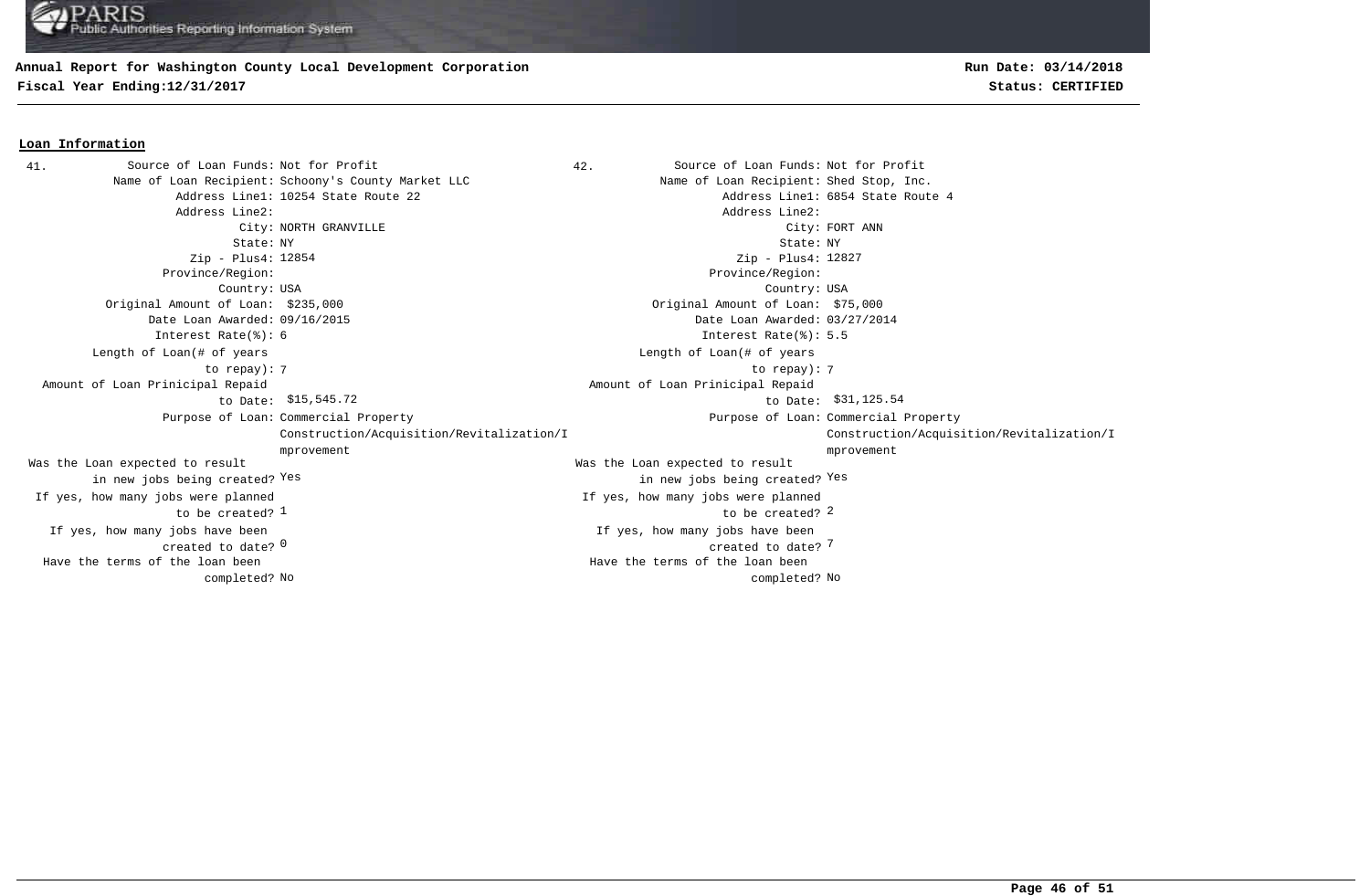#### **Annual Report for Washington County Local Development Corporation**

completed?

**Fiscal Year Ending:12/31/2017 Status: CERTIFIED**

**Loan Information**

## **Run Date: 03/14/2018**

#### 43. Source of Loan Funds: Not for Profit and Source of Loan Funds: Not for Profit Name of Loan Recipient: Simply Grazin' NY LLC Name of Loan Recipient: Slate Town Brewing Company LLC and Spirite Address Line1: 924 County Route 17 Address Line1: 31 Main St. Address Line2: Address Line2: City: FORT ANN City: GRANVILLE State: NY State: NY Zip - Plus4: 12827 Province/Region: Province/Region: Country: USA Country: USA  $\sim$  5  $\sim$  2  $\sim$  2  $\sim$  2  $\sim$  2  $\sim$  2  $\sim$  2  $\sim$  2  $\sim$  2  $\sim$  2  $\sim$  2  $\sim$  2  $\sim$  2  $\sim$  2  $\sim$  2  $\sim$  2  $\sim$  2  $\sim$  2  $\sim$  2  $\sim$  2  $\sim$  2  $\sim$  2  $\sim$  2  $\sim$  2  $\sim$  2  $\sim$  2  $\sim$  2  $\sim$  2  $\sim$  2  $\sim$  2  $\sim$  2  $\sim$ If yes, how many jobs have been created to date? If yes, how many jobs have been Original Amount of Loan: \$150,000 Original Amount of Loan: \$145,000 Date Loan Awarded: 12/03/2015 Date Loan Awarded: 08/28/2017 5 to be created?  $\frac{4}{3}$ Was the Loan expected to result in new jobs being created? Yes Was the Loan expected to result in new jobs being created? Yes Yes Zip - Plus4: 12832 Interest Rate(%): 6 Interest Rate(%): 6 If yes, how many jobs were planned to be created? 5 If yes, how many jobs were planned 5 to repay): 15 Length of Loan(# of years to repay): Length of Loan(# of years  $$40,200.40$  to Date:  $$0.00$  Amount of Loan Prinicipal Repaid to Date: \$40,200.40 Amount of Loan Prinicipal Repaid Purpose of Loan: Commercial Property Construction/Acquisition/Revitalization/I mprovement Purpose of Loan: Business Expansion/Startup Have the terms of the loan been Have the terms of the loan been

No No completed?

**Page 47 of 51**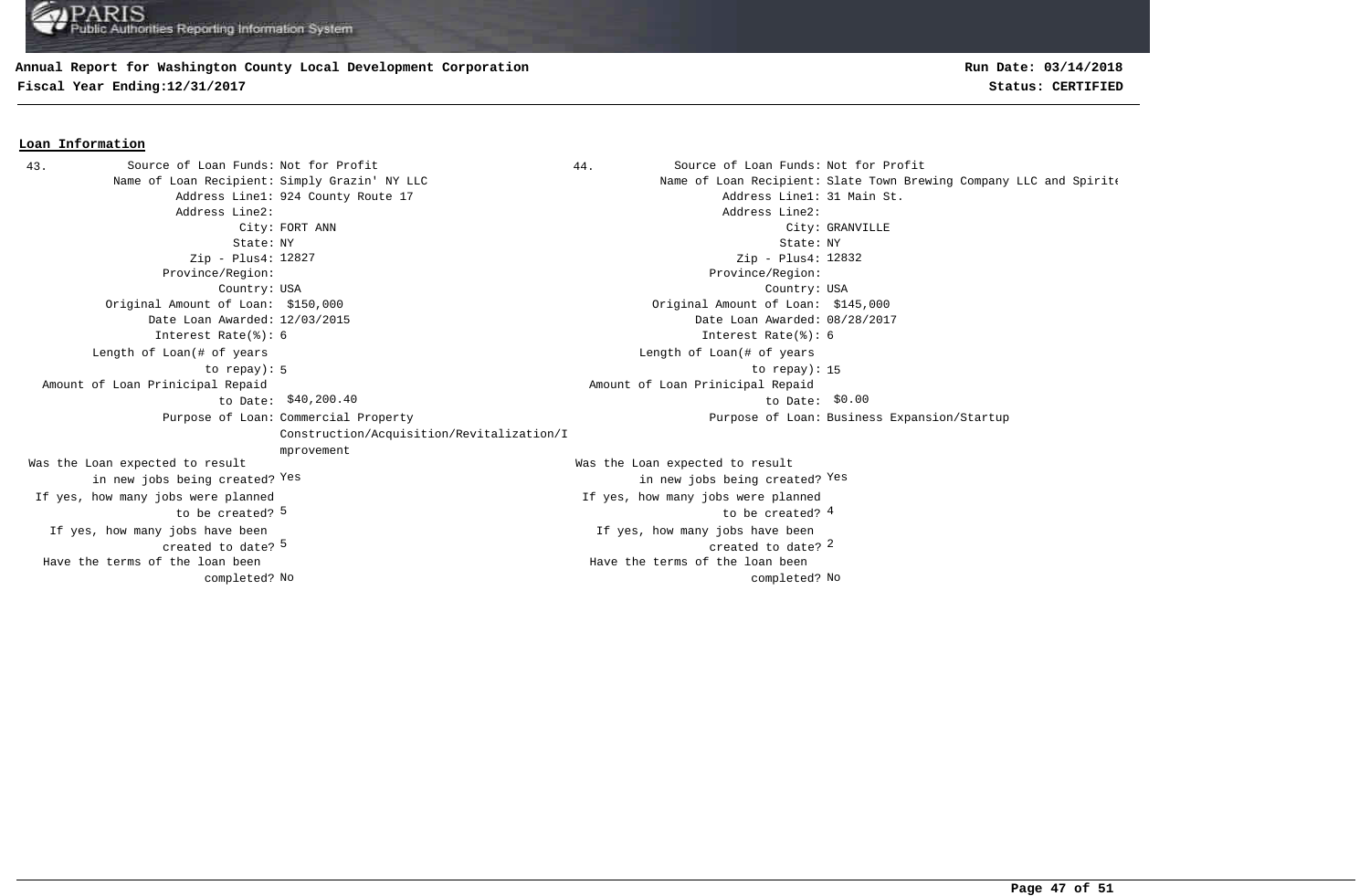#### **Annual Report for Washington County Local Development Corporation**

**Fiscal Year Ending:12/31/2017 Status: CERTIFIED**

# **Run Date: 03/14/2018**

#### **Loan Information**

45. Source of Loan Funds: Not for Profit (1990) 46. Source of Loan Funds: Not for Profit Address Line2: Address Line2: #2 Zip - Plus4: 12827 Province/Region: Province/Region: Original Amount of Loan: \$60,000 Original Amount of Loan: \$250,000 Date Loan Awarded: 08/24/2009 Date Loan Awarded: 10/25/2017 Interest Rate(%): 4 Interest Rate(%): 6 Length of Loan(# of years to repay): Amount of Loan Prinicipal Repaid to Date: \$60,000.00 Purpose of Loan: Business Expansion/Startup

If yes, how many jobs have been created to date? Was the Loan expected to result in new jobs being created? No If yes, how many jobs were planned to be created? Have the terms of the loan been completed?

Name of Loan Recipient: South Hartford Equipment Co., Inc. Name of Loan Recipient: Vision Venture Group, LLC Address Line1: 117 North Rd. Address Line1: 31 Ferry St. City: FORT ANN City: SCHUYLERVILLE State: NY State: NY Country: USA Country: USA created to date? <sup>0</sup> If yes, how many jobs have been to be created? 5 Was the Loan expected to result new jobs being created? <sup>Yes</sup> in new jobs being created? <sup>Yes</sup> Zip - Plus4: 12871 If yes, how many jobs were planned The contract of the contract of the contract of the contract of the contract of the contract of the contract of the contract of the contract of the contract of the contract of the contract of the contract of the contract o Length of Loan(# of years  $$60,000.00$   $$60,000.00$  Amount of Loan Prinicipal Repaid Purpose of Loan: Commercial Property Construction/Acquisition/Revitalization/I mprovement Yes and the completed? No completed? No completed? No completed? No completed? No Have the terms of the loan been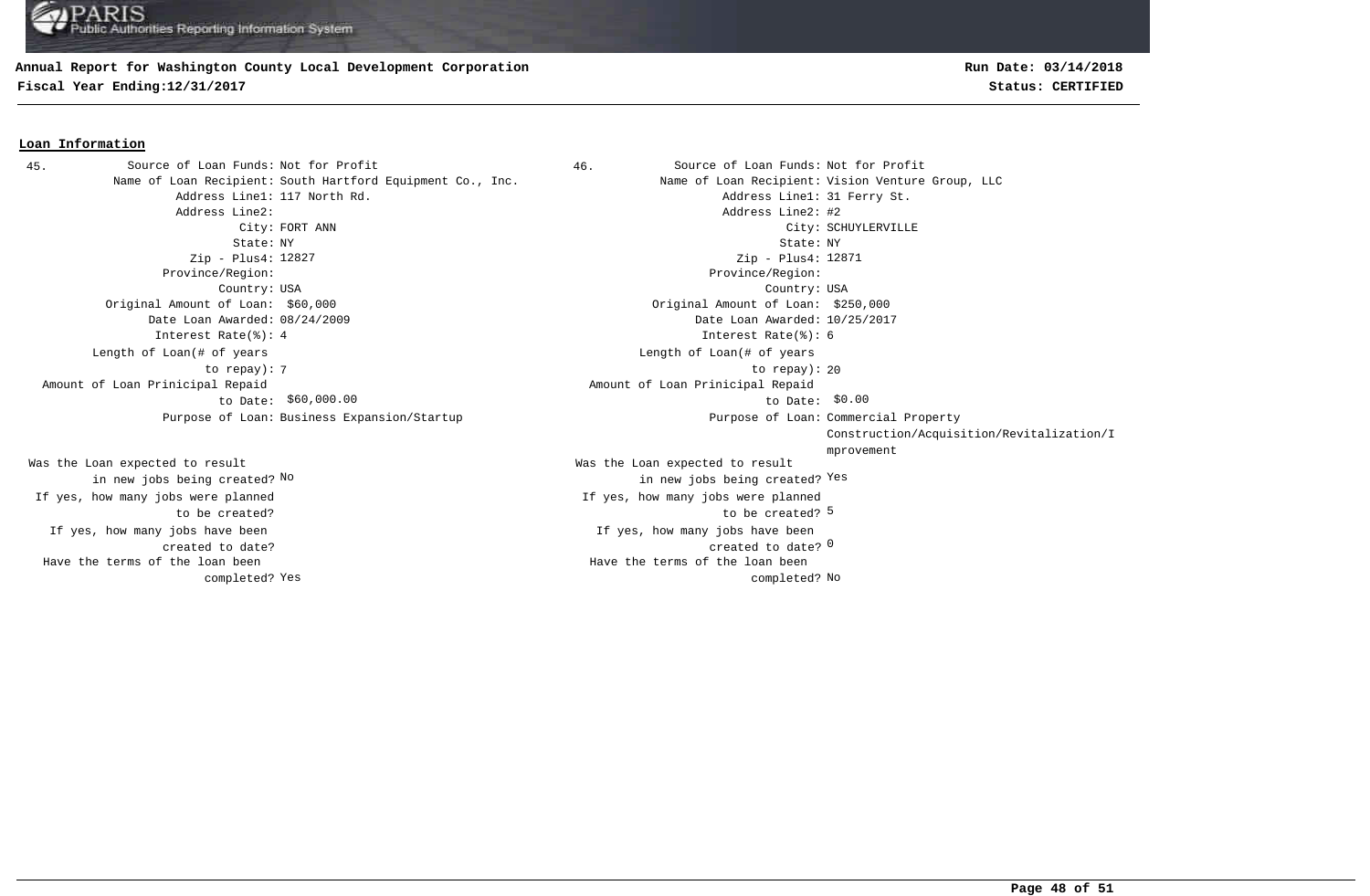## **Annual Report for Washington County Local Development Corporation**

**Fiscal Year Ending:12/31/2017 Status: CERTIFIED**

**Run Date: 03/14/2018**

#### **Loan Information**

Source of Loan Funds: Not for Profit Name of Loan Recipient: Woodward Equipment Company, LLC Address Line1: 1461 Baldwin Corners Rd. Address Line2: City: FORT ANN State: NY Zip - Plus4: 12827 Province/Region: Country: USA Original Amount of Loan: \$45,000 Date Loan Awarded: 07/03/2014 Interest Rate(%): 5 to repay): 10 Length of Loan(# of years \$18,376.48 to Date: Amount of Loan Prinicipal Repaid Purpose of Loan: Business Expansion/Startup 47.

created to date? <sup>3</sup> If yes, how many jobs have been to be created? <sup>1</sup> Was the Loan expected to result in new jobs being created? Yes If yes, how many jobs were planned completed? No Have the terms of the loan been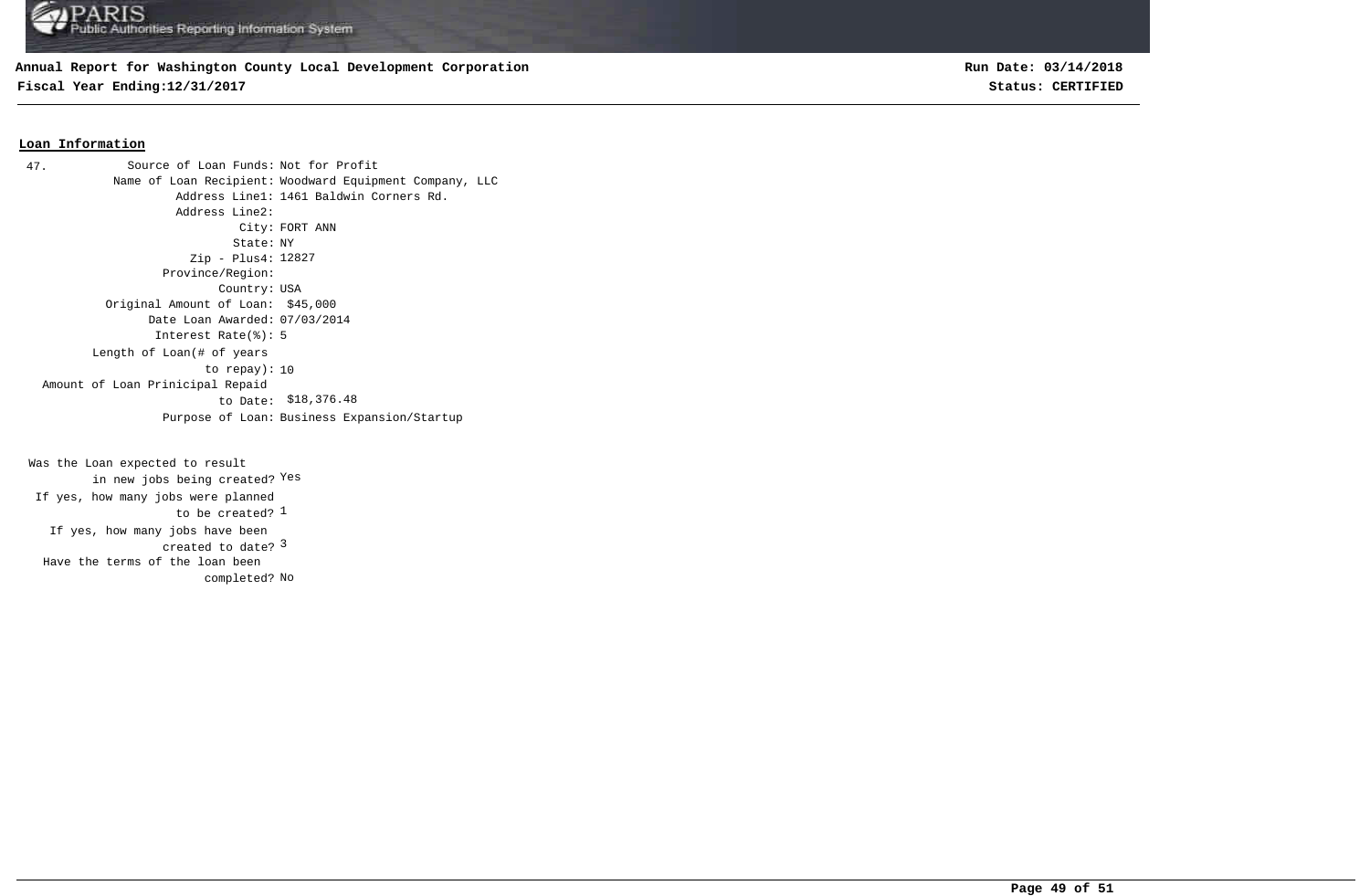

**Fiscal Year Ending:12/31/2017 Status: CERTIFIED**

**Run Date: 03/14/2018**

**Bond Information**

**This Authority has indicated that it did not have any outstanding bonds during the reporting period.**